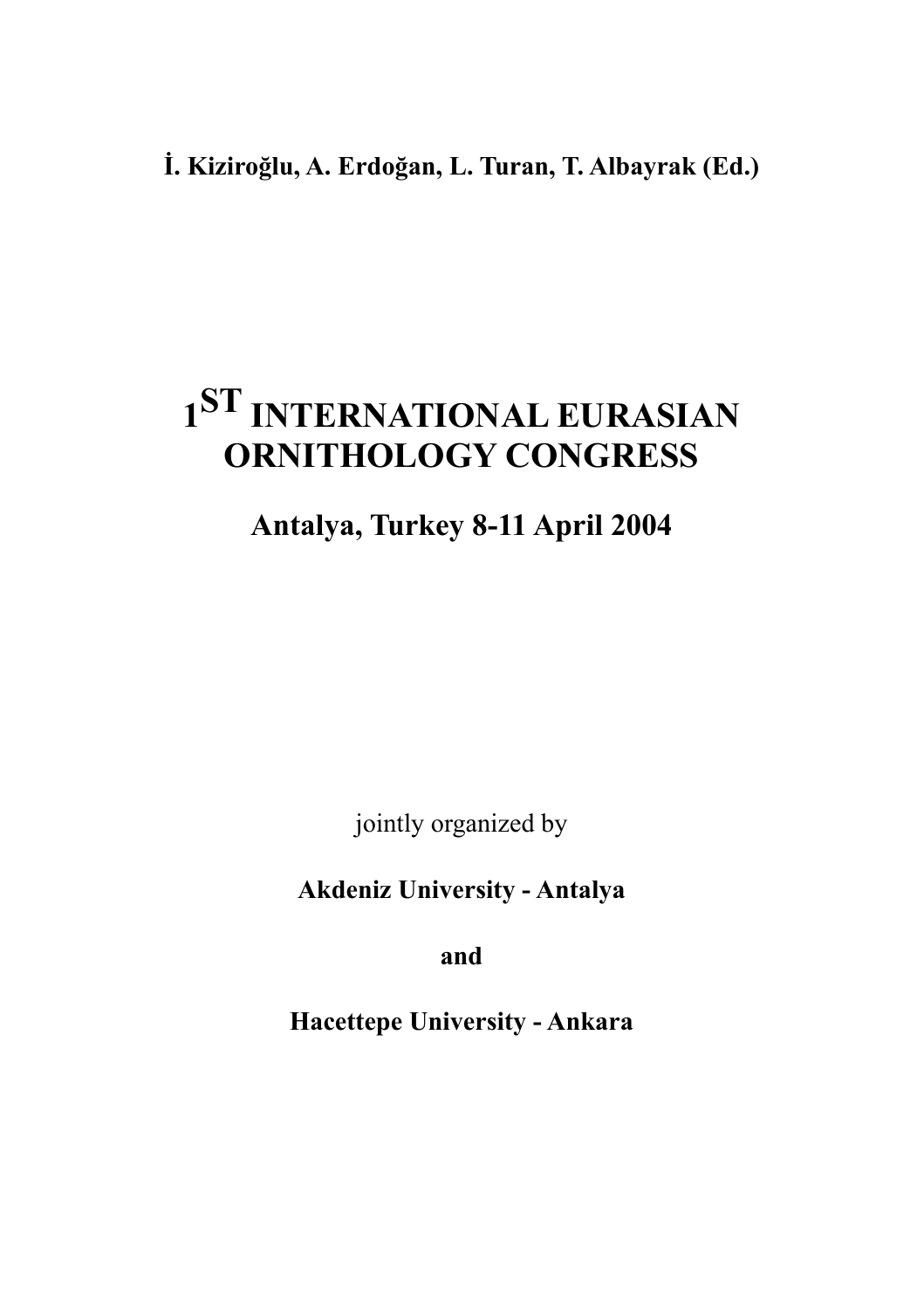*İlhami Kiziroğlu, Ali Erdoğan, Levent Turan, Tamer Albayrak (Editorial Board)*

# **1ST INTERNATIONAL EURASIAN ORNITHOLOGY CONGRESS**

**Antalya Turkey 8-11 April 2004**

**ISBN: 975-270-067-5** Baskı: Sadri Grafik 2004 Antalya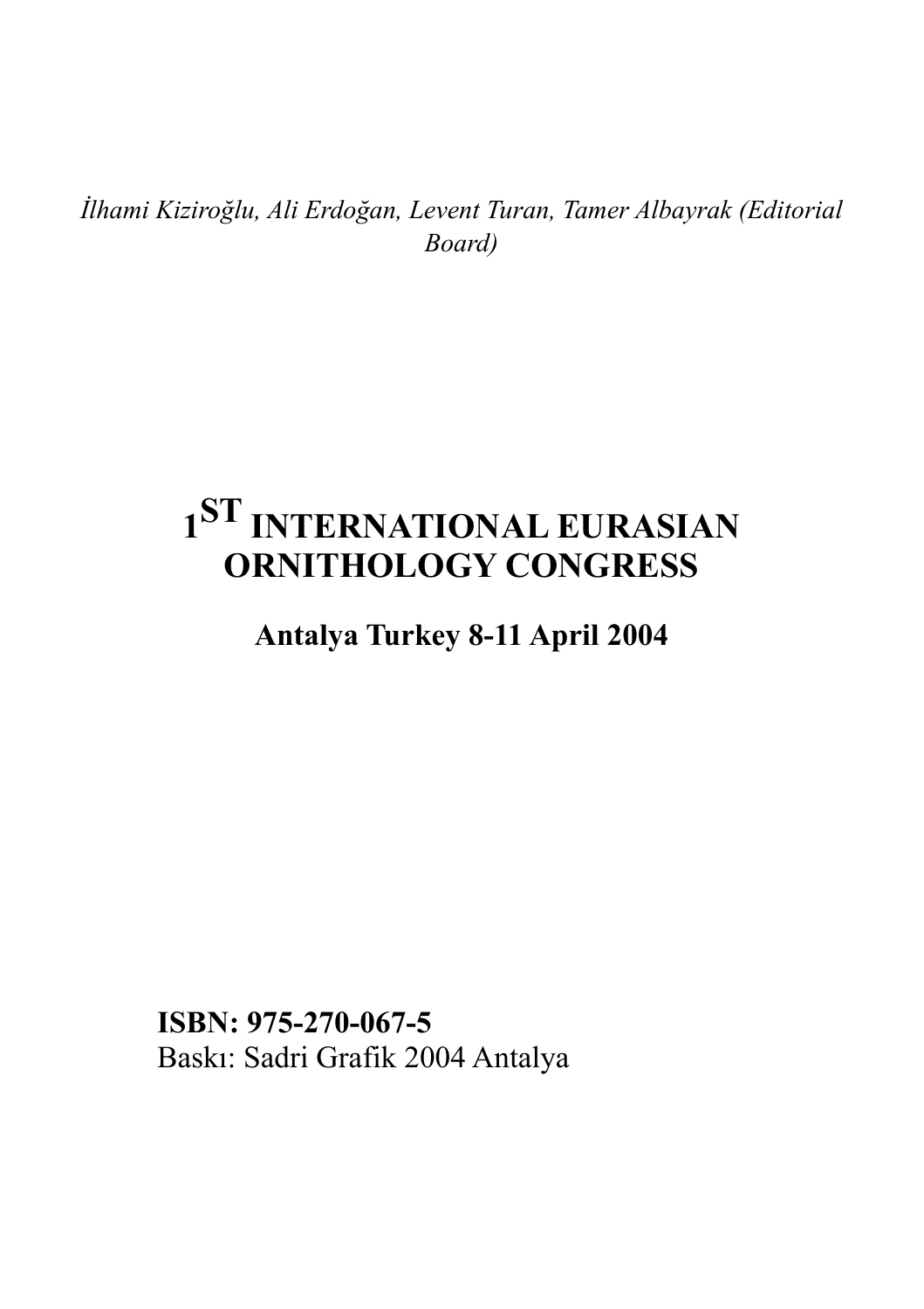## *Dedicated to Dear Ornithologist Prof.Dr.*İ*lhami Kiziro*ğ*lu's Sixtieth Birthday…*

*De*ğ*erli hocamız ornitolog Prof Dr.* İ*lhami Kiziro*ğ*lu'nun altmı*ş*ıncı do*ğ*um yılına…*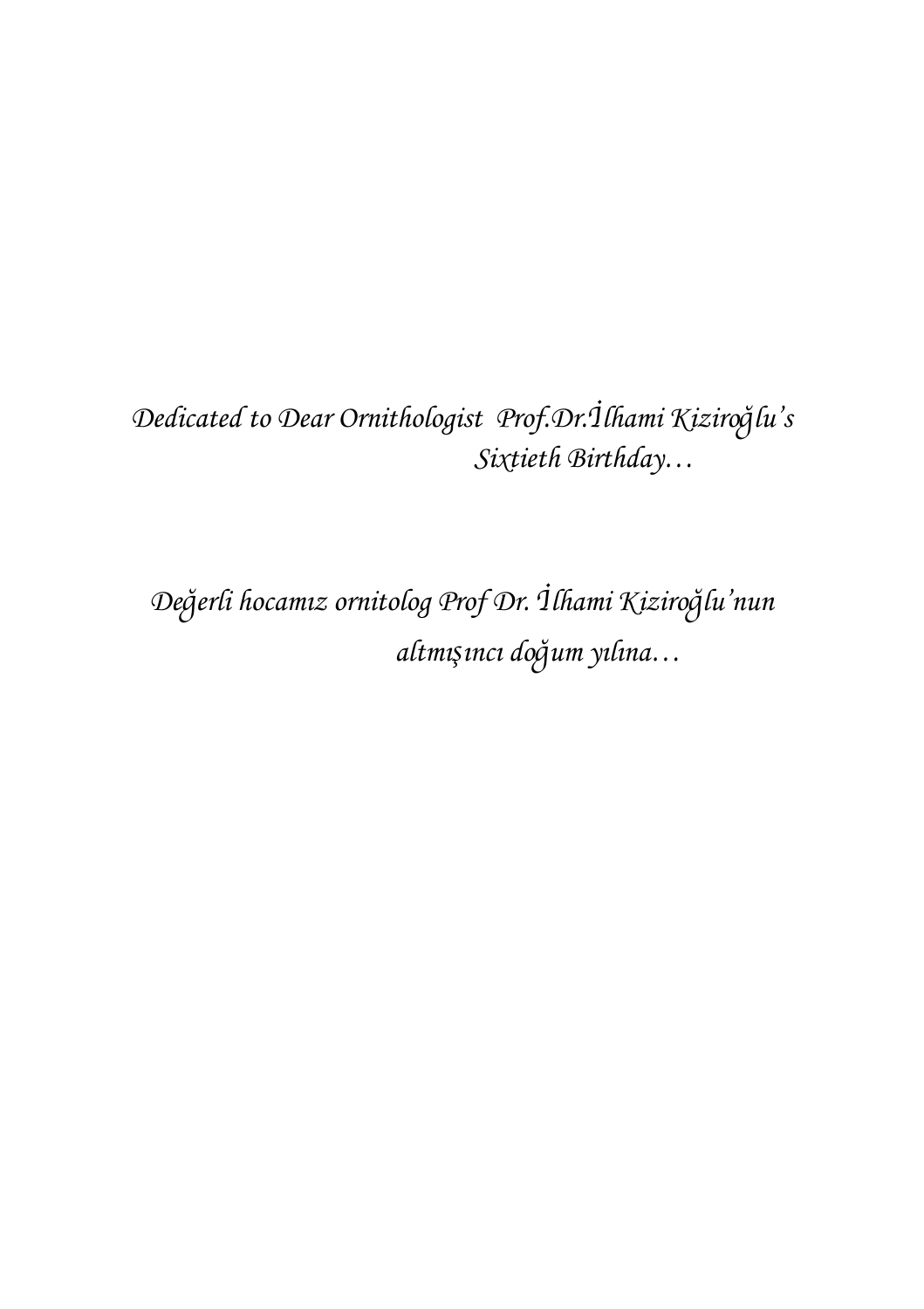## **Who is Prof.Dr.İlhami Kiziroğlu?**

Kiziroglu, who is professor in Hacettepe University, was born in Elazığ (Harput) in 1944. He had got his BSc in İstanbul University, than had got his PhD. in Germany, in Munchen Ludwigs – Maximillian University. After than, he come back to Turkey in 1976, and begun to work for Dicle University. In 1977 he transferred to Hacettepe University and he had got his Associated Professor degree with an ornithological investigation in Animal Ecology and Zoogeography branch in 1982, and had got his professor degree in 1988, at the same university in Department of Science. He had carried out different scientific investigations, with scholarships from Alexander von Humboldt and DAAD, in various universities in Germany. He is one of the two Professors who had been awarded with "Award of Superior Success in Science" by Hacettepe University Senate. He had organized six scientific meetings. He published totally 201 investigations, about Environmental protection, and -Education, Threatened-, extinct Species, Biological Diversity, Behavior and mainly of these is Ornitho-Ecolgy. 60 of these articles are in foreign language. His studies have got 30 cited. He has done publisher of 7 books. Most of his original investigations have been given as abstract in Biological Abstract, Zoological Abstract and Ornithologishe Schriftenschau. He is editor of some foreign and Turkish magazines. He works for lots of national and international NGO's as director. He is very good in German- and good in English language. He is married and has two sons.

#### HIS MAIN SCIENTIFIC PUBLICATIONS (BOOKS):

General Biology (Fourth Edition), 2000. Short Biography of A.v.Humboldt. 1994 The Birds Of Türkiye ( Species List in Red Data Books), 1993 Biological Structure of Beytepe and it's Environment (Turkish, English and German), 1992 Allgemein Biologisches Grund Praktikum Bd. I.,1992 Allgemein Biologisches Grund Praktikum Bd. II.,1991 Birds of Turkey (Colored pictured) ,1989 The Maps for Turkish Resident and Migrant Birds. Published in Atlas (1994) and Tempo (1995) Magazines.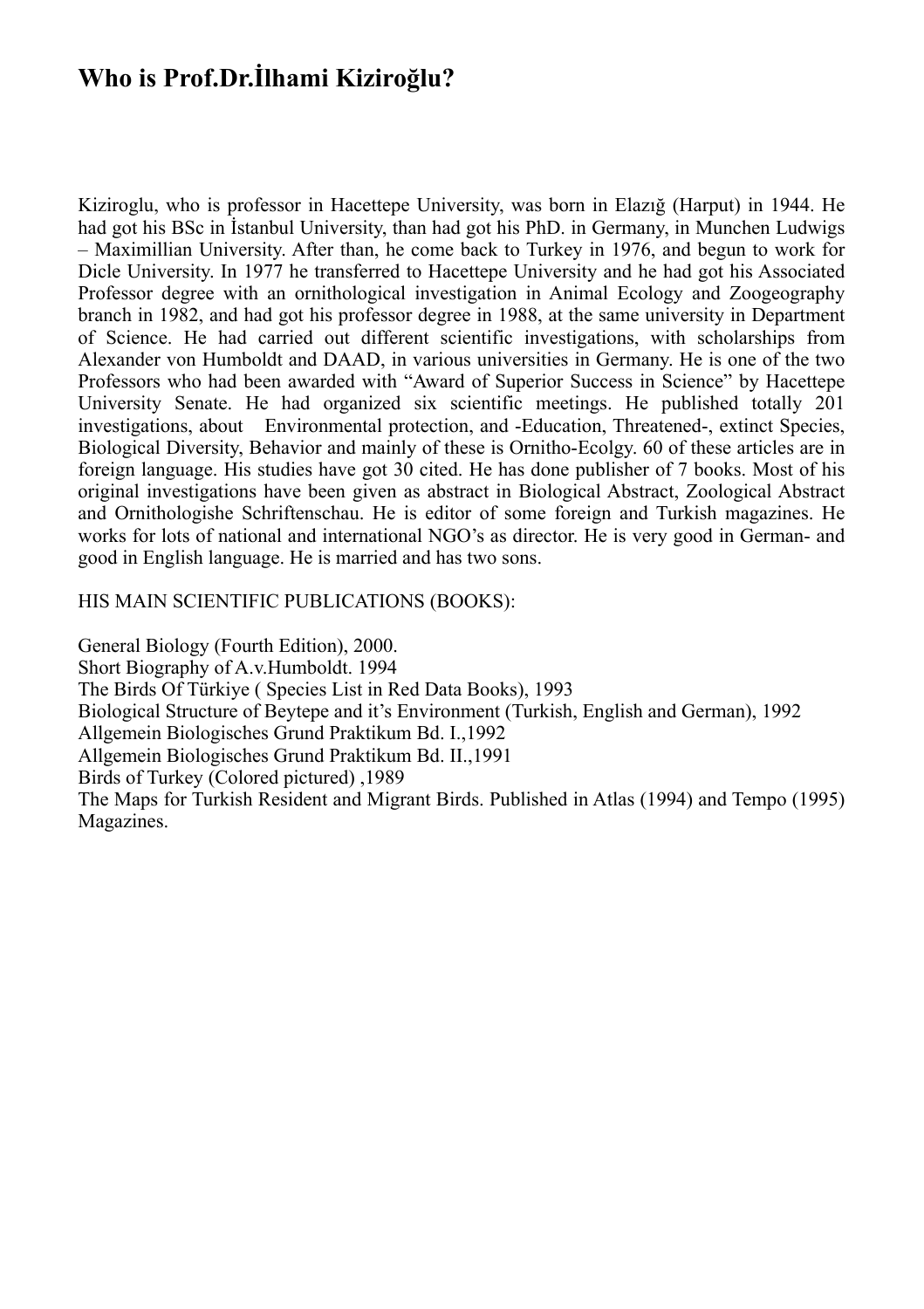## **Honorary Presidents (alphabetically ordered)**

 Prof. Dr. Tunçalp **ÖZGEN** Rector of Hacettepe University, Ankara Prof.Dr.Yaşar **UÇAR** Rector of Akdeniz University, Antalya

> **Congress Chairman** Prof.Dr. İlhami **KİZİROĞLU** Hacettepe University

## **Executive Committee**

Prof.Dr.Ali **ERDOĞAN** (Chairman) Prof.Dr. İlhami **KİZİROĞLU** Doç.Dr.Levent **TURAN** (Vice Chairman) Cengiz **GÖKOĞLU** (Mayor of Boğazkent )

**Scientific Congress Secretary** Tamer **ALBAYRAK** (Akdeniz Univ. Antalya)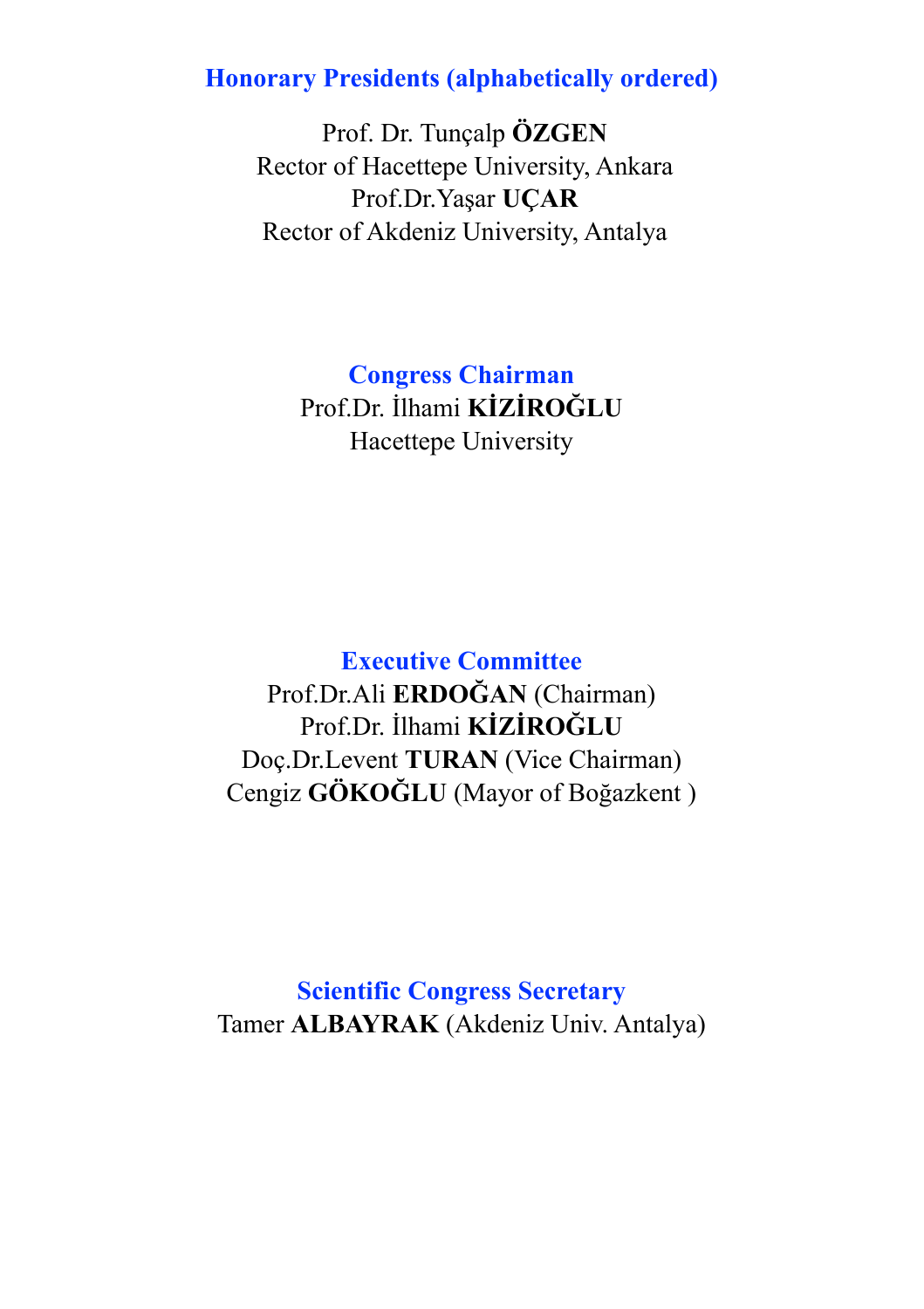**Scientific Committee** Özdemir **ADIZEL**, (Yüzüncüyıl U. Van, Turkey ) Zafer **AYAŞ**, (Hacettepe U. Ankara, Turkey) Yusuf **AYVAZ**, (S. Demirel U. Isparta, Turkey) Walter **BÄUMLER**, (TU, Münich, Germany ) Franz **BAIRLEIN**, (Journal f.Ornithologie, Germany) Stuart **BEARHOP**, (University of Glasgow, UK) Einhard **BEZZEL**, (Falke, Germany) Mahmut **BILGINER**, (Ondokuz Mayıs U. Samsun, Turkey) Dan **CHAMBERLAIN**, (University of Stirling, UK) Ali **ERDOĞAN**, (Akdeniz U. Antalya, Turkey) Michael **EXO**, (Institut fuer Vogelforschung, Germany) Ramaz **GOKHLASHVILI,** (Georgia) Max **KASPAREK,** (Heidelberg, Germany) Mustafa **KAYA**, (Trakya U. Edirne, Turkey) Eugene **KHLEBOSOLOV**, (Ryazan State Educational U., Russia) Ahmet **KILIÇ**, (Dicle U. Diyarbakır, Turkey) İlhami **KİZİROĞLU**, (Hacettepe U. Ankara, Turkey) Anton **KRISTIN,** (Bratislava, Slovakia) Bart **NOLET,** (The Netherlands) Birsen **ÖNALP**, (Hacettepe U. Ankara, Turkey) Mehmet **ÖZ**, (Akdeniz U. Antalya, Turkey) Eric **PASQUET**, (MNHN, France) Josef **REICHHOLF,** (Munich, Germany) Jim **REYNOLDS,** (Oxford, England) Mehmet **SIKI**, (Ege U. İzmir, Turkey) Gernot **STREY**, (TU, Braunschweig Germany) Walter **THIEDE**, (Ornit. Mitt. Germany) Levent **TURAN**, (Hacetttepe U. Ankara, Turkey) Reinhard **VOHWINKEL,**(Germany) Reuven **YOSEF,** (Eilat, Israel)

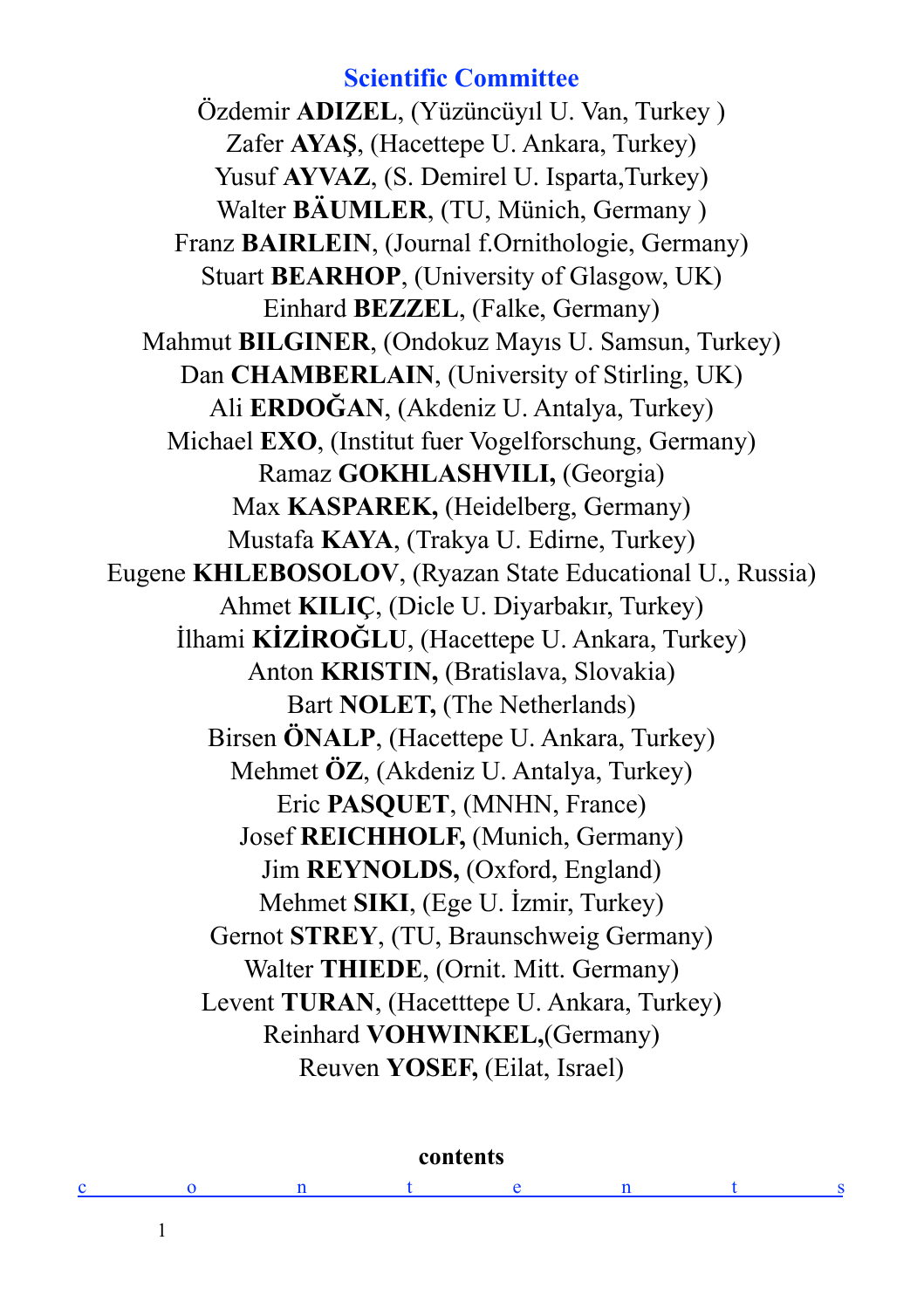| $\mathbf n$                                                                                                             | $t -$                                                                             | $\mathbf{r}$ and $\mathbf{r}$ and $\mathbf{r}$ and $\mathbf{r}$ and $\mathbf{r}$ and $\mathbf{r}$ and $\mathbf{r}$ and $\mathbf{r}$ and $\mathbf{r}$ and $\mathbf{r}$ and $\mathbf{r}$ and $\mathbf{r}$ and $\mathbf{r}$ and $\mathbf{r}$ and $\mathbf{r}$ and $\mathbf{r}$ and $\mathbf{r}$ and |               | $\mathbf d$ | $\mathbf{u}$ | $\mathbf{c}$ and $\mathbf{t}$ and $\mathbf{c}$ | $\mathbf{I}$ | $\mathbf{O}$                      | $\mathbf{n}$            |
|-------------------------------------------------------------------------------------------------------------------------|-----------------------------------------------------------------------------------|--------------------------------------------------------------------------------------------------------------------------------------------------------------------------------------------------------------------------------------------------------------------------------------------------|---------------|-------------|--------------|------------------------------------------------|--------------|-----------------------------------|-------------------------|
| 6                                                                                                                       |                                                                                   |                                                                                                                                                                                                                                                                                                  |               |             |              |                                                |              |                                   |                         |
| S                                                                                                                       |                                                                                   | $\mathbf{u}$                                                                                                                                                                                                                                                                                     |               | n           |              | $\mathbf{u}$                                   |              |                                   | $\overline{\mathbf{S}}$ |
|                                                                                                                         |                                                                                   |                                                                                                                                                                                                                                                                                                  |               |             |              |                                                |              |                                   |                         |
| 6<br>Nutritional strategies in migrating birds                                                                          |                                                                                   |                                                                                                                                                                                                                                                                                                  |               |             |              |                                                |              |                                   |                         |
|                                                                                                                         |                                                                                   |                                                                                                                                                                                                                                                                                                  |               |             |              |                                                |              |                                   |                         |
| 7<br>Franz Bairlein                                                                                                     |                                                                                   |                                                                                                                                                                                                                                                                                                  |               |             |              |                                                |              |                                   |                         |
| 7<br>THE HISTORICAL DEVELOPMENT OF ORNITHOLOGICAL STUDIES IN TURKEY-                                                    |                                                                                   |                                                                                                                                                                                                                                                                                                  |               |             |              |                                                |              |                                   |                         |
|                                                                                                                         | Türkiye'deki Ornitolojik Araştırmaların Tarihi Gelişimi                           |                                                                                                                                                                                                                                                                                                  |               |             |              |                                                |              |                                   |                         |
|                                                                                                                         |                                                                                   |                                                                                                                                                                                                                                                                                                  |               |             |              |                                                |              |                                   |                         |
| 7<br>Ilhami ve                                                                                                          |                                                                                   |                                                                                                                                                                                                                                                                                                  |               |             |              |                                                |              | Kiziroğlu                         |                         |
|                                                                                                                         |                                                                                   |                                                                                                                                                                                                                                                                                                  |               |             |              |                                                |              |                                   |                         |
| 7<br>Results of bird banding in Spring 2002 and 2003 At Titreyengöl/SoRgun, Manavgat Turkey                             |                                                                                   |                                                                                                                                                                                                                                                                                                  |               |             |              |                                                |              |                                   |                         |
|                                                                                                                         |                                                                                   |                                                                                                                                                                                                                                                                                                  |               |             |              |                                                |              |                                   |                         |
| 9                                                                                                                       |                                                                                   |                                                                                                                                                                                                                                                                                                  |               |             |              |                                                |              |                                   |                         |
| Reinhard Vohwinkel, Werner Prünte, Ali Erdoğan, Hakan Sert, Tamer Albayrak, Aziz Aslan,<br>Rizvan Tunç, Hakan Karaardıç |                                                                                   |                                                                                                                                                                                                                                                                                                  |               |             |              |                                                |              |                                   |                         |
|                                                                                                                         |                                                                                   |                                                                                                                                                                                                                                                                                                  |               |             |              |                                                |              |                                   |                         |
| 9<br>Use of DNA analysis for sexing birds in Russian breeding programs                                                  |                                                                                   |                                                                                                                                                                                                                                                                                                  |               |             |              |                                                |              |                                   |                         |
|                                                                                                                         |                                                                                   |                                                                                                                                                                                                                                                                                                  |               |             |              |                                                |              |                                   |                         |
| 9                                                                                                                       |                                                                                   |                                                                                                                                                                                                                                                                                                  |               |             |              |                                                |              |                                   |                         |
| Olga                                                                                                                    |                                                                                   |                                                                                                                                                                                                                                                                                                  | $\mathbf n$ . |             |              |                                                |              | $N$ esterenko                     |                         |
| 9                                                                                                                       |                                                                                   |                                                                                                                                                                                                                                                                                                  |               |             |              |                                                |              |                                   |                         |
| Breeding and feeding ecology of the expanding Great Cormorant Phalacrocorax carbo sinensis                              | polpulation in northern Poland                                                    |                                                                                                                                                                                                                                                                                                  |               |             |              |                                                |              |                                   |                         |
|                                                                                                                         |                                                                                   |                                                                                                                                                                                                                                                                                                  |               |             |              |                                                |              |                                   |                         |
| 10                                                                                                                      |                                                                                   |                                                                                                                                                                                                                                                                                                  |               |             |              |                                                |              |                                   |                         |
| Lech Stempniewicz, Michał Goc, Piotr Kopciewicz, Szymon Bzoma                                                           |                                                                                   |                                                                                                                                                                                                                                                                                                  |               |             |              |                                                |              |                                   |                         |
| The Distribution of the White-Spectacled Bulbul (Pycnonotus xanthopygos) and Influential                                |                                                                                   |                                                                                                                                                                                                                                                                                                  |               |             |              |                                                |              |                                   |                         |
|                                                                                                                         | Factors on Its Distribution in Turkey.- Arap Bülbülü (Pycnonotus xanthopygos)'nün |                                                                                                                                                                                                                                                                                                  |               |             |              |                                                |              |                                   |                         |
|                                                                                                                         | Türkiye'deki Yayılışı ve Yayılışı Etkileyen Faktörler                             |                                                                                                                                                                                                                                                                                                  |               |             |              |                                                |              |                                   |                         |
| 11                                                                                                                      |                                                                                   |                                                                                                                                                                                                                                                                                                  |               |             |              |                                                |              |                                   |                         |
| A z i z                                                                                                                 |                                                                                   |                                                                                                                                                                                                                                                                                                  |               |             |              |                                                |              | <i>Aslan</i> , <i>Ali Erdoğan</i> |                         |
| Migration of Birds of Prey at Arhavi in September 2003                                                                  |                                                                                   |                                                                                                                                                                                                                                                                                                  |               |             |              |                                                |              |                                   |                         |
| 12                                                                                                                      |                                                                                   |                                                                                                                                                                                                                                                                                                  |               |             |              |                                                |              |                                   |                         |
| $R$ einhard                                                                                                             |                                                                                   |                                                                                                                                                                                                                                                                                                  |               |             |              |                                                |              | $V$ ohwinkel                      |                         |
| Some aspects of Barnacle goose, Branta leucopsis breeding and reproductive success at the                               |                                                                                   |                                                                                                                                                                                                                                                                                                  |               |             |              |                                                |              |                                   |                         |
|                                                                                                                         | Moscow                                                                            |                                                                                                                                                                                                                                                                                                  |               |             |              |                                                |              |                                   | Z o o                   |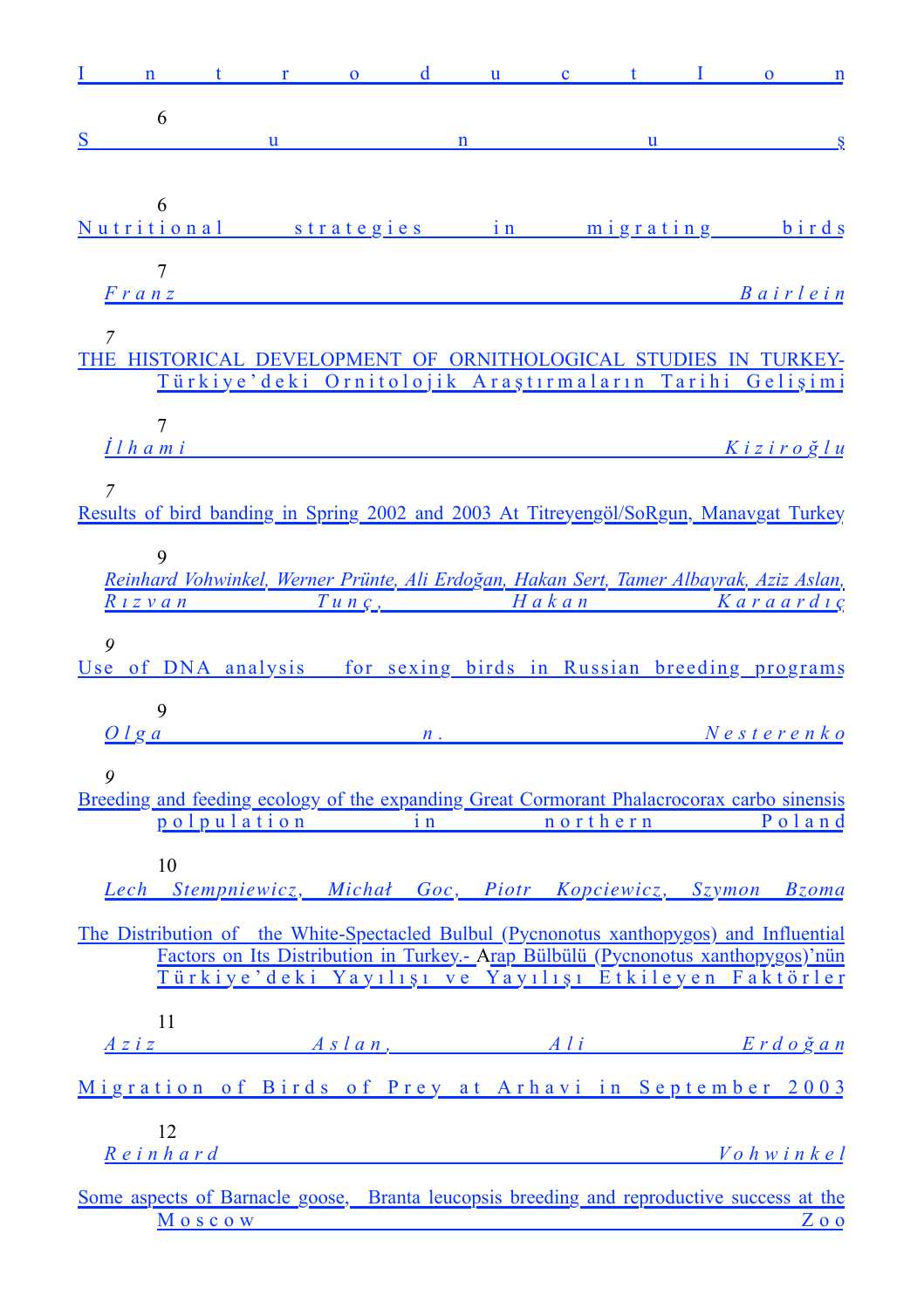| THE IMPORTANCE OF MERIC BASIN (EDIRNE) REGARDING TO ORNITHOFAUNA<br>AND SOME ECOLOGICAL PROBLEMS - MERİÇ DELTASI'NIN (EDİRNE)<br>ORNİTOFAUNA AÇISINDAN ÖNEMİ VE BAZI EKOLOJİK SORUNLARI |
|-----------------------------------------------------------------------------------------------------------------------------------------------------------------------------------------|
| 13<br>$M$ ustafa $\qquad$<br>$K$ a $v$ a                                                                                                                                                |
| Wintering Waterfowl of Serbian portion of Danube River: counts 1999-2003                                                                                                                |
| 14<br>Daliborka Barjaktarov, Ivana Novcic, Voislav Vasic                                                                                                                                |
| Distribution and Calendar of Swift Species in Turkey-EBABİL TÜRLERİNİN<br>TÜRKİYE'DEKİ DAĞILIMI<br>VE TAKVİMİ                                                                           |
| 14<br>$L$ e v e n t<br>$T$ uran                                                                                                                                                         |
| Why is White-headed duck Wintering in Lake Burdur (Turkey) decreasing?-Niçin kışlayan<br>Dikkuyruk burdur gölü'nde azalıyor?                                                            |
| 15<br>Mehmet Ali Tabur, Yusuf Ayvaz, Ali Uzun                                                                                                                                           |
| Nest-site use by cavity-nesting birds in a boreal forest, NE Mongolia                                                                                                                   |
| 16<br>Mei-Ling Bai, Michael Mühlenberg                                                                                                                                                  |
| The Effects of Pollutants on Birds and Other Organism Living in Lake Van Basin - Van Gölü<br>Havzası'nda Drenajın Nedenleri, Sulak Alanlara ve Kuşlara Etkileri                         |
| 16<br><u>Özdemir Adizel, Atilla Durmuş Alptuğ Akyildiz</u>                                                                                                                              |
| Bird migration research- some future perspectives                                                                                                                                       |
| 17<br><i>Bairlein</i><br>$\frac{F \, r \, a \, n \, z}{F \, r \, a \, n \, z}$                                                                                                          |
| Annual survival rate of an urban population of European Blackbird (Turdus merula) in Szczecin<br>$($ N W<br>$P$ o l a n d $)$                                                           |
| 18<br>Wy s o c k i<br>$D$ ariusz                                                                                                                                                        |
| STOPPING AT THE STOPOVER - THE DROPOUT HYPOTHESIS: A CASE STUDY OF<br>BEE-EATERS AT<br>EILAT, ISRAEL                                                                                    |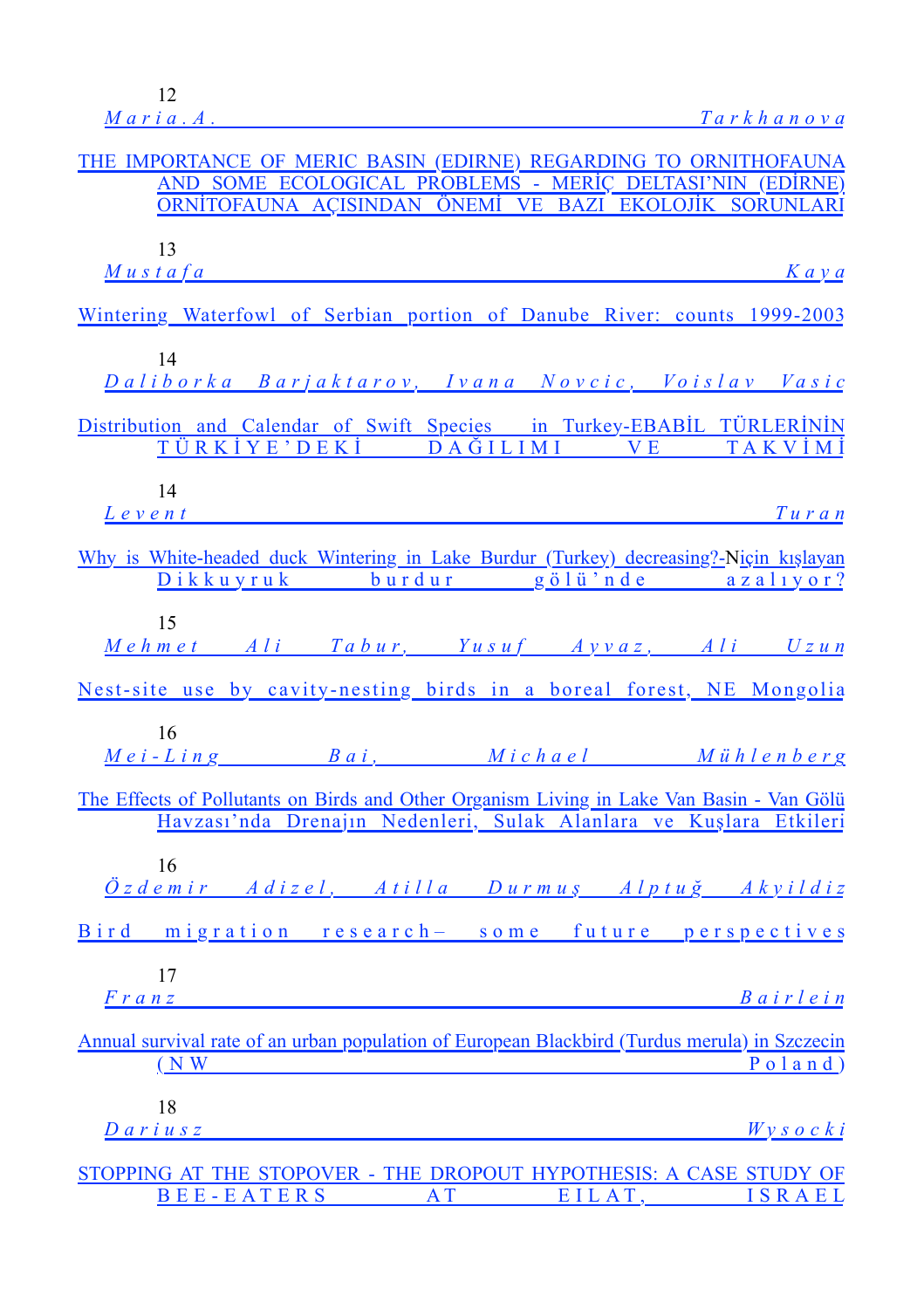| Reuven Yosef, Mikhail Markovets, Lynette Mitchell, Piotr Tryjanowski                                                                                                                                                                                                                                                                                  |
|-------------------------------------------------------------------------------------------------------------------------------------------------------------------------------------------------------------------------------------------------------------------------------------------------------------------------------------------------------|
| Breeding Biology of Redstart (Phoenicurus phoenicurus L.) in Reseach Forests, BÜK- Lütfi<br>Büyükyıldırım and Elmalı Sedrus Researh Forest, in Antalya - ANTALYA<br>ARAŞTIRMA ORMANLARINDAKİ (BÜK-LÜTFİ BÜYÜKYILDIRIM VE<br>ELMALI SEDİR) BAHÇE KIZILKUYRUĞU (PHOENİCURUS PHOENİCURUS<br>L.,) POPULASYONLARININ KULUÇKA BİYOLOJİSİ ÜZERİNE ÇALIŞMALAR |
| 20<br>M. Süleyman Kaçar, Ali Erdoğan, Mehmet Öz, İlhami Kiziroğlu                                                                                                                                                                                                                                                                                     |
| Body temperature as a basis of early behavioral development in altricial birds.                                                                                                                                                                                                                                                                       |
| 21                                                                                                                                                                                                                                                                                                                                                    |
| Golubeva Tatiana B' Alexandrov Leonid, Korneeva Elena V                                                                                                                                                                                                                                                                                               |
| Energetic aspects of formation of territoriality as a complex property and bases of structuring of<br>binds<br>populations                                                                                                                                                                                                                            |
| 21<br>Valery M. Gavrilov, Tatiana B. Golubeva                                                                                                                                                                                                                                                                                                         |
| Evolutionary and ecological effects of variations and interactions of energetic parameters in<br>birds leading to extensive ecological capacities of Passeriformes                                                                                                                                                                                    |
| 22<br>Valery M. Gavrilov                                                                                                                                                                                                                                                                                                                              |
| MODEL OF UNIDIMENSIONAL HIERARCHICAL NICHE AND ITS ROLE IN CREATION<br>OF FUNCTIONAL CONCEPT OF BIOLOGICAL SPECIES                                                                                                                                                                                                                                    |
| 23<br>Khlebosolov, Olga Khlebosolova<br>E u g en e                                                                                                                                                                                                                                                                                                    |
| MONTH'S DINAMICS OF WATERBIRD NUMBER AT THE CASPIAN COASTAL ZONE<br><b>AZERBAIJAN</b><br>O F                                                                                                                                                                                                                                                          |
| 24<br>$E$ l c h i n<br>$S$ ultanov                                                                                                                                                                                                                                                                                                                    |
| Phylogeny of magpies (genus Pica) inferred from mtDNA data                                                                                                                                                                                                                                                                                            |
| 24<br>Sang-im Lee, Cynthia S. Parr, Youna Hwang, David P. Mindell, Jae C. Choe                                                                                                                                                                                                                                                                        |
| PLANNING FOREST RESOURCES FOR MULTIPLE USE AND ITS EFFECTS ON BIRD                                                                                                                                                                                                                                                                                    |
| HABİTATS - ORMAN KAYNAKLARINDAN COK YÖNLÜ YARARLANMANIN<br>PLANLANMASI VE KUŞ HABİTATLARI ÜZERİNE ETKİLERİ                                                                                                                                                                                                                                            |
| 25<br>Ramazan Özçelik, Ebubekir Gündoğdu                                                                                                                                                                                                                                                                                                              |

[19](%5Cl%20%22_Toc68886777%22)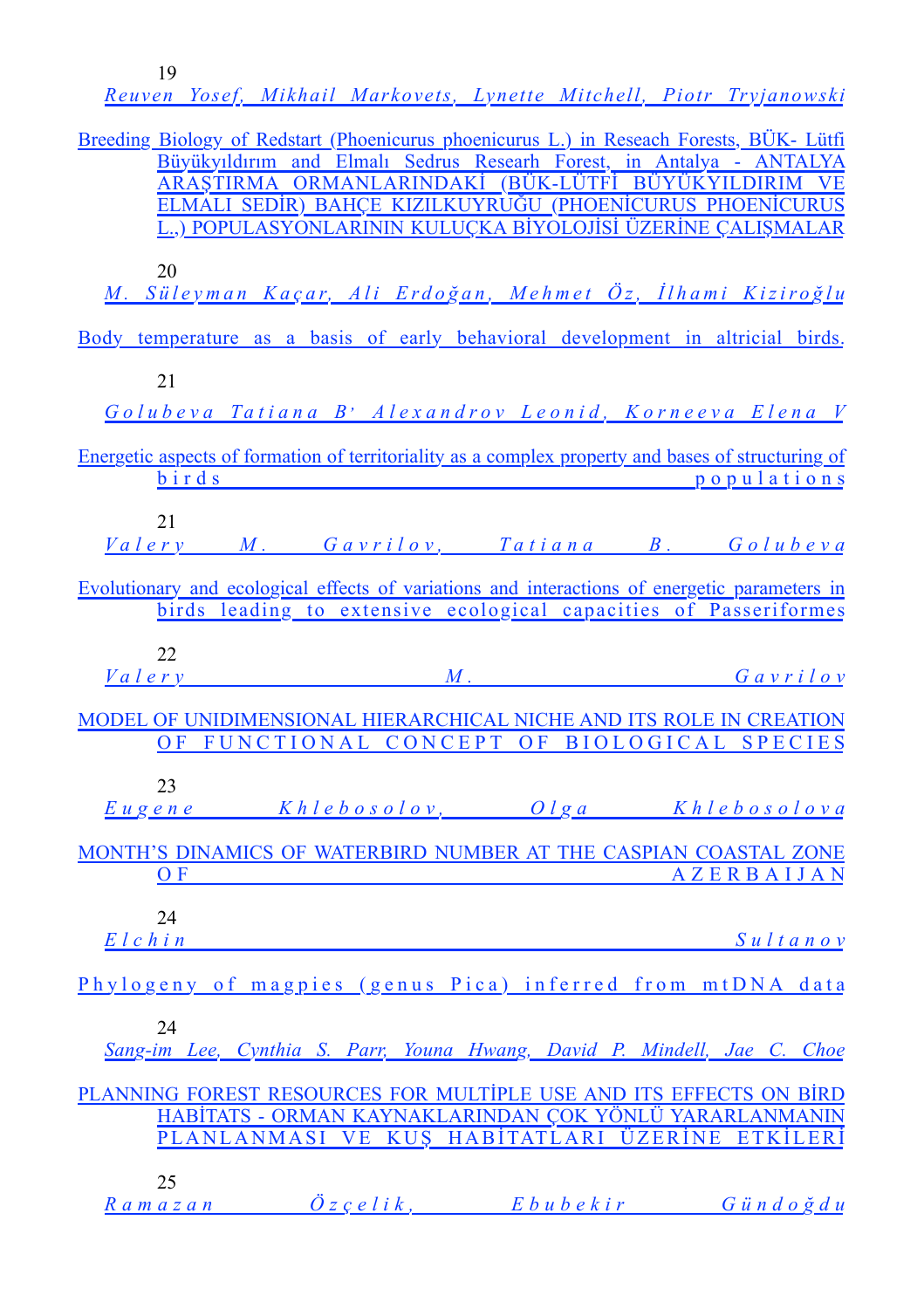| Spatial and Typological Structure and the Organization of the Ornitocomplexes of South-West                                                                                                               |            |
|-----------------------------------------------------------------------------------------------------------------------------------------------------------------------------------------------------------|------------|
| Siberia (Forest)                                                                                                                                                                                          | $S$ teppe) |
| 26<br>S.A. Soloviev, T.K. Blinova, K.V. Toropov V.N.Blinov                                                                                                                                                |            |
| THE MORPHOFUNCTIONAL FEATURES OF THE AVIAN BURSA OF FABRICIUS                                                                                                                                             |            |
| 27<br>Volodymyr Khomych, Iryna Kalynovska, Natalia Kolych, Tatyana Mazurkevytch                                                                                                                           |            |
| The role of habitat composition on territory size variation and its effect on breeding success in<br>the black-billed magpie (Pica pica sericea Gould)                                                    |            |
| 28<br>San Ha Kim, June Yong Lee, Jae Chun Choe                                                                                                                                                            |            |
| The value of the ornithology centers of the system of supplementary education - OKULDISI<br>(KURS) KURUMLARIN ORNITOLOJ BAXIMINDAN ONEMI                                                                  |            |
| 29<br>$C$ h e b o k s a r y                                                                                                                                                                               | Kaikar     |
| A New Species Record For Turkey: Arctic Warbler (Phylloscopus borealis) - Türkiye için yeni<br>tür kaydı: Kuzey Çıvgını (Phylloscopus borealis)                                                           |            |
| 31<br>Kiraz Erciyas, Pınar Özçam, Arzu Gürsoy, Y. Sancar Bariş                                                                                                                                            |            |
| A PROPOSAL ON RELATIONSHIP BETWEEN BODY MASS AND HABITAT<br>PREFERENCE OF PASSERINE BIRDS IN EUROPE - AVRUPA ÖTÜCÜ<br>KUŞLARININ HABİTAT TERCİHLERİ VE VÜCUT AĞIRLIKLARI<br>ARASINDAKİ İLİŞKİ ÜZERİNE BİR | ÖNERI      |
| 32<br>Utku Perktaş, Atıl Barış Albayrak, Çağatay Tavşanoğlu, Zafer Ayaş                                                                                                                                   |            |
| A STUDY ON STUDY ON THE ORNITHOFAUNA OF PORSUK DAM LAKE IN<br>ESKISEHIR - ESKIŞEHIR PORSUK BARAJ GÖLÜORNITOFAUNASI ÜZERINE<br>$B\dot{I}R$<br>$\ddot{\text{O}}$ N                                          | CALISMA    |
| 33<br><u> Muharrem</u>                                                                                                                                                                                    | Karakaya   |
| Avian population parameters and diagnosing causes of population declines                                                                                                                                  |            |
| 33<br>Vladimir<br>P a v e v s k v                                                                                                                                                                         |            |
| BIRD SPECIES LIVING IN THE KURE MOUNTAIS NATIONAL PARK - KÜRE DAĞLARI<br>MİLLİ PARK'INDA YAŞAYAN KUŞ TÜRLERİ                                                                                              |            |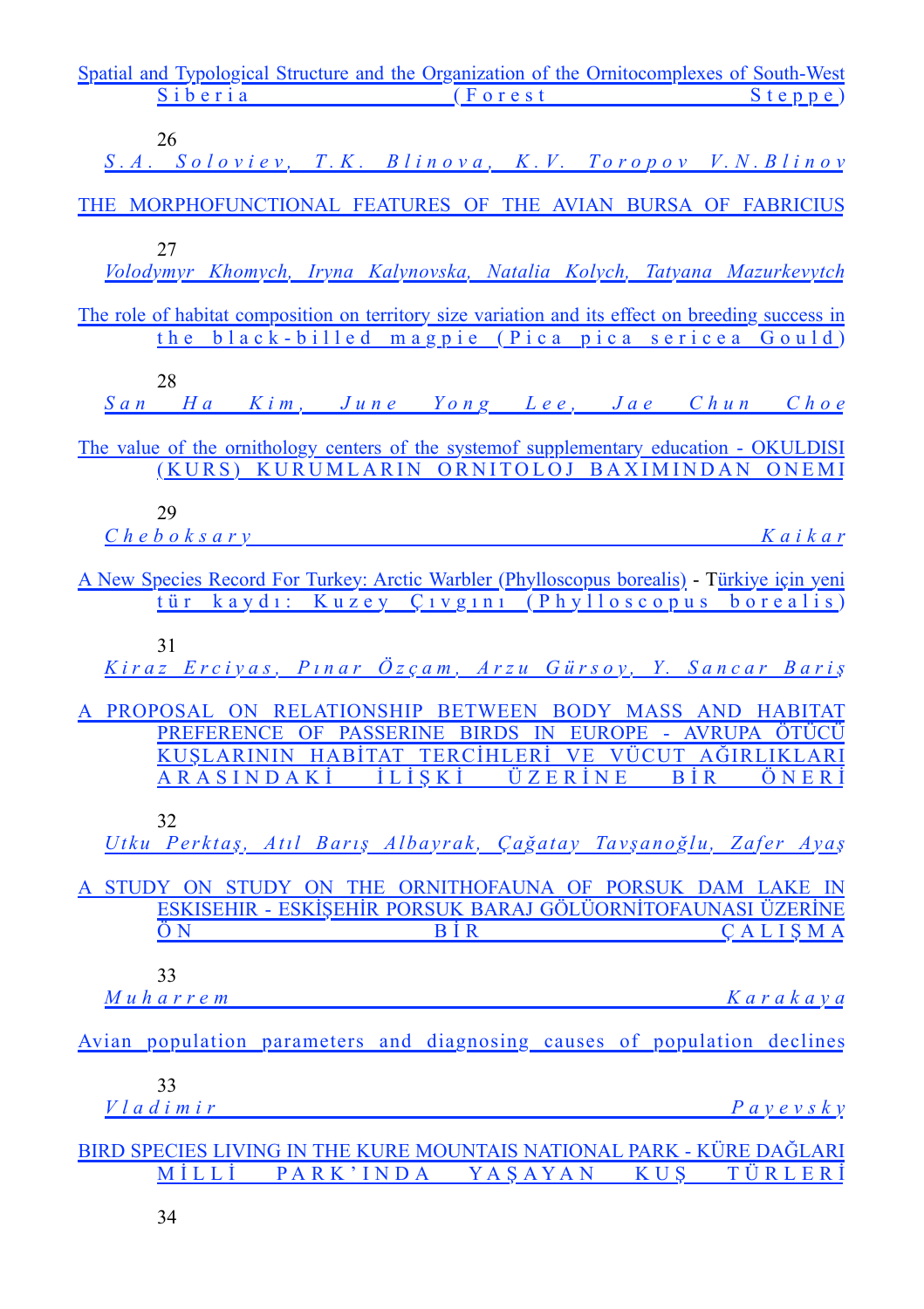|                   | Sabri Ünal, Ömer Küçük                                                                                        |  |        |
|-------------------|---------------------------------------------------------------------------------------------------------------|--|--------|
|                   | Bird Observations in Isparta (1999-2003) - Isparta Cevresi Kuş Gözlemleri (1999-2003)                         |  |        |
| 35                | İdris Oğurlu, Ebubekir Gündoğdu, Yasin Ünal, Ümit Kilimci                                                     |  |        |
|                   | Birds of Göller Bölgesi - Göller Bölgesinin Ornitofaunası                                                     |  |        |
| 35                | Mehmet Ali Tabur, Yusuf Ayvaz, Ali Uzun                                                                       |  |        |
|                   | Birds of Küçük Akgöl - Küçük Akgöl Ornitofaunası                                                              |  |        |
| 36                | Ali Uzun, Mehmet Ali Tabur, Yusuf Ayvaz                                                                       |  |        |
|                   | Birds of Lake Acarlar - Acarlar Gölü Kuşları                                                                  |  |        |
| 37                | Ali Uzun, Mehmet Ali Tabur, Yusuf Ayvaz                                                                       |  |        |
|                   | Calls of the chick black vulture - Aegypius monachus - Kara Akbaba (Aegypius monachus)                        |  |        |
|                   | Yavrusundaki                                                                                                  |  | Sesler |
| 38<br>$A$ h m e t |                                                                                                               |  | KILIC  |
|                   | Clinical Evaluation of the Fracture Treatment and Rehabilitation Results of Wild Birds - Yabani               |  |        |
| D                 | kanatlıların Kırıklarının Ortopedik Sağaltımlarının ve Rehabilitasyon Sonuçlarının<br><u>eğerlendirilmesi</u> |  |        |
|                   |                                                                                                               |  |        |
| 39                | Thuit Kana, Ango Andre (Varia), Edwin WAM, Vaassan, Alifa Kana, M. Valkan Vanuaka                             |  |        |

*Ümit Kaya, Ayş[e Aydın \(Yazıcı\), Edwin W.A.M. Vaassen, Akife Kaya, M. Volkan Yaprakçı,](%5Cl%20%22_Toc68886836%22) [B i l a l B i r l i k](%5Cl%20%22_Toc68886836%22)*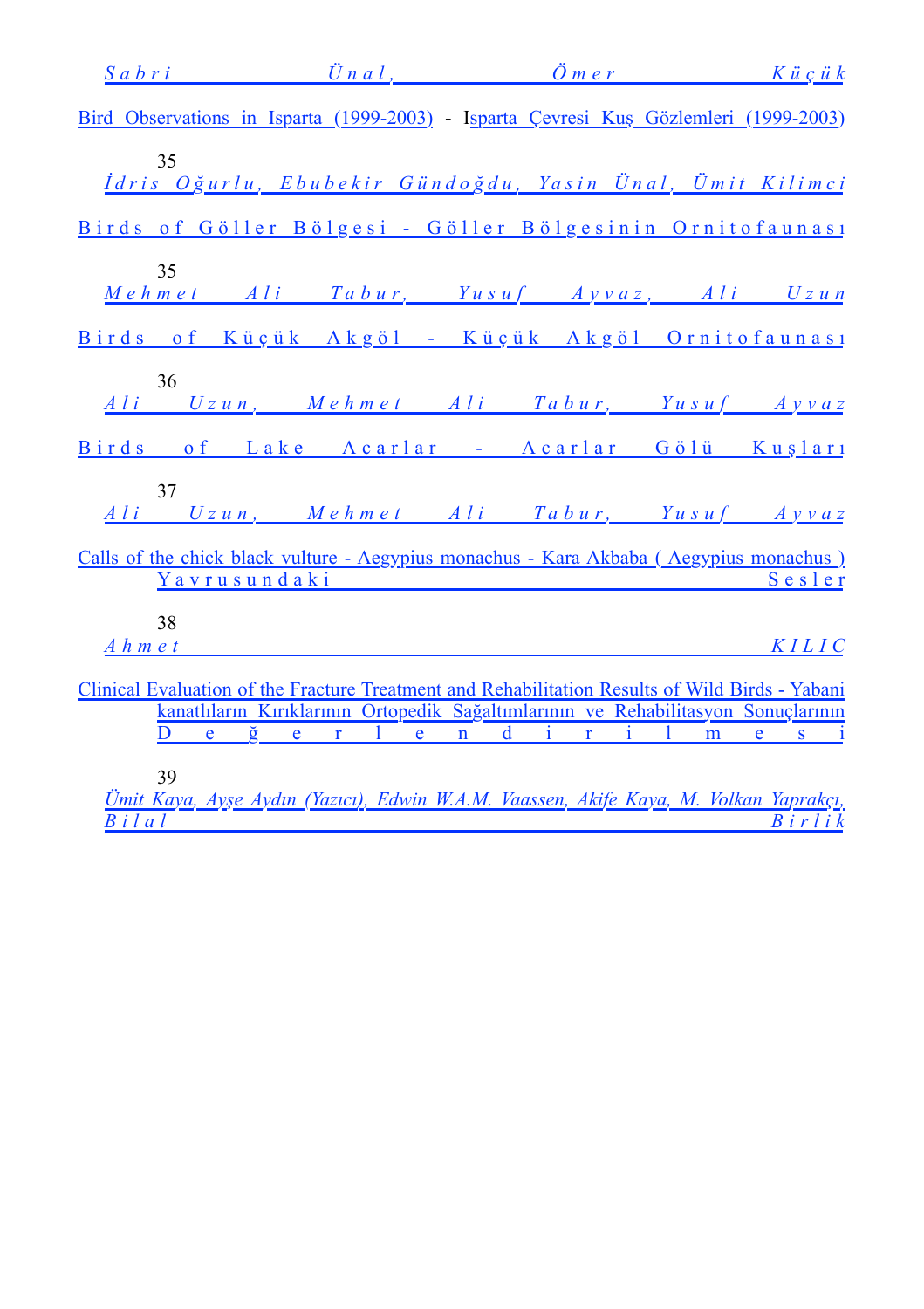|           |                                 | Evaluation of 2002-2003 Datas of Cernek Ringing Station - Cernek Halkalama<br><u>İstasyonu 2002–2003 Yılı Verilerinin Değerlendirilmesi</u>                                      |  |                 |  |
|-----------|---------------------------------|----------------------------------------------------------------------------------------------------------------------------------------------------------------------------------|--|-----------------|--|
|           | 40                              |                                                                                                                                                                                  |  |                 |  |
|           |                                 | Arzu Gürsoy, Kiraz Erciyas, Burhan Torun, Y. Sancar Barış                                                                                                                        |  |                 |  |
|           |                                 | Habitat requirements for the nest preference and the distribution of Krueper's nuthatch (Sitta                                                                                   |  |                 |  |
|           |                                 | krueperi) in Antalya - Anadolu sivacisinin (Sitta krueperi) Antalya'daki yayılımı ve<br>doğal yuva terciğinde habitat gereksinimleri                                             |  |                 |  |
|           |                                 |                                                                                                                                                                                  |  |                 |  |
|           | 41<br>Tamer                     | Albayrak, Ali Erdoğan                                                                                                                                                            |  |                 |  |
|           |                                 |                                                                                                                                                                                  |  |                 |  |
|           |                                 | Investigations on breeding biology of Hause sparrrow (Passer domesticus) population in Antalya<br>- Antalya İli Ev Serçesi (Passer domesticus) Populasyonunun Kuluçka Biyolojisi |  |                 |  |
|           | $\ddot{\mathrm{U}}$ z e r i n e |                                                                                                                                                                                  |  | Araştırmalar    |  |
|           | 42                              |                                                                                                                                                                                  |  |                 |  |
|           |                                 | Aziz ASLAN, Ali ERDOĞAN, İlhami Kiziroğlu, Mustafa Yavuz                                                                                                                         |  |                 |  |
|           |                                 | Plumages of Long-legged Buzzard (Buteo rufinus) : Sex and Age, can They be Seperated in the                                                                                      |  |                 |  |
|           |                                 | Field? - Kızıl Şahinlerde Tüy Yapısı: Cinsiyet ve Yaş Sahada Ayırt Edilebilir mi?                                                                                                |  |                 |  |
|           | 43                              |                                                                                                                                                                                  |  |                 |  |
|           |                                 | Edwin W.A.M. Vaassen, Ümit Kaya, Akife Kaya                                                                                                                                      |  |                 |  |
|           |                                 | PRELIMINARY RESULTS ON THE BREEDING SUCCESS OF CINEREOUS VULTURE                                                                                                                 |  |                 |  |
|           |                                 | (AEGYPIUS MONACHUS L.) IN TÜRKMENBABA MOUNTAIN                                                                                                                                   |  |                 |  |
|           |                                 | (NORTHWESTERN TURKEY) - KARA AKBABA' NIN (AEGYPIUS<br><u>MONACHUS L.) TÜRKMENBABA DAĞINDAKİ ÜREME BAŞARISI ÜZERİNE</u>                                                           |  |                 |  |
|           | ÖΝ                              |                                                                                                                                                                                  |  | <b>BULGULAR</b> |  |
|           | 43                              |                                                                                                                                                                                  |  |                 |  |
|           |                                 | Elif Yamaç, C. Can Bilgin, Yavuz Kılıç                                                                                                                                           |  |                 |  |
|           |                                 | Principal Threats of Migratory Birds in the Eastern Karadeniz Mountains in Turkey - Doğu                                                                                         |  |                 |  |
|           |                                 | Karadeniz Dağlarında (Türkiye) Göçmen Kuşları Tehdit Eden Başlıca Tehlikeler                                                                                                     |  |                 |  |
|           | 44                              |                                                                                                                                                                                  |  |                 |  |
|           |                                 | Sagdan Baskaya, Ertugrul Bilgili                                                                                                                                                 |  |                 |  |
|           |                                 | Reproduction Population of White Stork Ciconia ciconia in Southeast Anatolia - Güneydoğu                                                                                         |  |                 |  |
|           |                                 | Anadolu'da Leylek Ciconia ciconia Üreme Populasyonu                                                                                                                              |  |                 |  |
|           | 45                              |                                                                                                                                                                                  |  |                 |  |
|           |                                 | <u>Ahmet Kiliç, Murat Biricik, Recep Karakaş</u>                                                                                                                                 |  |                 |  |
|           |                                 | Reproductive success of the Woodchat Shrike (Lanius senator) in Western Bulgaria                                                                                                 |  |                 |  |
|           |                                 |                                                                                                                                                                                  |  |                 |  |
| $B$ or is | 46                              | $P.$ Nikolov                                                                                                                                                                     |  |                 |  |
|           |                                 |                                                                                                                                                                                  |  |                 |  |
|           |                                 | The Birds of Gaziantep - Gaziantep Kusları                                                                                                                                       |  |                 |  |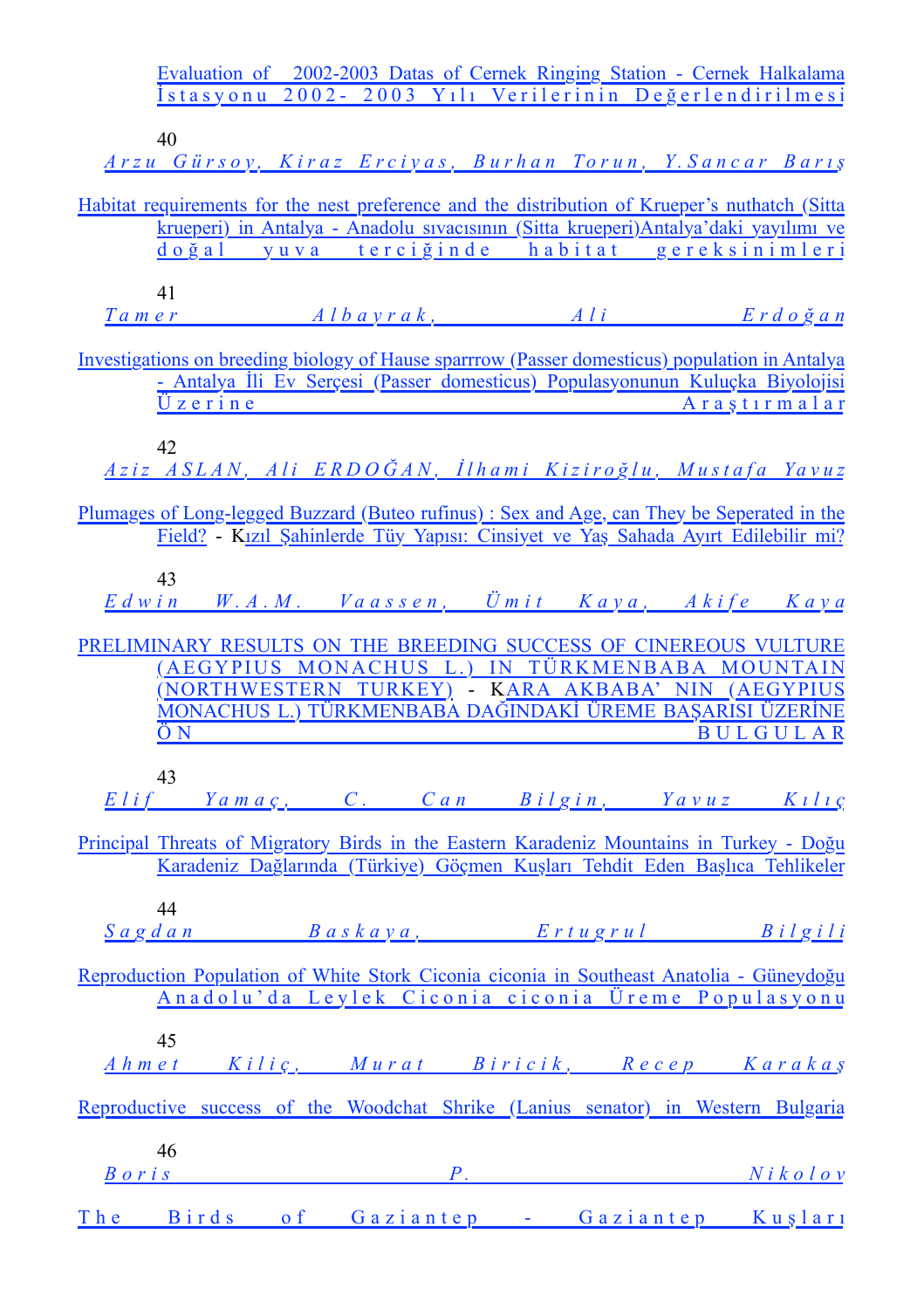[47](%5Cl%20%22_Toc68886861%22)

|       |    |              |   |                         |                                        |                         | İsmail Varol, Hasan Hüseyin Cemali Toprak, Özdemir Adizel                                   |
|-------|----|--------------|---|-------------------------|----------------------------------------|-------------------------|---------------------------------------------------------------------------------------------|
|       |    |              |   |                         |                                        |                         | THE CONTROL EFFECTIVENESS OF WOODPECKER SPECIES ON THE GREAT                                |
|       |    |              |   |                         |                                        |                         | EUROPEAN SPRUCE BARK BEETLE IN TURKEY - AĞAÇKAKAN                                           |
|       |    |              |   |                         |                                        |                         | TÜRLERİNİN DEV KABUK BÖCEĞİNİN DOĞAL KONTROLÜNDEKİ                                          |
|       | Е  | <sup>T</sup> | K |                         | $\mathbf{i}$ $\mathbf{L}$ $\mathbf{i}$ | $L \rightarrow \dot{I}$ | Ğ                                                                                           |
|       |    |              |   |                         |                                        |                         |                                                                                             |
|       | 47 |              |   |                         |                                        |                         |                                                                                             |
|       |    |              |   |                         |                                        |                         | <u> Mahmut Eroğlu, Hazan Alkan Akinci, Gonca Ece Özcan</u>                                  |
|       |    |              |   |                         |                                        |                         |                                                                                             |
|       |    |              |   |                         |                                        |                         | The importance of mosquito control on the way of bird migration - Kus göç yolları üzerinde  |
|       |    |              |   |                         |                                        |                         | sivrisinek mücadelesinin önemi                                                              |
|       |    |              |   |                         |                                        |                         |                                                                                             |
|       | 48 |              |   |                         |                                        |                         |                                                                                             |
|       |    |              |   |                         |                                        |                         | Huseyin Cetin, Hakan Karaardıc, Atila Yanikoglu, Ali Erdogan                                |
|       |    |              |   |                         |                                        |                         |                                                                                             |
|       |    |              |   |                         |                                        |                         | THE ORNITHOFAUNA OF SARICAY DELTA IN CANAKKALE - CANAKKALE SARICAY                          |
|       |    |              |   |                         |                                        |                         | DELTASI'NIN AVIFAUNASI                                                                      |
|       | 49 |              |   |                         |                                        |                         |                                                                                             |
|       |    |              |   |                         |                                        |                         |                                                                                             |
|       |    |              |   |                         |                                        |                         | Mert Gürkan, Murat Tosunoğlu, C. Varol Tok                                                  |
|       |    |              |   |                         |                                        |                         | The Ornithological Importance and the Ornithofauna of Dalaman District - Dalaman ve         |
|       |    |              |   |                         |                                        |                         | Cevresinin Ornitofaunası ve Alanın Ornitolojik Açıdan Önemi                                 |
|       |    |              |   |                         |                                        |                         |                                                                                             |
|       |    |              |   |                         |                                        |                         | Aziz Aslan, Yakup Kaska, Ali Erdoğan, Yusuf Katılmış, Müge Gidiş, Eyüp Başkale, Raşit       |
| $U^-$ |    |              |   |                         |                                        |                         | $\frac{h}{a}$ and $\frac{a}{a}$ in the set of $\frac{a}{b}$                                 |
|       |    |              |   |                         |                                        |                         |                                                                                             |
|       |    |              |   |                         |                                        |                         | The Reasons of Drainage of in Van Lake the Effects on Birds and Irritaded Field - Van Gölü  |
|       |    |              |   |                         |                                        |                         | Havzasındaki Önemli Çevre Kirleticileri, Kuşlara ve Diğer Canlılara Etkileri                |
|       |    |              |   |                         |                                        |                         |                                                                                             |
|       | 51 |              |   |                         |                                        |                         |                                                                                             |
|       |    |              |   |                         |                                        |                         | <u>Özdemir Adizel, Levent Turan, İlhami Kiziroğlu</u>                                       |
|       |    |              |   |                         |                                        |                         |                                                                                             |
|       |    |              |   |                         |                                        |                         | The unique breeding area of Blue-cheeked bee-eater (Merops persicus) presently known in     |
|       |    |              |   |                         |                                        |                         | TURKEY - Yeşil Arıkuşu'nun (Merops persicus) Türkiye'de Bilinen Tek Güncel                  |
|       |    | $U$ r e m e  |   |                         |                                        |                         | $A$ lani                                                                                    |
|       |    |              |   |                         |                                        |                         |                                                                                             |
|       | 52 |              |   |                         |                                        |                         |                                                                                             |
|       |    |              |   |                         |                                        |                         | Murat Biricik, Recep Karakaş                                                                |
|       |    |              |   |                         |                                        |                         |                                                                                             |
|       |    |              |   |                         |                                        |                         | TIME-BUDGET OF STELLER'S SEA-EAGLE (Haliaeetus pelagicus) AND WHITE-TAILED                  |
|       |    |              |   |                         |                                        |                         | SEA-EAGLE (H. albicilla) IN CAPTIVITY (MOSCOW ZOO).                                         |
|       |    |              |   |                         |                                        |                         |                                                                                             |
|       | 53 |              |   |                         |                                        |                         |                                                                                             |
|       |    |              |   |                         |                                        |                         | Tatiana V. Voronina                                                                         |
|       |    |              |   |                         |                                        |                         |                                                                                             |
|       |    |              |   |                         |                                        |                         | Treatment of Humeral Fracture in a Long-legged buzzard (Buteo rufinus) with a Mini Titanium |
|       |    |              |   |                         |                                        |                         | Plate - Bir Kızıl Şahinde (Buteo Rufinus) Humerus Kırığının Mini Titanium Plak ile          |
|       | S  |              |   | $a \t g \t a \t 1 \t 1$ |                                        |                         | m<br>$\mathbf{1}$                                                                           |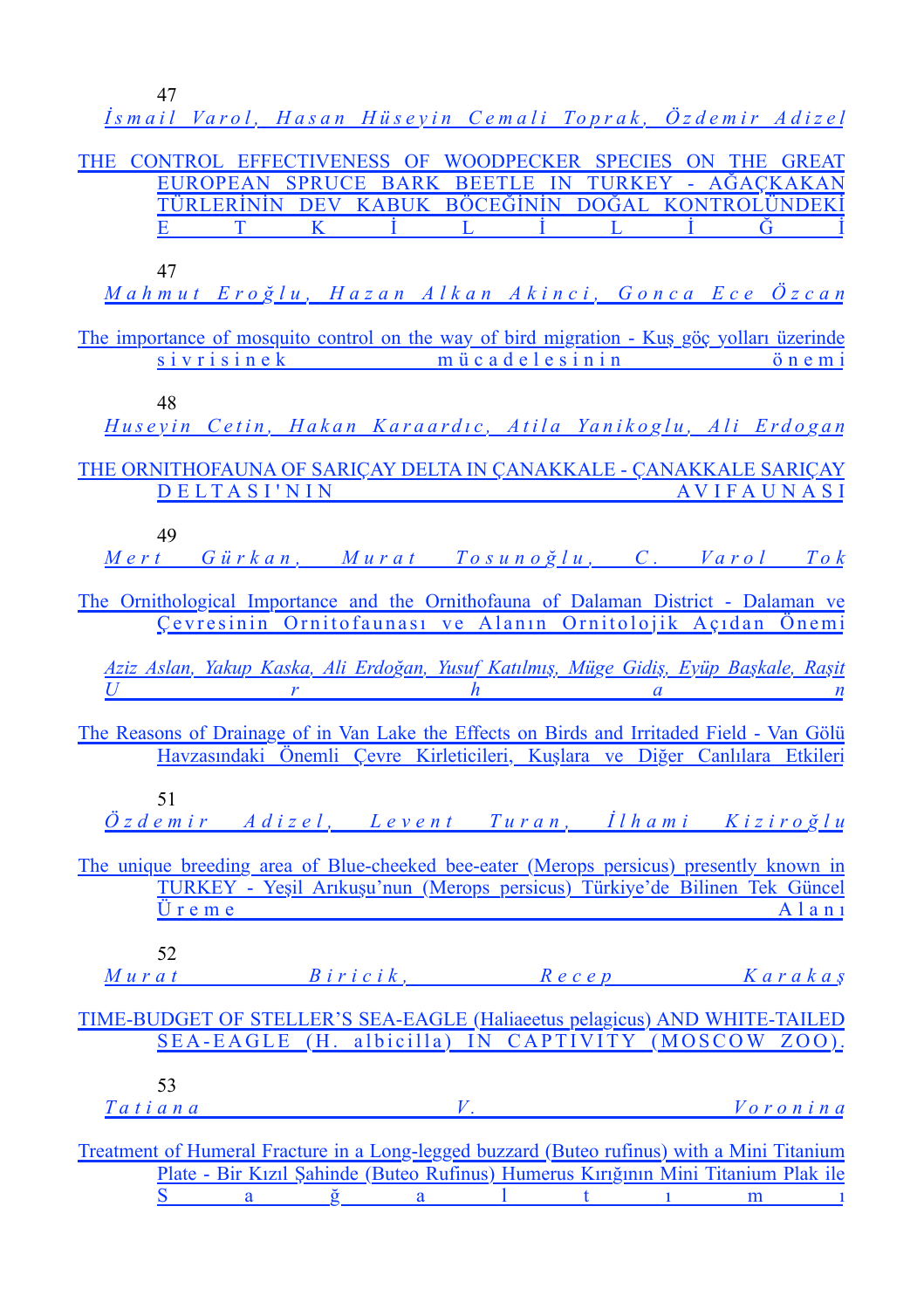| 53<br>$U$ m i t | $K$ a y a, | $M$ urat                                                                                                                                  | $K$ <i>i</i> $b$ <i>a</i> $r$ |
|-----------------|------------|-------------------------------------------------------------------------------------------------------------------------------------------|-------------------------------|
|                 |            | Turkish Breeding Bird Atlas Project: Palas (Tuzla) Lake and Kayseri Region - Palas (Tuzla)<br>Gölü ve Çevresinde Üreyen Kuşlar Atlası     |                               |
| 54              |            | Nursen Aksan, Yasemin Yurdakul, Aysun Yaşar, Esra Per, Uygar Özesmi                                                                       |                               |
|                 |            | Visual afferentation influences the development of the acoustically-guided defense behavior in<br>altricial Ficedula hypoleuca nestlings. |                               |
| 55              |            | Korneeva ElenaV, Alexandrov Leonid I, Golubeva Tatiana B                                                                                  |                               |
| author          |            |                                                                                                                                           | Index                         |

[56](%5Cl%20%22_Toc68886892%22)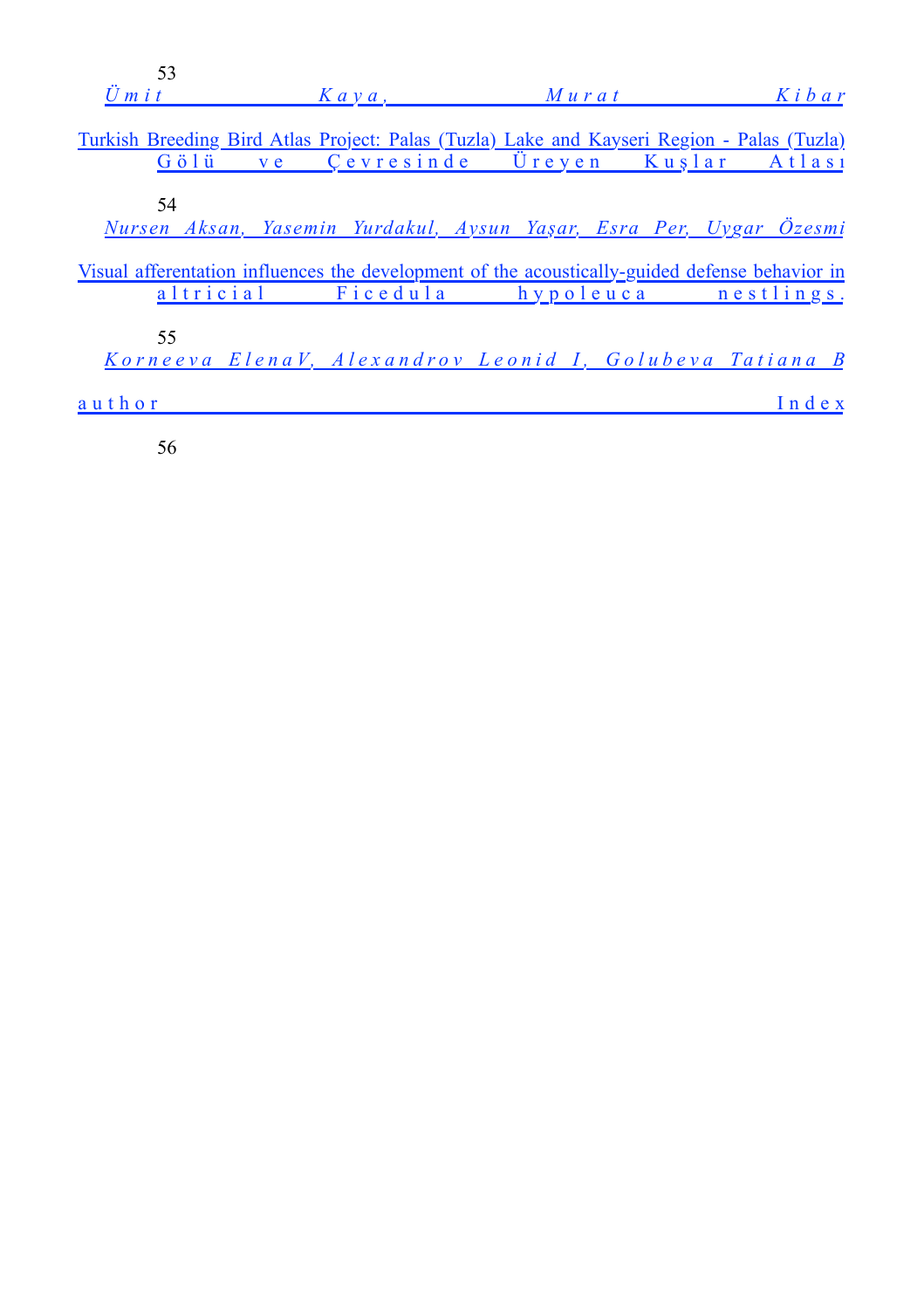### **IntroductIon**

As an area definition, the term Eurasia covers up quite a large region. Although it includes such a large area, it is not possible to state that its biological structure is well known. We can state that it will be an optimistic approach to say its ornitho-fauna has been completely investigated. Scientific exchange in terms of both the biological structure and bird fauna of Eurasia has so far been conducted to a limited extent with limited means. However, the geographic region of Eurasia is of great importance because of the ecosystems which it offers for bird species. Especially, it includes important migration routes, which increases its importance in terms of ornitho–fauna. The 1<sup>st</sup> International Eurasia Ornithology Congress will be organized in order to

take the initiative for establishing the cooperation of various circles and scientists in observing and doing research on the ornitho–fauna of Eurasia. With the help of this congress, a first step will be taken and scientific exchange among scientists will be carried out.

Birds and a protected world are indispensable for all of us. It is certain that the  $1<sup>st</sup>$  International Eurasia Ornithology Congress will contribute to this fact. We would also like to mention that we are proud this congress is first held in our country. We hope that the congress will be successful and contribute to science for ever.

#### **Sunuş**

Avrasya kavramı bölge tanımı olarak oldukça büyük bir alanı içerir. Avrasya'nın bu kadar önemli bir bölgeyi içermesine karşın, biyolojik yapısının çok iyi bilindiğini söylemek mümkün değildir. Özellikle de ornitofaunasının tam anlamıyla ortaya konup irdelendiğini belirtmek biraz da iyimserlik olur diyebiliriz. Gerek Avrasya'nın biyolojik yapısı ve gerekse kuş faunası ile ilgili bilimsel alışveriş bu güne kadar çok dar ve kısıtlı olanaklarla gerçekleştirilmiştir. Oysa Avrasya coğrafik bölgesi kuşlara sunduğu önemli ekosistemler nedeniyle büyük önem taşımaktadır. Özellikle önemli kuş göç yollarını barındırması bölgenin ornitofaunistik açıdan önemini artırmaktadır. Avrasya coğrafyasında bulunan ve bu coğrafyanın ornitofaunası ile ilgili gözlem ve bilimsel araştırmalar yürüten her kesim ve bilim adamının katkısı ve müşterek çalışmasına bir başlangıç oluşturması için, 1.Uluslararası Avrasya Ornitoloji Kongresi yapılacaktır. Bu kongre ile bir ilk gerçekleştirilecek ve bilim adamlarının bilgi alışverişi sağlanacaktır.

Kuşlar ve korunmuş bir dünya, hepimiz için vazgeçilmez bir olgudur. Bunun gerçekleştirilmesinde 1. Uluslararası Avrasya Ornitoloji Kongresi'nin önemli ölçüde katkı yapacağı muhakkaktır. Bu uluslararası bilimsel toplantının ilk defa ülkemizde yapılıyor olmasından ötürü kıvanç duyduğumuzu belirtir, kongrenin başarılı ve sonuçlarının bilime sonsuz katkılı olmasını dileriz.

> Prof.Dr.İlhami Kiziroğlu Kongre Başkanı (Congress President)

## **Nutritional strategies in migrating birds**

#### *Franz Bairlein*

*Institute of Avian Research 'Vogelwarte Helgoland'An der Vogelwarte 21 26386 Wilhelmshaven Germany e-mail: franz.bairlein@ifv.terramare.de*

Many migratory birds accumulate large amounts of lipids as the prime energy source for their long-distance flights. This fat accumulation is mostly under endogenous control reflecting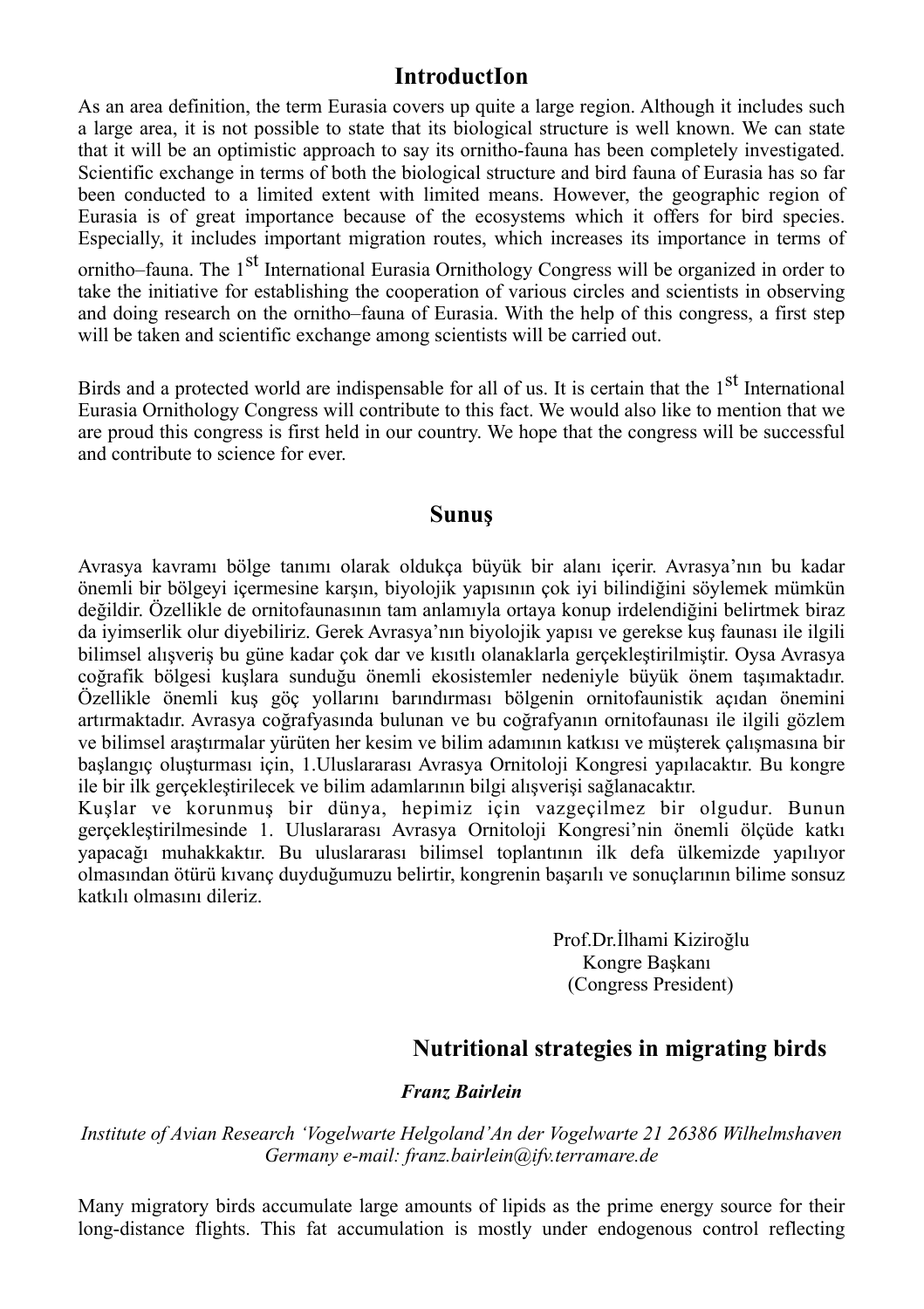genetically programmed temporal shifts of the body mass set point. It is accompanied by an increase in daily food intake and food utilisation efficiency and by a seasonal shift in food selection. In particular, seasonal frugivory appears to play a key role in many migrants. Fruits have a high content of fatty acids indispensable to building up the specific depot lipids. In addition, plant secondary compounds seem to play some kind of supportive role, but the mechanisms are not yet known. The effect of being fat on the metabolic situation in migrant birds appears to be similar to the metabolic syndrome in obese humans. The fat migratory bird provide a model through which to study nutritional factors as well as the biochemical and endocrine regulation of food intake, body mass and obesity.

Key words: Bird migration, lipids, nutrition, obesity, plant secondary compounds

## **THE HISTORICAL DEVELOPMENT OF ORNITHOLOGICAL STUDIES IN TURKEY**

#### *İlhami Kiziroğlu*

#### *Hacettepe University 06530 BEYTEPE ikizieoglu@hotmail.com*

Turkey shows a great diversity in both ecology and climate. Since it contains various ecosystems and stretches along bird migration routes, it is rich in terms of bird fauna. Very few countries are that much reach in bird fauna. We see that in Turkey Evliya Çelebi kept the first records on bird fauna. He also kept a record about which kinds of birds lived in some of the places he visited. It is seen that ornithology was dealt with scientifically beginning only with the1930s. Specially appointed by Atatürk at Istanbul University, researchers Prof. Dr. Kurt Kosswig and his wife Dr. Eleonora Kosswig enabled studies on "Birds of Turkey" and they urged Prof. Dr. Saadet Ergene to prepare a PhD on the subject. Dr. Ergene is the one who conducted the first scientific research on the subject with the bird sketches he had ordered. Again starting with the 1960s, Dr. Hans Kummerlöeve published an important work on 'Birds of Turkey'. Manyas Kuş Cenneti whose importance for birds was displayed by Prof. Kosswig, is the first natural park which was rewarded with an A-class certificate by the European Counsel in the 1950s. This is because Manyas Kuş Cenneti has a rich ornitofauna.

We also see that Sultansazlığı was taken under protection after its importance for birds were discovered in the 1960s. The results of the research which Bird Report conducted, relying especially on the records of foreign researchers, are among the important sources which have come to this day beginning with 1950s. Meanwhile we see that in the public sector Nihat Turan and Tansu Gürpınar are making ornithological studies and observations. Since Turkey is popular with foreign researchers, the contribution of many of them to Turkey's ornitofauna in different periods has been great. In the 1970s, with the support of TUBITAK for an ornithological research project, the first habilitation study was made. It is also seen that in the 1980s and 1990s many researchers conducting ornithological researches were educated in various universities. Today ornithological studies are being conducted in 20 universities.

## **Türkiye'deki Ornitolojik Araştırmaların Tarihi Gelişimi**

Türkiye gerek ekolojik gerekse klimatik açıdan son derece zengin ve çeşitli bir yapı gösterir. Çeşitli ekosistemleri barındırdığı ve kuş göç yolları üzerinde olduğu için, kuş faunası açısından çok zengindir. Kuş faunası bu denli çeşitli olan çok az ülke vardır. Kuş faunası ile ilgili Türkiye'de ilk yazılı kayıtların Evliya çelebi tarafından yapıldığını görüyoruz. Evliya Çelebi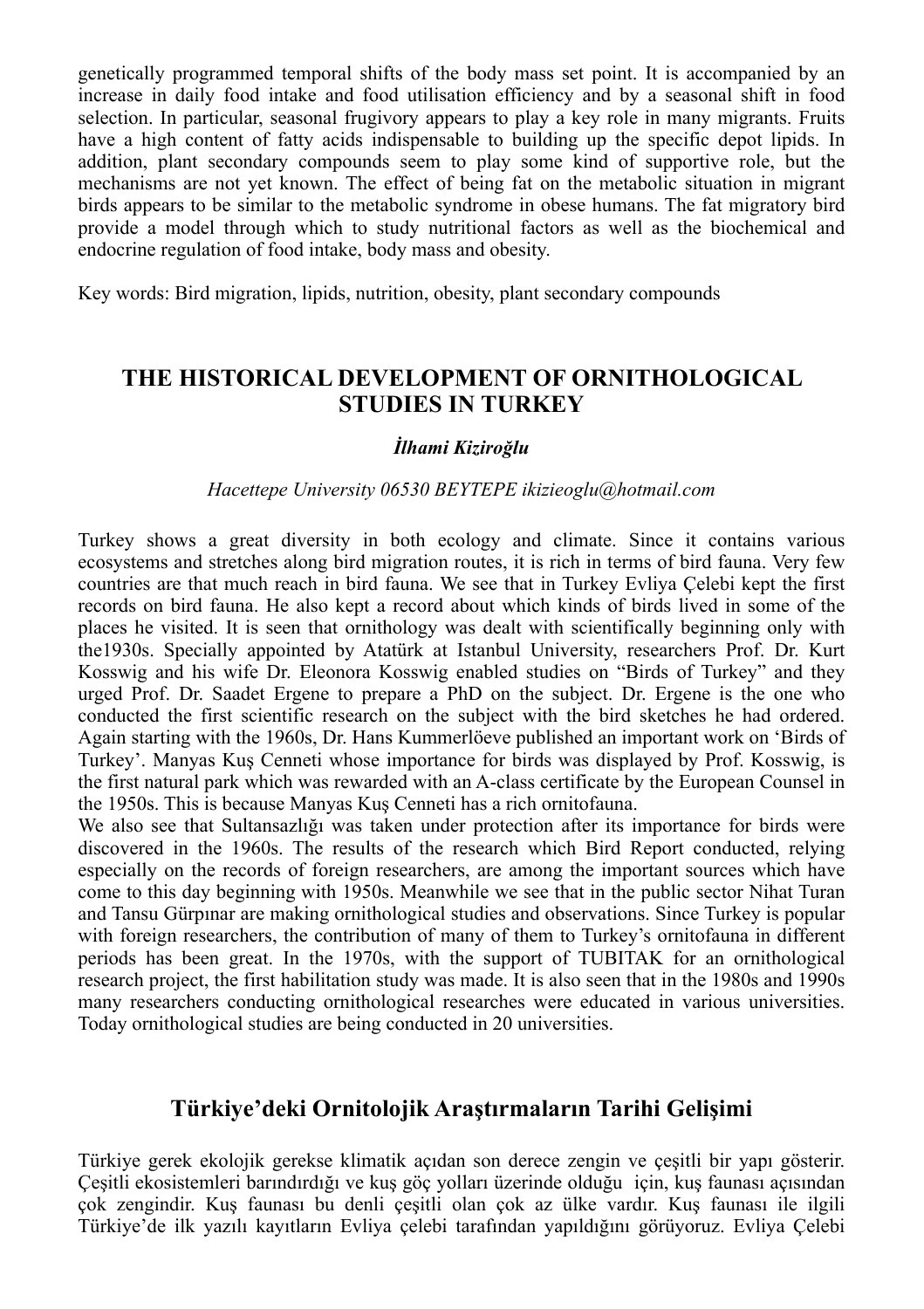uğradığı bazı bölgelerde hangi kuş türlerinin de yaşadığını kayıt altına almıştır. Ornitoloji ile bilimsel anlamda ancak otuzlu yıllarla birlikte ilgilenildiği görülmektedir. Özellikle Atatürk tarafından ülkemizde İstanbul Üniversitesinde görevlendirilen araştırıcılardan Prof. Dr. Kurt Kosswig ve eşi Dr. Eleonora Kosswig Türkiye Kuşları ile ilgili çalışma yapılmasını sağlamış ve Prof. Dr. Saadet Ergene'ye "Türkiye Kuşları"ile ilgili doktora çalışması yaptırmıştır. Dr. Ergene yaptırdığı kuş çizimleri ile bu konuda ilk bilimsel çalışmaya imza atan araştırıcıdır. Yine altmışlı yıllarla birlikte, Dr. Hans Kummerlöeve "Türkiye Kuşları"ile ilgili önemli bir kitabı yayınlamıştır. Prof. Kosswig'in kuşlar açısından önemini ortaya koyduğu Manyas Kuş Cenneti ellili yıllarda Avrupa Konseyi tarafından A-Sınıfı diploma ile ödüllendirilen ilk doğal parktır. Bu da oranın ornitofaunasının zengin olması nedeniyle verilmiştir.

Altmışlı yıllarda yine Sultansazlığı'nın kuşlar açısından öneminin anlaşılması ile koruma altına alındığını görüyoruz. Bird-Report'un özellikle yabancı araştırıcıların kayıtlarına dayanarak yaptığı araştırma sonuçları ellili yıllardan başlayarak günümüze kadar devam eden önemli kaynaklardandır. Bu arada kamu kesiminde Nihat Turan ve Tansu Gürpınar'ın ornitolojik araştırma ve gözlemlerde bulunduğunu görüyoruz. Türkiye yabancı araştırıcılar için oldukça revaçta olan bir bölge olduğu için, çok sayıda yabancı araştırıcının değişik dönemlerde Türkiye ornitofaunasına yaptıkları katkı büyük olmuştur. Yetmişli yıllarda TÜBİTAK'ın desteğiyle ornitolojik bir araştırmayla ilk habilitasyon çalışması verilmiştir. Seksenli ve doksanlı yıllarda ise çeşitli üniversitelerde ornitolojik araştırma yürüten çok sayıda araştırıcının yetiştiği görülmektedir. Şu anda da 20 üniversitede ornitolojik çalışma yürütülmektedir

## **Results of bird banding in Spring 2002 and 2003 At Titreyengöl/SoRgun, Manavgat Turkey**

## *Reinhard Vohwinkel1, Werner Prünte1, Ali Erdoğan2, Hakan Sert2, Tamer Albayrak2, Aziz Aslan2, Rızvan Tunç2, Hakan Karaardıç2*

## *1Meiberger Weg 26, D-42553 Velbert, Germany, e-mail: ReinVohwinkel@aol.com, 2Akdeniz Üniversitesi, Fen Edebiyat Fakültesi, Biyoloji Bölümü, Kampüs, 07058, ANTALYA.*

In the Spring of 2002 (25.3 - 11.5) and 2003 (23.3 - 11.5), my friend Werner Prünte and myself captured birds near the River Manavgat, not far from the coast of the Mediterranean Sea in Turkey. During these seasons, with the help of people from Akdeniz University, Antalya and more than 20 volunteers, we caught 24953 birds in 116 sub-species. On our best day we ringed 1203 birds. To reach our goal of getting these high numbers during these short seasons we used tape lures with the songs of 15 species, some during the night and some during the day. In both years our mist nets (108 metres long) were standing in fields along a hedge. In the year 2003 we used additional mist nets (120 metres long) in the field on the other side of the hedge to trap Wagtails and Pipits. Also in this year we had a special 'high net' (5 metres high and 24 metres long) and one extra mist net over flat water (12 metres long) on a pond for Swallows. At the shore of this pond we used three cages to trap Rails. On a few days we took the chance to trap Holarctic Waders on a riding-place filled with water after rain. We took measurements of most of the birds and looked at the moult of rare species. All the birds were banded with a metal ring we obtained from the Bird Research Society (KAD) of Turkey before we released them. In our presentation we introduce our area. Further, we present the total of our first traps from all species and the results of the spatiotemporal course and phenology of selected species with high numbers during migration. Dates of our own re-traps and from 31 foreign re-traps were also shown.

Key words: Bird banding, spring, Titreyengöl, Turkey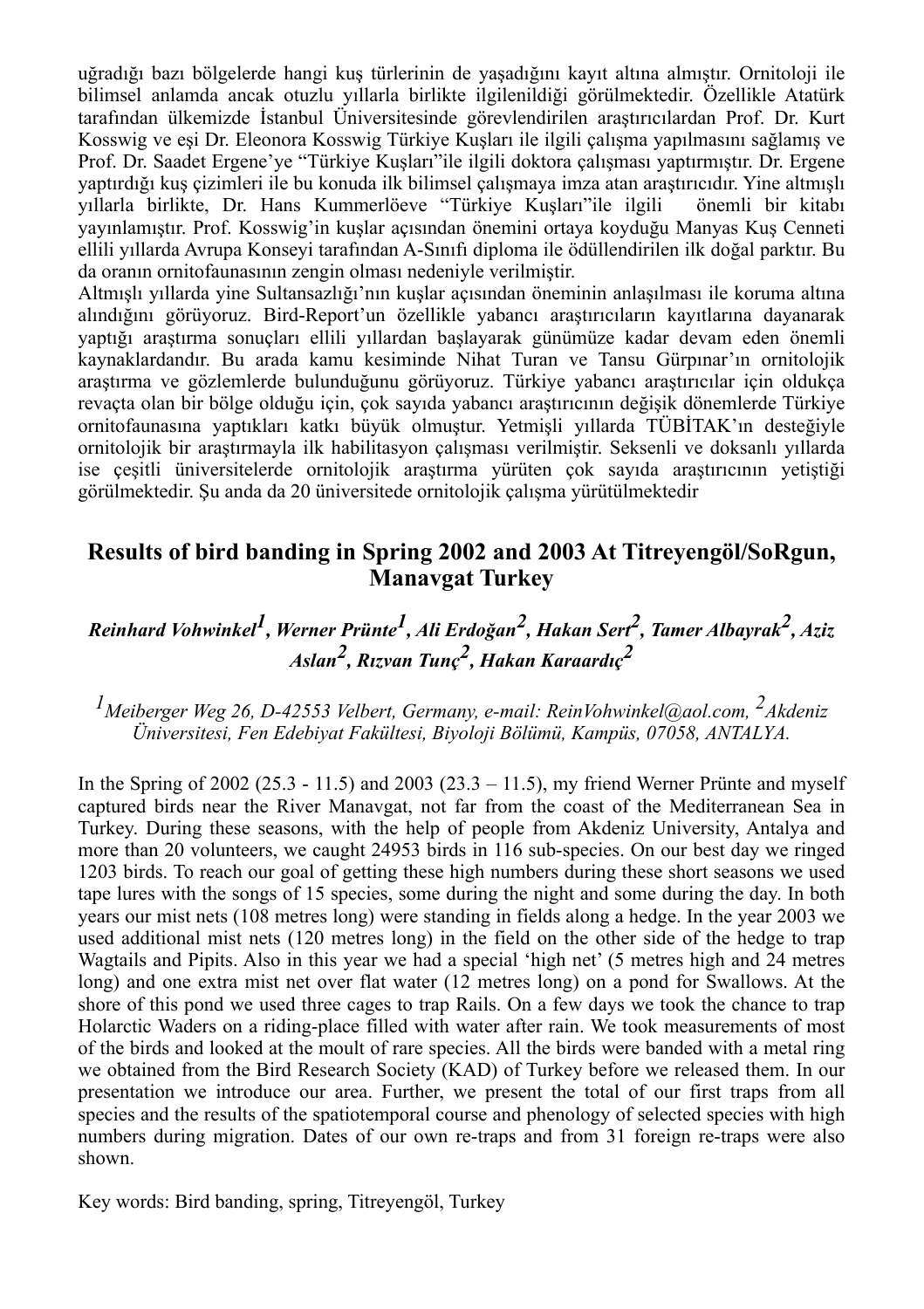#### **Use of DNA analysis for sexing birds in Russian breeding programs**

#### *Olga n. Nesterenko*

*Moscow Zoo, B. Gruzinskaya, 123242 Moscow, Russia; zoosci@cdt.ru*

Because many avian species do not have sexual dimorphism or it becomes apparent only at maturity, development of sex-identification techniques for birds is important for breeding and conservation programs. Sex identification is especially important for juvenille birds, because they both form pairs more easily and are subjects for transfering. Wrong sex ratio in a juvenile group could caused formation of homosexual pairs. In such pair one bird can perform behavior inherent to another sex. Laparoscopic technique can`t help for young birds and if adult birds are not in the breeding season. For several years we use cytogenetic techniques for sexing birds. Now we use PCR-based method (based on two conserved CHD - genes, that are located on the avian sex chromosomes: CHD-W and CHD-Z gene)(Griffiths et al.,1998). Gel electrophoresis reveals one band in the male and two in the female. We use 8% , 15 % and 6 % acrylamid gel . DNA isolates from blood or feathers samples.For 2001- 2003 we successefully sexed following spicies: *Japanese cranes Grus japonensis* ; demoiselle cranes *Anthropoides virgo* ; siberian cranes *Grus leucogeranus* ; common cranes *G. grus* - ;white-naped cranes G. vipio , crowened crane *Balearica pavonina*, Humboldt's penguins - *Spheniscus humboldti* , black vultures *Aegypius monachus* , bearded vultures *Gypaetus barbatus* , egyptian vultures *Neophron percnopterus*, griffon vultures *Gyps fulvus* , golden eagle *Aquila chrysaetos*, tawny eagle *Aquila rapax*, duck hawks *Falco peregrinus*, greater spotted eagle Aegypius clanga, white storks *Ciconia ciconia*, scarlet macaws Ara macaw ; sulphur-crested cockatoos *Cacatua galerita*, eastern rosella platycercus eximius1, blue- fronted amazons Amazona aestiva, orange-winged parrots *Amazona amazonica*, gray parrots *Psittacus erithacus*, mute swan *Cygnus olor*, black swan *Cygnus atrata*. The most difficult work was sexing of lapland owls Strix nebulosa) and ural owls Strix uralensis , because CHD-Z and CHD-Z bands were so similar in size. To solve this problem we have to use 8% denaturing acrylamide gel. We sexed dirds fron Moscow Zoo, Leningrad Zoo, Nallinn Zoo, Perm Zoo, Penza Zoo, dreeding Center of Oka reserver. This method permits both store feather and blood samples for a long time and transport them at a long distance. So it is useful for studing sex ratios in wild populations of birds.Special thanks to Kenneth l. Jones (University of Illinois-Chicago) who was my guide to this method and to Crane Working Group of Eurasia for supporting.

### **Breeding and feeding ecology of the expanding Great Cormorant Phalacrocorax carbo sinensis polpulation in northern Poland**

#### *Lech Stempniewicz, Michał Goc, Piotr Kopciewicz, Szymon Bzoma*

*Department of Vertebrate Ecology and Zoology, University of GdańskLegionów 9, 80-441 Gdańsk, Poland; e-mail: biols@univ.gda.pl*

Similarly to the entire continental Europe a spectacular increase in the Great Cormorant population is also observed in Poland in the last decades. The number of breeding pairs in one of the biggest European colonies in Kąty Rybackie, studied intensively since 1995, grew from 608 in 1980 to 9754 in 2003. In 1998 the colony began to split into several parts. After that the rate of the population development has increased considerably. Prolonged winter caused delayed and much more synchronised breeding with lowered reproductive success. In the newly established subcolonies cormorants started breeding later in the season and their breeding success was lower. Since 1995 cormorants winter regularly in the Gulf of Gdańsk and today their number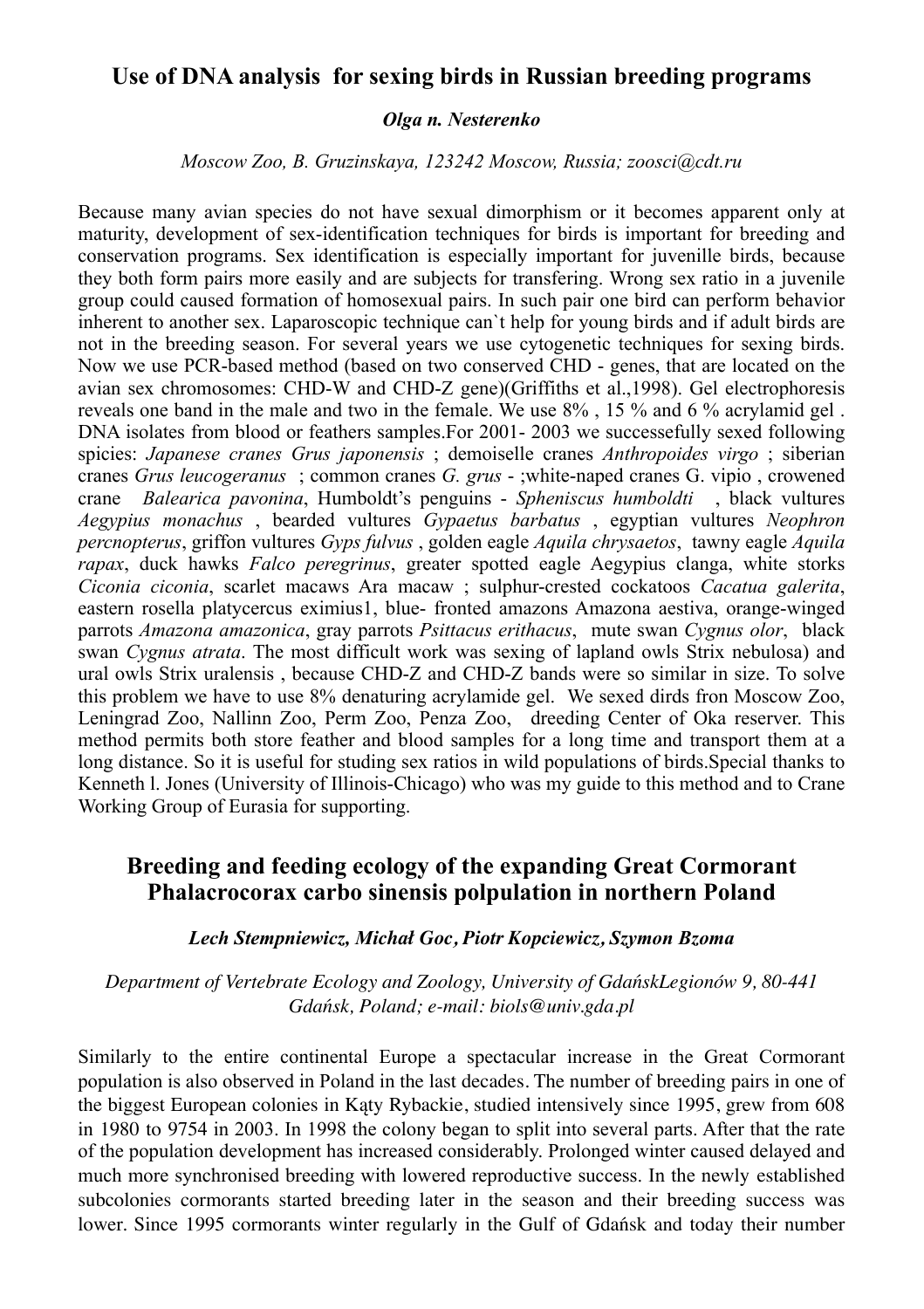amounts to several thousands. Cormorants from Kąty Rybackie use alternatively both freshwater Vistula Lagoon and Gulf of Gdańsk as feeding grounds, depending on time and weather conditions. The staple food in the Lagoon was Ruffe Gymnocephalus cernuus, followed by Roach Rutilus rutilus, Perch Perca fluviatilis and Herring Clupea harengus. In the Gulf of Gdańsk the predominant prey was Round Goby Neogobius melanostomus, a new coming fish species from the Black Sea region, recently inhabiting shallow waters in great abundance. Cormorants take more than 1000 tons of fish yearly from the Vistula Lagoon and similar amount from the Gulf of Gdańsk. Due to diet composition and small size of their prey, the impact of cormorants' feeding has negligible economic importance.

Key words: Great Cormorant Phalacrocorax carbo; population development; breeding and feeding ecology; N Poland.

## **The Distribution of the White-Spectacled Bulbul (Pycnonotus xanthopygos) and Influential Factors on Its Distribution in Turkey.**

#### *Aziz Aslan, Ali Erdoğan*

*Akdeniz University, Faculty of Science and Art, Dep. of Biology, Campus, 07058, ANTALYA*

This study, from 2000 to 2004, was carried out in Mediterranen, Aegean, Central and Southwest Anatolian regions of Turkey. The population density of white - spectacled bulbul (Pycnonotus xanthopygos) to be found intensive from Antalya to Tekirova and to be found decrasing from Tekirova to Patara in the West Mediterranean region. In the East Mediterranean region, population density were found highly intensive between shores and mountains. However, if the vegetation is sutable, it was observed that passing the mountains through valleys and arrived central areas. Also, it was seen at the boundary regions, Central and Southeast Anatolia, of Mediterranean regions. It was seen that the main influential factors on the distribution of whitespectacled bulbul (Pycnonotus xanthopygos) was mountainous areas, foods and dense forests. Furthermore, it was observed that the vegetation conformation had caused the horizontal and the vertical movements of species.

Key words: Mediterrenen Region, White-Spectacled Bulbul, Pycnonotus xanthopygos

## **Arap Bülbülü (Pycnonotus xanthopygos)'nün Türkiye'deki Yayılışı ve Yayılışı Etkileyen Faktörler**

Araştırma, 2000-2004 yılları arasında Akdeniz, Ege, İç Anadolu ve Güneydoğu Anadolu Bölgelerinde gerçekleştirildi. Arap bülbülü (Pycnonotus xanthopygos) Batı Akdeniz Bölgesinde Tekirova'ya kadar yoğun olarak bulunurken, Tekirova'dan Patara'ya kadar yoğunluk belirgin olarak düşmektedir. Doğu Akdeniz Bölgesinde ise kıyı bandından dağlara kadar çok yoğun olarak bulunmaktadır. Ancak, dağların arasındaki vadiler boyunca, vejetasyon uygunsa, iç kesimlere geçtiği tespit edilmiştir. Ayrıca Akdeniz Bölgesine sınır olan Güneydoğu Anadolu ve İç Anadolu Bölgelerinde de yayılış gösterdiği belirlenmiştir.Türün dağılımını etkileyen faktörlerin başında dağlık alanlar ile besin ve sık orman vejetasyonunun olduğu belirlenmiştir. Vejetasyon yapısı, dağılımı etkilemenin yanı sıra dikey ve yatay yer değiştirme davranışının gerçekleşmesine de neden olmaktadır.

Anahtar Kelimeler: Akdeniz Bölgesi, Arap Bülbülü, Pycnonotus xanthopygos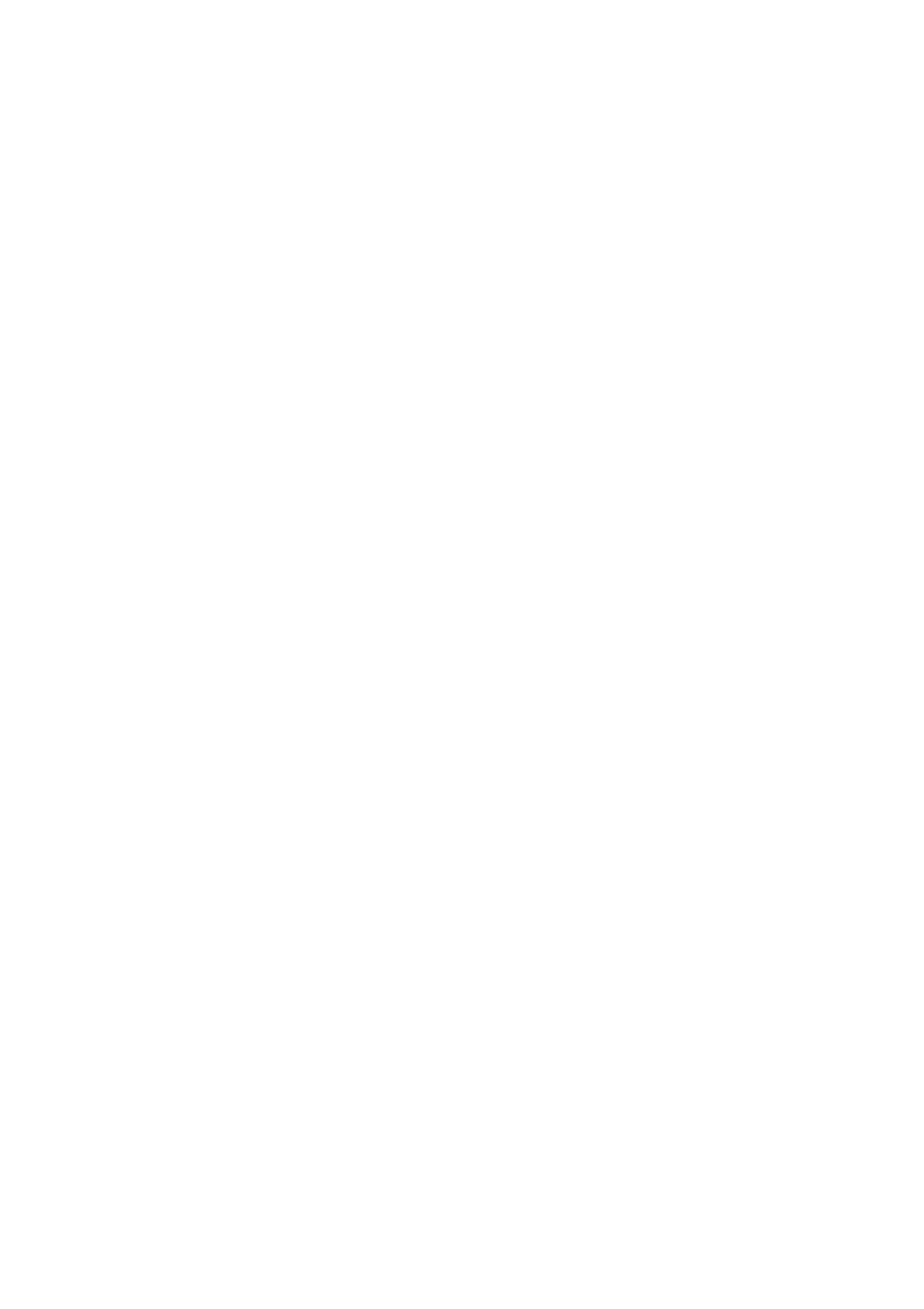## **Migration of Birds of Prey at Arhavi in September 2003**

#### *Reinhard Vohwinkel*

*Meiberger Weg 26, D-42553 Velbert, Germany,e-mail: ReinVohwinkel@aol.com*

In the autumn of 2003, we, (Reinhard Vohwinkel, Hermann Knüver and Okan Can) were invited by Cavit Bilen to look at the migration of Birds of Prey in his homeland, at the 600 year old traditional falconry of Sparrow Hawks near the coast of the Black Sea in the North West part of Turkey. In this presentation I will introduce the impressions of our journey between 12th and 23rd September 2003. You will see the photo collection of Hermann Knüver and myself, of the fantastic landscape and of the birds of prey during their migration through the valleys and over the hills coming from the coast. Also I present some facts on how the Sparrow Hawk hunting in this region is done and I will show you pictures of birds of prey which we trapped to take data, to weigh and to band before we released them again. Pictures of some sub-species of Songbirds which we caught during our trip are also shown.

Key words: Migration, Sparrow Hawk hunting, Arhavi

.

## **Some aspects of Barnacle goose, Branta leucopsis breeding and reproductive success at the Moscow Zoo**

#### *Maria.A. Tarkhanova*

*Moscow Zoo, B. Gruzinskaya, 1 E mail: zoopark@cdt.ru*

Mate-sampling behaviour, social structure and the effect of social dominance and intraspecific competition on the breeding success of captive barnacle geese group has been studied since 1998. Available territory is enough for the breeding of only 7-8 pairs of barnacle geese, so a competition for nest sites takes place every spring. Dominance increases reproductive success: high-ranking males have more chances to acquire and defend a nest site. Some cases of nest parasitism were observed. Snow geese and some other species can exclude barnacle geese from their nest sites. Social rank of the males of barnacle geese varies with age, experience, changing of the partner, group composition and physiological condition. The first-time paring generally occurs at 2-3 years of age. Successfully hatching and rearing goslings is usually achieved only after several seasons. During the mate-choice process most of the barnacle geese go through one or more partners before settling with a consistent mate. Adult birds can also rather often change their partners. The hatching success of the barnacle geese in the Moscow Zoo is much lower than in the wild. Many factors can influence it: inter- and intraspecific competition, the poor physical conditions of females in spring and the pollution of the water.

Key words: Barnacle geese, inter- and intraspecific competition, social rank, breeding success.

## **THE IMPORTANCE OF MERIC BASIN (EDIRNE) REGARDING TO ORNITHOFAUNA AND SOME ECOLOGICAL PROBLEMS**

#### *Mustafa Kaya*

*Trak.Üniv.Fen Ed.Fak Biyoloji Bölümü Edirne*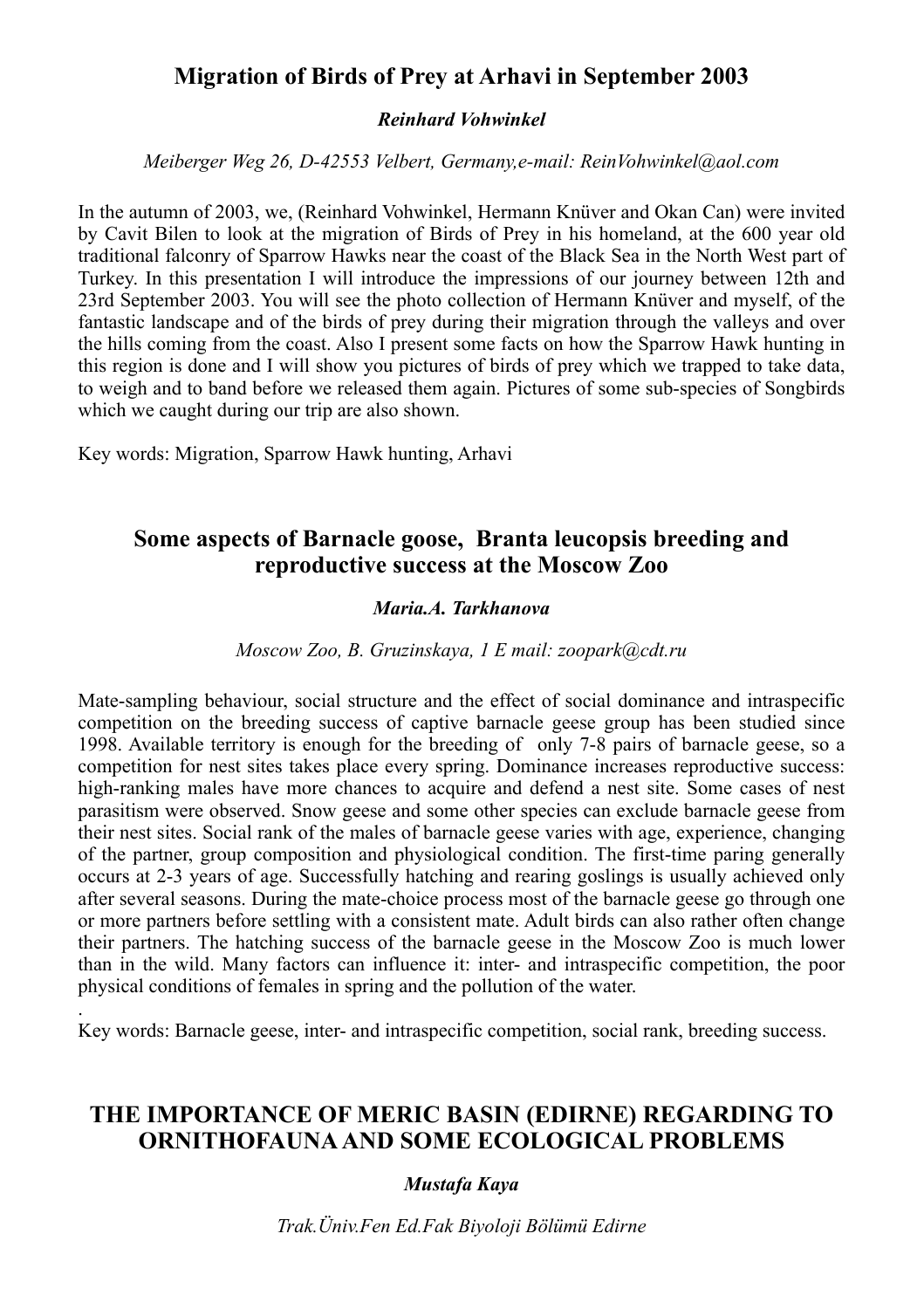This study was carried out to determine the bird species occurring Meriç Basin. The area surveyed was in Meriç-Ergene basin, situated at about 10 km Northwest of Enez of Edirne province. During observations conducted between February 1997 and May 1998, 163 bird species were determined. Their status in the ''Red data'' list were summarised in tables. Of 163 species; 40 were residents, 90 were summer migrants, 27 were winter migrants. Status of 6 species could not be determined due to low number of observations, such as one or two. It has also been found that 46 species breed in the study area. The importance of the region and the problems that threaten the arnithofauna are discussed.

Key words: Turkey, Thrace, Meriç Basin, Avifauna

## **MERİÇ DELTASI'NIN (EDİRNE) ORNİTOFAUNA AÇISINDAN ÖNEMİ VE BAZI EKOLOJİK SORUNLARI**

Bu çalışma Meriç – Ergene havzasında, Meriç Nehri'nin çıkışına yakın, Edirne ili Enez ilçesinin 10 km kadar kuzeybatısında yer alan Meriç Delta'sında yapılmıştır. Bu çalışmada, Şubat 1997 – Mayıs 2003 tarihleri arasında yapılan gözlemler sonucu 163 kuş türü kaydedilmiştir. Bu türlerin statüleri ve tehlike durumları tablo halinde verilmiştir. Tespit edilen 163 kuş türünden 90 türün Yaz göçmeni, 27 türün Kış göçmeni, 40 türün yerli türler olduğu tespit edilmiş ve 6 türün de araştırma süresince sadece bir ya da iki kez gözlenmeleri nedeniyle statüleri hakkında karar verilememiştir. 46 türün de araştırma bölgemizde ürediği belirlenmiştir. Ayrıca bölgenin ornitolojik önemi üzerinde durulmuş ve bölgeyi tehdit eden sorunlar tespit edilmeye çalışılmıştır.

Anahtar kelimeler: Türkiye, Trakya, Meriç Deltası, Avifauna,

## **Wintering Waterfowl of Serbian portion of Danube River: counts 1999-2003**

#### *Daliborka Barjaktarov, Ivana Novcic, Voislav Vasic*

*Natural History Museum, Njegoseva 51, Belgrade, Serbia and Montenegro daliborka@beotel.net*

IWC (International Water Bird Census) represents the greatest survey program of biodiversity in the world that deals with the birds of wetland habitats. Information that is gathered by census method of IWC in six Eurasian regions is used in order to estimate the size of winter populations of wetland birds, also changes in size and distribution of these populations. Danube represents an important economic and trade connection of Eastern and Middle Europe. Besides, Danube freezes over either not at all or very rarely, and as such represents an important stop for the winter migrants, as during the winter it provides them food and shelter. Natural History Museum in Belgrade counts birds on the Serbian part of Danube since 1982. The results processed for this report were collected in the standardized period 1999-2003. Most birds were recorded on 1999, 203635 individuals from 36 species (least recorded number). The greatest number of species (43) was recorded in 2003. During the administering of IWC, on the Serbian part of the Danube most ducks were recorded, both diving ducks and surface feeding ducks. In last several years there is a recorded increase in numbers of Eurasian Coots (*Fulica atra*) and Mute Swans (*Cignus olor*).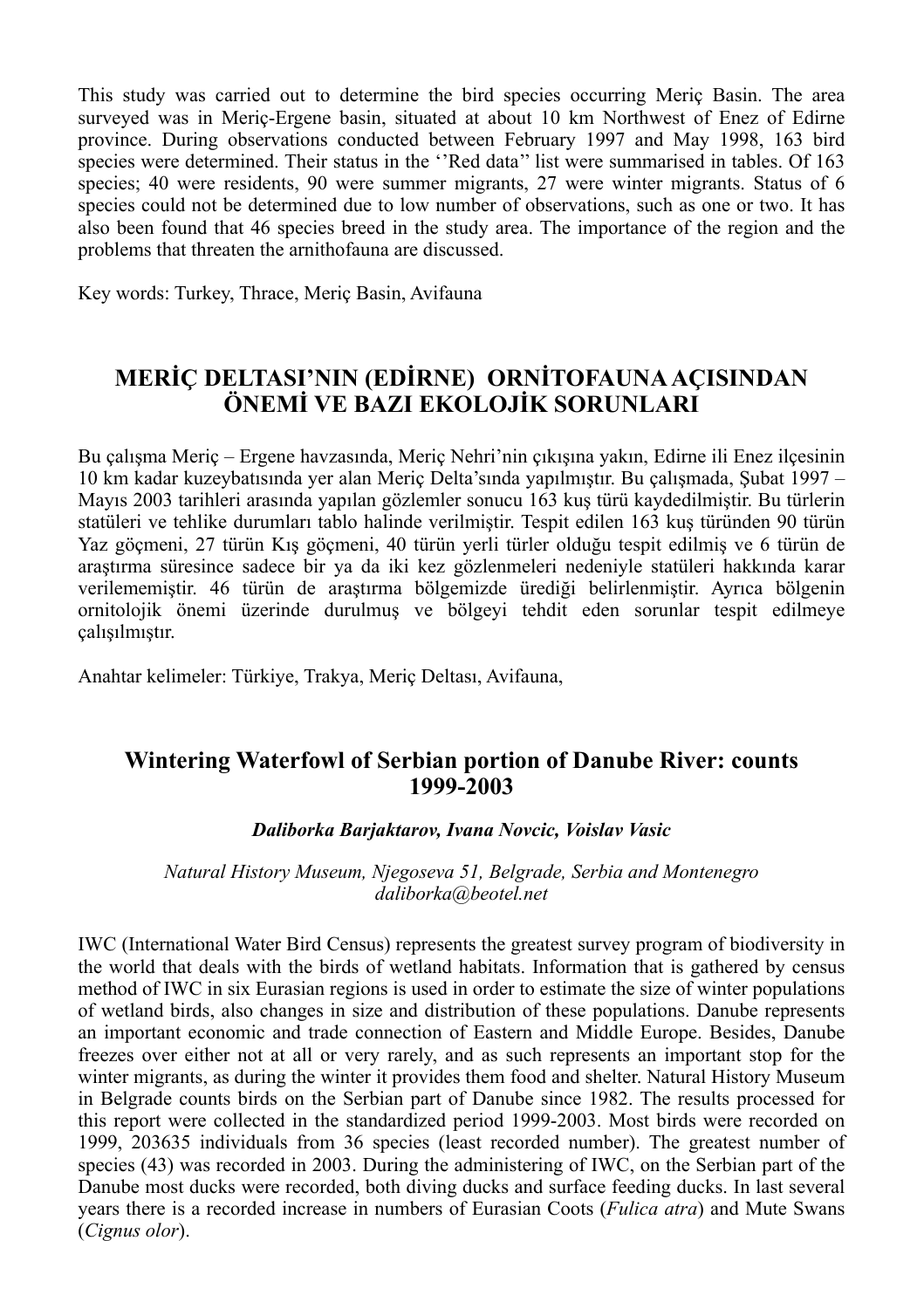## **Distribution and Calendar of Swift Species in Turkey**

#### *Levent Turan*

*Hacettepe University Faculty of Education 06432 Beytepe Ankara Turkey*

There are four Swift species have been scattered in Turkey. These are Swift (*Apus apus*), Alpine Swift (*Apus melba*), Little Swift (*A. affinis*) and Pallid Swift (*Apus pallidus*). All these species are summer visitors in turkey. Also, they go through Turkey at the time of north-south immigration. Swift and Alpine Swift are seen, in Turkey, more often, than the other swift species, and the number of individuals is higher than the other two species. Scattering of swift species in Turkey and visiting dates are different from each other.

## **EBABİL TÜRLERİNİN TÜRKİYE'DEKİ DAĞILIMI VE TAKVİMİ**

Türkiye'de dağılım gösteren 4 ebabil türü vardır. Bunlar Ebabil (*Apus apus*), Akkarınlı Ebabil (*Apus melba*) Akkuyruksokumlu ebabil (*A. affinis*) ve Gri ebabil (Apus pallidus)'dir. Bu türlerin hepsi Türkiye'de yaz ziyaretçisidir. Ayrıca kuzey-güney göçleri esnasında Türkiye üzerinden geçmektedirler. Ebabil ve Akkarınlı Ebabil diğer Ebabil türlerine göre Türkiye'de çok daha sık görülmekte olup birey sayıları da diğer iki türe göre daha yüksektir. Ebabil türlerinin Türkiye'deki dağılımları ve geliş-gidiş tarihleri de birbirinden bazı farklılıklar göstermektedir.

## **Why is White-headed duck Wintering in Lake Burdur (Turkey) decreasing?**

#### *Mehmet Ali Tabur, Yusuf Ayvaz, Ali Uzun*

#### *S. Demirel Üniversitesi Fen Edebiyat Fakültesi Biyoloji Bölümü Isparta*

The ever-increasing human impact on existing natural resources has caused the extinction of many bird species and others have become endangered. The rapid human population growth of Turkey and associated demands on natural resources threaten the biodiversity of the nation's natural ecosystems.The number of White-headed duck (*Oxyura leucocephala*) has been declined greatly in the world. White-headed duck is one of endangered species wintering in the Lake Burdur. The lake is one of Turkey's first sites under Ramsar Conservation.The aim of this study was to research effects of hunting, feeding, and behaviour of this species. It was determined that the largest populations were encountered as 4478 *O. leucocephala* in the lake from 1992- till 2001.

Key words: *Oxyura leucocephala*, Lake Burdur, Bird extinction, Wetland, Turkey.

## **Niçin kışlayan Dikkuyruk burdur gölü'nde azalıyor?**

Doğal kaynaklarda artan antropolojik baskı bir çok kuş türünün yok olmasına ve büyük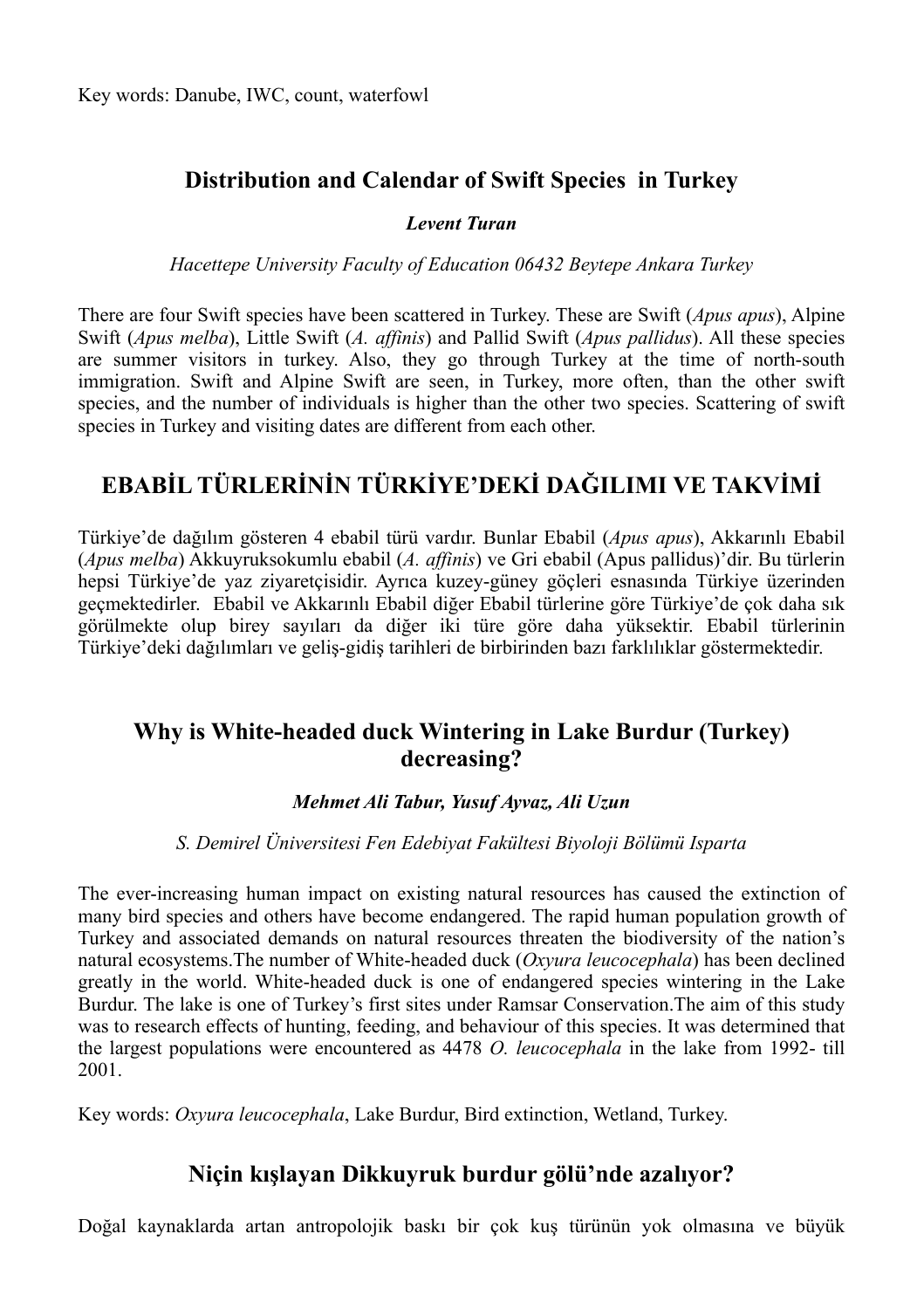çoğunluğunun da tehlike altına girmesine yol açmıştır. Türkiye'nin aşırı nüfusu ülkenin ekosistemindeki biyoçeşitliliği tehdit etmektedir. Dikkuyruk sayısı (*Oxyura leucocephala*) dünyada önemli ölçüde azalma göstermektedir. Bu tür Burdur Gölü'nde kışlayan nesli tehlike altında olan türlerden birisidir. Burdur Gölü Türkiye'nin Ramsar Sözleşmesine göre korunan ilk sulak alanıdır. Bu çalışmanın amacı; dikkuyruk ördeğin beslenmesi ve avlanmanın etkileri ile diğer davranışlarını araştırmaktır. Gölde 1992-2001 yıllarında yapılan gözlemlerde dikkuyruğun en yüksek birey sayısı 4478 olarak belirlenmiştir.

Anahtar Kelimeler: *Oxyura leucocephala*, Burdur Gölü, Nesli tehlikede olan kuş türleri, Sulak alan, Türkiye.

## **Nest-site use by cavity-nesting birds in a boreal forest, NE Mongolia**

#### *Mei-Ling Bai, Michael Mühlenberg*

*Centre for Nature Conservation, Göttingen University, Von-Siebold Str. 2, 37075 Göttingen, Germany. E-mail: meiling.bai@stud.uni-goettingen.de*

Hole-nesting birds comprise a major component of many forest bird communities and are a group sensitive to forestry practices. In a primeval boreal forest of west Khentii, NE Mongolia, we searched for active nests of hole-nesting birds and surveyed the forest structure as well as the availability of tree holes. The nest-site preferences of 9 species, the Great Spotted Woodpecker Dendrocopos major, the Little Spotted Woodpecker D. minor, the Daurian Redstart Phoenicurus auroreus, the Red-breasted Flycatcher Ficedula parva, the Coal Tit Parus ater, the Great Tit P. major, the Willow Tit *Parus montanus*, the Nuthatch *Sitta europeae* and the Treecreeper *Certhia familiaris*, were investigated. Different bird species differed in their utilisation pattern of species, diameter and condition of nest trees as well as type, height and entrance dimension of nest holes, while type and opening width of nest holes accounted most in a discriminant function analysis. We summarised the links among species through a nest web approach, which demonstrated the competition and reuse of resources and identified key species.

Key words:hole-nesting birds, nest-site selection, nest web, boreal forest

## **The Effects of Pollutants on Birds and Other Organism Living in Lake Van Basin**

#### *Özdemir Adizel, Atilla Durmuş Alptuğ Akyildiz*

*University of YYU. Faculty of Science, Department of Biology, 65080, Van / Turkey oadizel@hotmail.com*

In the present study, the source of pollutants in the Lake Van and Erçek were investigated. The Primary important pollutants threatening the water and environment of these lakes are; domestic waste water and solid waste materials carried by erosion. The secondary pollutants are; the illegal construction of buildings, solid waste deposited in the surrounding of lakes, industrial waste, herbicide and pesticide waste, sound and view waste. The reasons indicated above caused physical, chemical, biological and ecological pollution in the area. It was observed that people and other organisms are directly or indirectly influenced by these pollutants. It has been assumed that the pollution problem will increase in this area. Because the area is a closed basin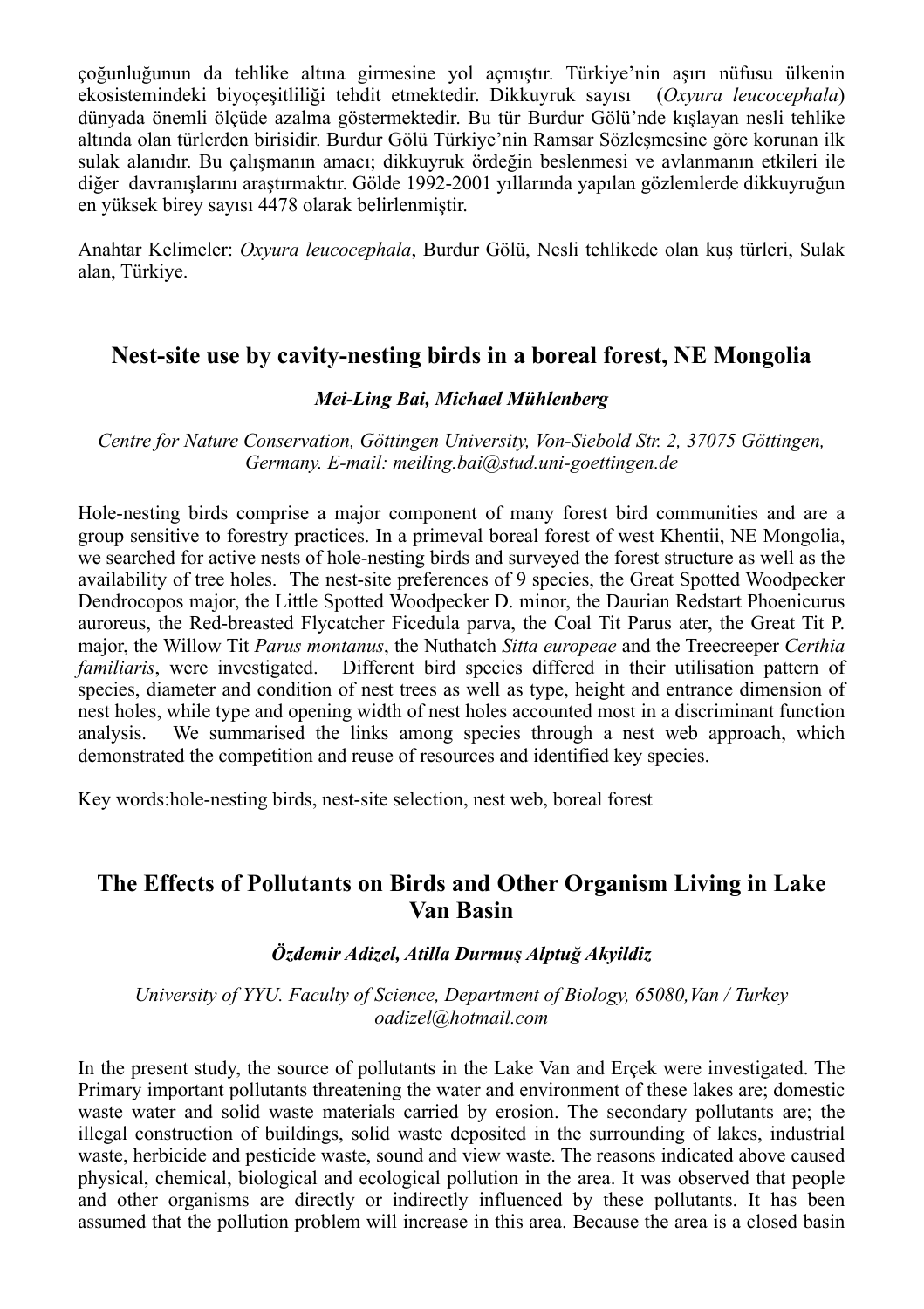and the cost and period of recovery will be more expensive and longer comparing with open basin.

Key words:Drainage, The Lake Van,The Lake Erçek, Wetland, Birds

## **Van Gölü Havzası'nda Drenajın Nedenleri, Sulak Alanlara ve Kuşlara Etkileri**

Bu çalışmada Van ve Erçek göllerini besleyen, su kaynaklarının oluşturduğu deltalarda yapılan drenajın sebepleri ve etkileri araştırıldı. Drenajın en önemli nedeninin, daha fazla otlak ve tarım arazisi açmak olduğu belirlendi. Ayrıca çeşitli nedenlerden dolayı saz, kamış ve diğer bitkilerin daha kolay toplanması amacı ile kuraklaştırma, kamusal faaliyetler, bataklık kurutmak havzada drenajın diğer sebepleri olduğu anlaşıldı.Havzada drenaj, sulak alana hayat veren suyun, sonradan açılan kanallara toplanarak göllere hızlı bir şekilde tahliyesi sonucunda gerçekleştirilir. Ender olarak su kaynağının akış yolu değiştirilerek alanın kurutulduğu da görülmüştür. Drenajın merkezde daha çok iş makineleri ile kırsal kesimlerde ise insan gücüyle yapıldığı gözlendi. Drenaj faaliyetlerinin sonucunda bir çok canlıyı barındıran sulak alanların kısmen veya tamamen yok alabildiği görüldü. Bu alanlarda yaşayan kuşların ve diğer canlıların yuva yapma, kuluçka, barınma, beslenme, kuraklık, çevre kirliliği konularında sorunlarla karşılaştıkları ve genelde alan değiştirerek tepki gösterdikleri izlendi. Bu çevre sorununun, başta kıyı koruma kanunu olmak üzere diğer çevre kanunlarının yeterince uygulanmamasının, kurumlar arası koordinasyon eksikliğinin ve genel olarak bilgi eksikliğinin bir sonucu olarak ortaya çıktığı kanısına varıldı.

Anahtar Kelimeler: Drenaj, Van Gölü, Erçek Gölü, Wetland, Birds

## **Bird migration research– some future perspectives**

#### *Franz Bairlein*

#### *Institute of Avian Research 'Vogelwarte Helgoland'An der Vogelwarte 21 26386 Wilhelmshaven Germany e-mail: franz.bairlein@ifv.terramare.de*

Ringing of birds unveiled many mysteries of avian migrations, notably routes and destinations. However, there is still much to be explored by the use of ringing and other marks. Satellite tracking, geolocation and global positioning systems, and even electronic tags may enable much more detailed insights in migration patterns of individual birds and populations. But also a more elaborated colour marking approach is recommended. Moreover, particular chemical and molecular markers appear to be very useful in the study of bird migration by delineating origin of birds and connectivity between breeding and non-breeding grounds. Co-ordinated, collaborative, standardized and large-scale migration networks provide an other elaborated tool to study differential migration and patterns of migratory timing and fuelling. Although understanding of bird migrations gained much from captive studies about the internal mechanisms in the control of bird migration, we still lack knowledge about external factors, such as food availability, weather, competitors, parasites or diseases. Such data are also required to refine theoretical consideration about migration strategies. Future migration research must aim much more comparative research and a more integrative approach at various spatial and temporal scales, and linking various sub-disciplines. It must also consider that migration is only one part of the life-style of a migrating species. Thus, linking migration and breeding is an other future challenge, both for basic science and for effective protection of migratory birds.

Key words: Migration routes, connectivity, differential migration, satellite tracking, stable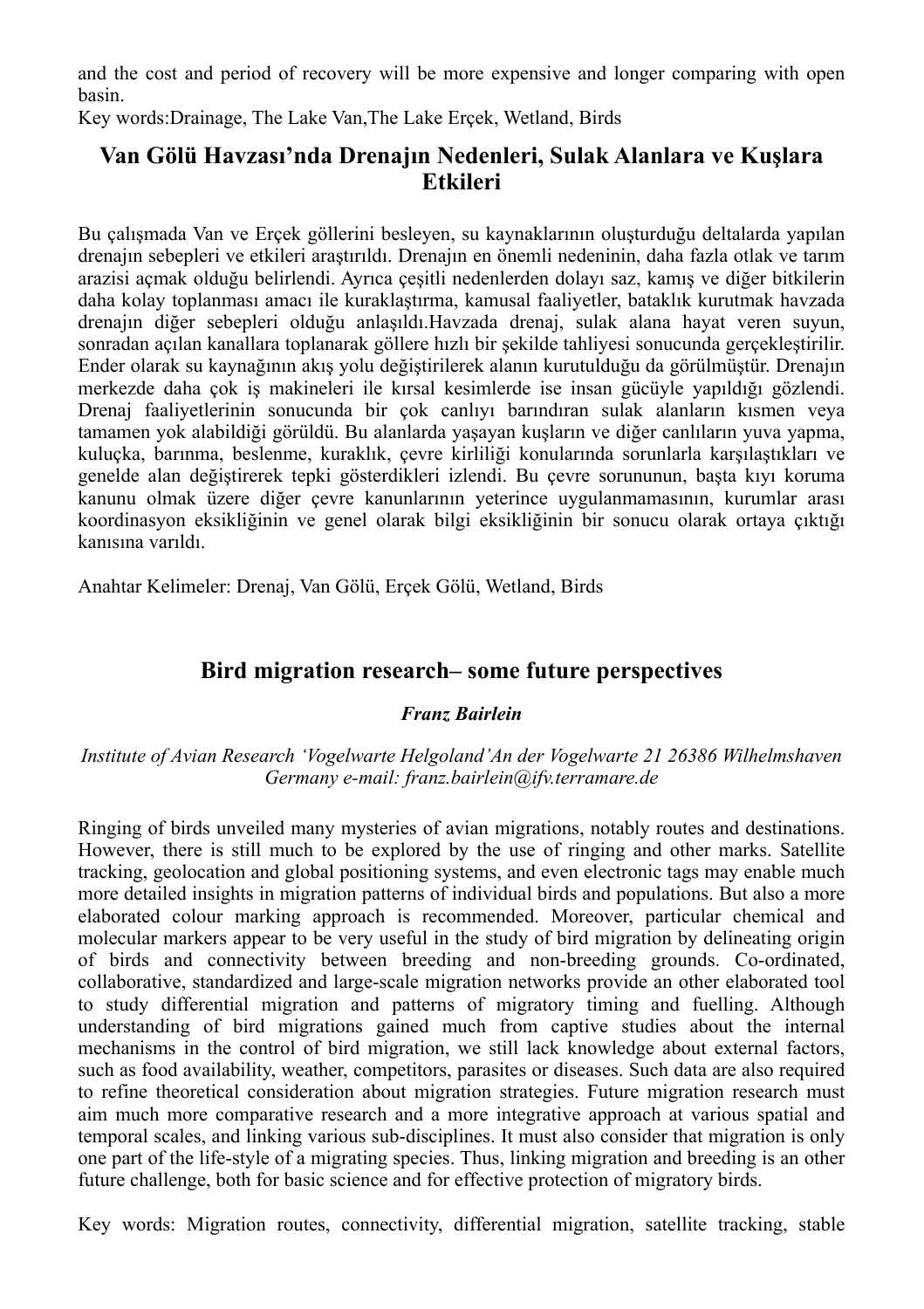## **Annual survival rate of an urban population of European Blackbird (Turdus merula) in Szczecin (NW Poland)**

#### *Dariusz Wysocki*

*Department of Vertebrate Anatomy and Zoology, University of Szczecin, ul. Wąska 13, 71-415 Szczecin e-mail: darekw@univ.szczecin.pl*

A colour-ringed population was observed in 1997-2003 in the Żeromski Park in Szczecin (NW Poland). Over 1999-2001, the annual survival rate of breeding individuals was similar and averaged 79% in males ( $N=126$ ) and 75% in females ( $N=125$ ). After he long and frosty winter of 2002/20003, the survival rate dropped to 63% in males (N=63;  $\gamma$ 2=5.23; df=1; p=0.022) and 56% in females (N=59;  $\gamma$ 2=6.96; df=1; p=0.08). Those males aged 2 and 3 years that had produced at least one fledgling  $(N=52)$  were found to survive better than the males that attained no breeding success (N=35), the respective survival rates being  $85\%$  and  $66\%$  ( $\gamma$ 2=4.22; df=1;  $p=0.04$ ). Among the oldest males (older than 3 years), the survival rate was higher (83%) in the males with no offspring (N=18), compared to those that had bred successfully  $(52\%; N=21;$  $\chi$ 2=4.18; df=1; p=0.04). The annual survival rate in young males was 72%, regardless of their breeding success. In females of all age classes, the annual survival rate was higher in the successfully breeding individuals. In the young females, breeding success  $(N=29)$  was accompanied by the annual survival rate of 76%, compared to the lack of breeding success (N=20) with 45% annual survival rate ( $\gamma$ 2=4.85; df=1; p=0.03). The successfully breeding females aged 2 and 3 years (N=48) showed the annual survival rate of  $85\%$ , compared to  $57\%$  in those without breeding success  $(N=44; \gamma_2=9.26; df=1; p=0.002)$  In older females, the respective survival rates were  $82\%$  (N=22) and  $53\%$  (N=19;  $\chi$ 2=4.01; df=1; p=0.045).

Key words: Survival, breeding success, European blackbird

## **STOPPING AT THE STOPOVER - THE DROPOUT HYPOTHESIS: A CASE STUDY OF BEE-EATERS AT EILAT, ISRAEL**

*Reuven Yosef1, Mikhail Markovets1, Lynette Mitchell1, Piotr Tryjanowski2*

*1International Birding & Research Centre in Eilat, P. O. Box 774, Eilat 88106, Israel, 2Department of Avian Biology & Ecology, Adam Mickiewicz University, Fredry 10, PL-61-701 Poznañ, Poland;*

The life history of the migratory bird species is dictated by the cost-benefit decisions made during the year. It appears that the most critical, and dangerous, time of the life cycle is the migratory period when not only do they have to decide on the routes to take to and from the wintering grounds but also when to stopover, where and for how long. Several studies have attempted to understand the factors that dictate these decisions, but much remains to be understood. We studied migratory European Bee-eaters (Merops apiaster) along the Arava Valley, Israel, during their spring migration stopover immediately after crossing the ecological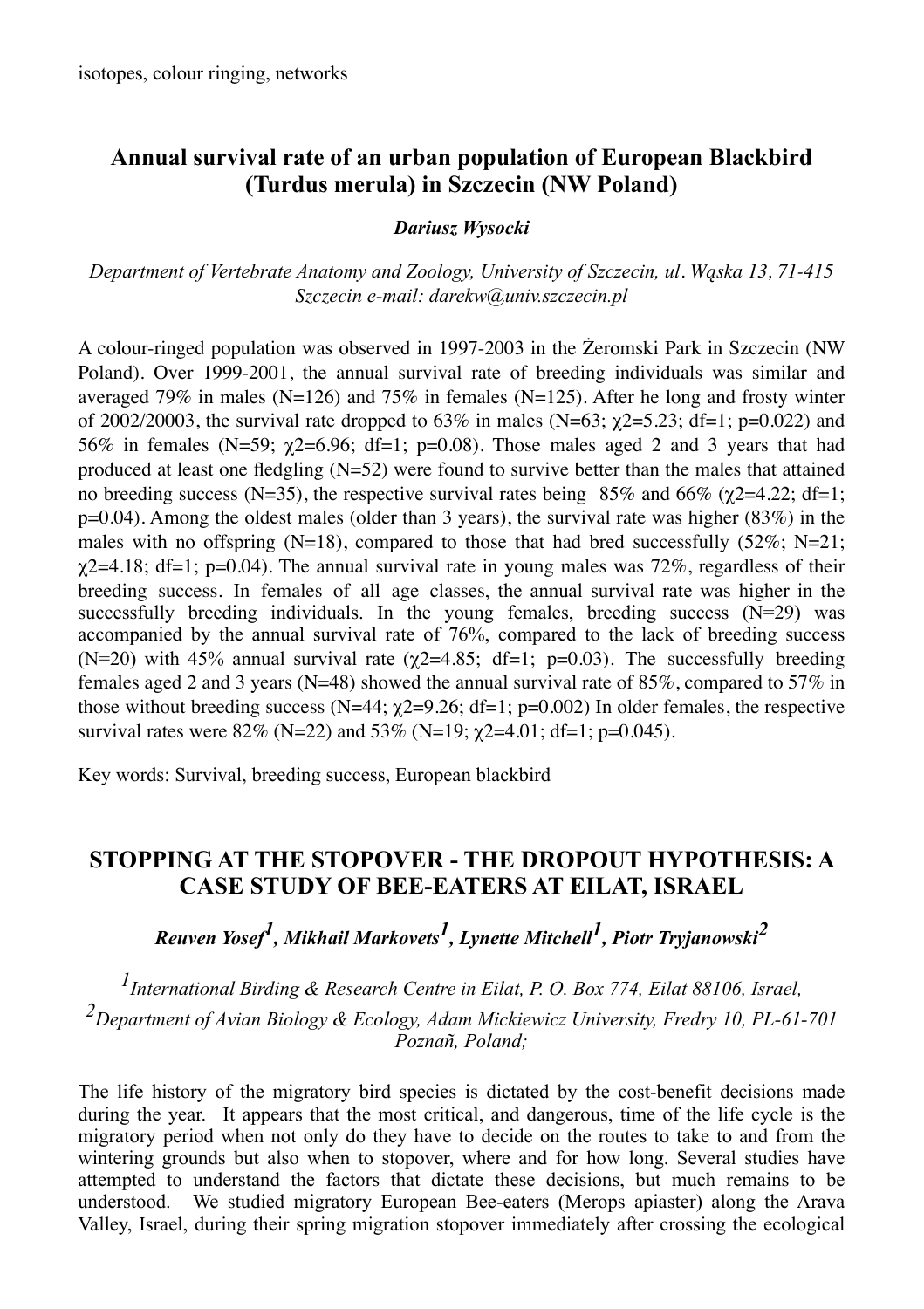barrier of the Sahel, Sahara and Sinai deserts. We evaluated the effects of body mass and age on the decision to stopover as a function of the distance from the northern edge of the deserts northwards up to the Dead Sea basin. This resulted in our proposing a new "drop-out hypothesis" wherein the weaker individuals dropout earlier from the migratory flock that is moving northwards from the ecological barrier. Juveniles, on their first migration from Africa and that lack experience, comprise the majority of the weaker proportions of the migratory flocks and dropout at the stopover sites closest to the ecological barrier. The proportion of adults increases as the flock moves northwards. The evolutionary and conservation implications of this study stress the importance of conservation of not only a single stopover site along the migratory route but that of several points staggered out such that they will allow individuals with varying degrees of body condition to advance in their desired direction with minimum stress. The study also stresses the importance of a major site like Eilat at the desert edge for individuals in inferior body condition to those sites further to the north. These individuals will comprise the major potential for recruitment as breeding individuals in the population.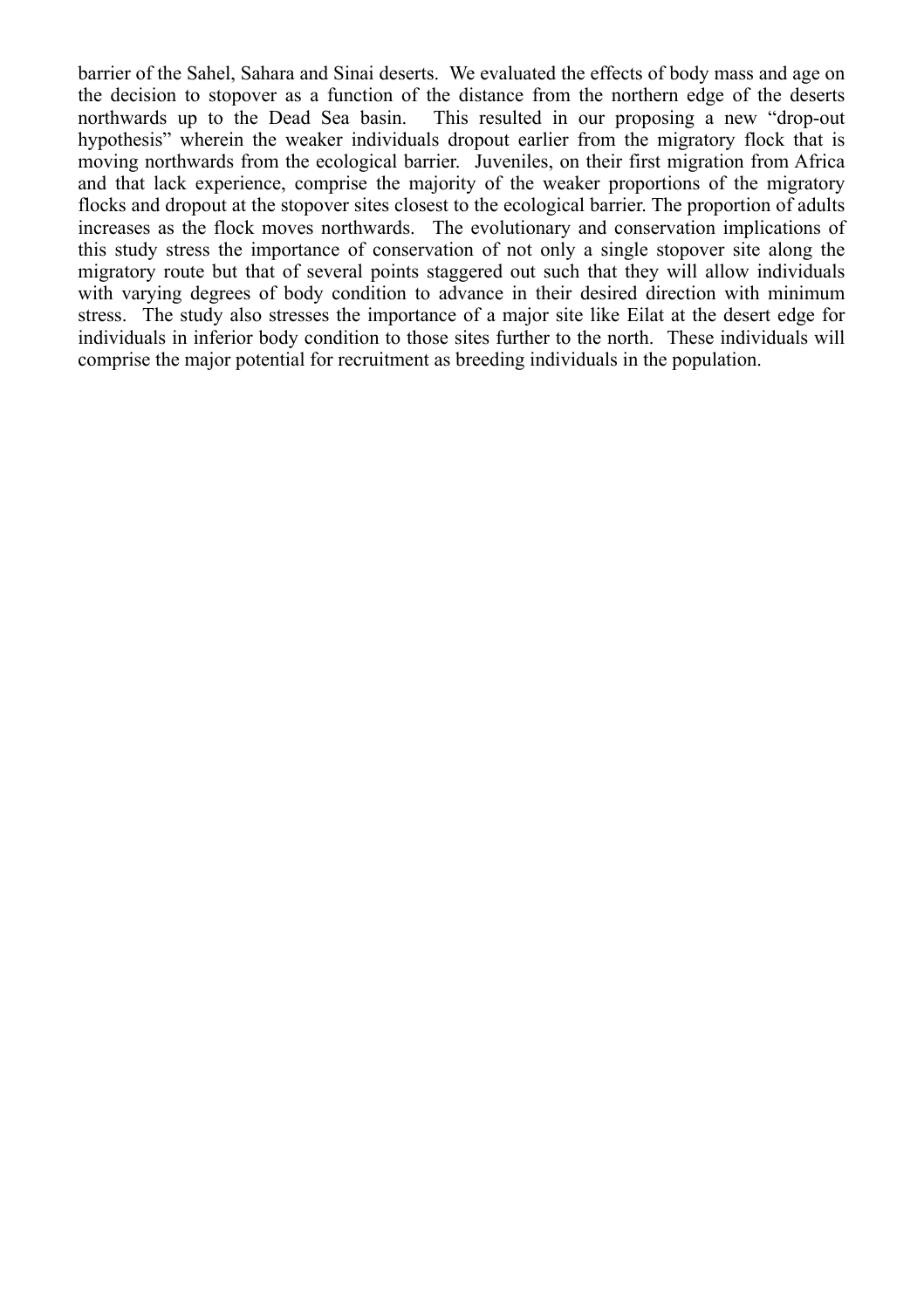## **Breeding Biology of Redstart (Phoenicurus phoenicurus L.) in Reseach Forests, BÜK- Lütfi Büyükyıldırım and Elmalı Sedrus Researh Forest, in Antalya**

*M. Süleyman Kaçar1, Ali Erdoğan2 ,Mehmet Öz2, İlhami Kiziroğlu<sup>3</sup>*

*1Batı Akdeniz Ormancılık Araştırma Müdürlüğü Antalya-Türkiye, 2Akdeniz Üniversitesi Fen-Edebiyat fakültesi Biyoloji Bölümü Antalya-Türkiye, 3 Hacettepe University 06530 BEYTEPE*

This study was carried out in Bük-Lütfi Büyükyıldırım (Redpine) and Elmalı Cedar Research Forest which are bounding to the directorate of west Mediterranean Forestry. Research areas have different vegetation types and altitudes. In this study, from 2000 to 2001, breeding biology of Redstart (Phoenicurus phoenicurus) has been investigated. The first time of building nest, the quantities in the egg haps, the total number of flying young and broad success of Redstart were determined. Migration times, choosing box colour and the influential factors on hatching were also investigated.

Key words:Phoenicurus phoenicurus, Breeding biology, colour nestbox

## **ANTALYA ARAŞTIRMA ORMANLARINDAKİ (BÜK-LÜTFİ BÜYÜKYILDIRIM VE ELMALI SEDİR) BAHÇE KIZILKUYRUĞU (PHOENİCURUS PHOENİCURUS L.,) POPULASYONLARININ KULUÇKA BİYOLOJİSİ ÜZERİNE ÇALIŞMALAR**

Bu araştırma, Batı Akdeniz Ormancılık Araştırma Müdürlüğü'ne bağlı, iki farklı yükselti ve bitki örtüsüne sahip araştırma ormanları (Bük- Lütfi Büyük Yıldırım Kızılçam ve Elmalı Sedir)'nda gerçekleştirilmiştir. İki yıl süren gözlemlerde, bahçe kızılkuyruğu (Phoenicurus phoenicurusl.,)'nun kuluçka biyolojisi ile ilgili olarak; araştırma ormanlarına geliş-gidiş tarihleri, yuvalanmada farklı renklere boyanmış sandıkların tercihi, ilk yuva yapımına başlama zamanı, ilk yumurta bırakma zamanı, bir yumurta kümesine bırakılan yumurta sayısı, kuluçka süresi, yumurta açılım oranı, yavru gelişim süreleri, uçan yavru sayıları, kuluçka başarıları ve kuluçka başarılarını etkileyen faktörler incelenmiştir.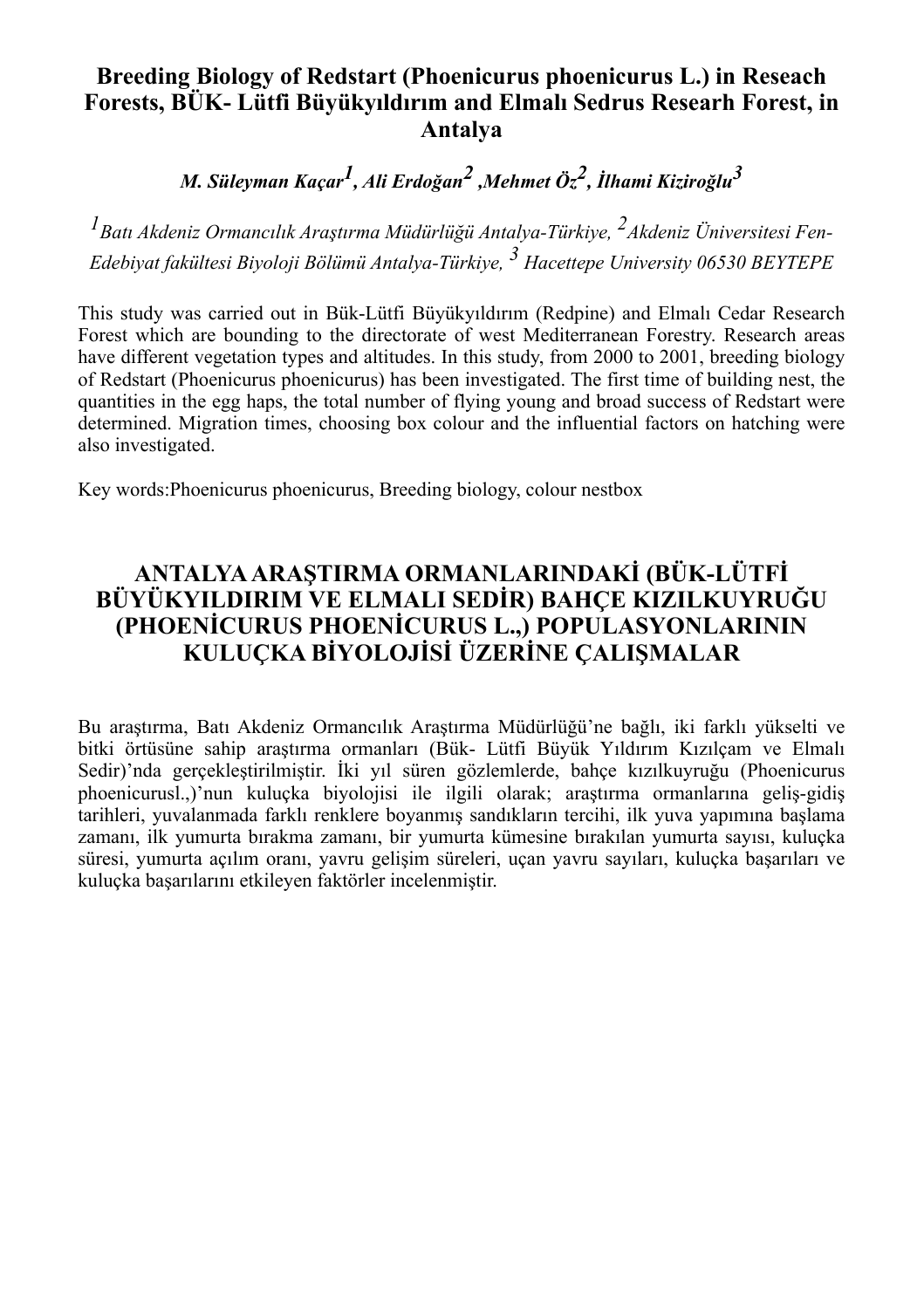## **Body temperature as a basis of early behavioral development in altricial birds.**

*Golubeva Tatiana B.1, Alexandrov Leonid I. 2, Korneeva Elena V. 2*

## *1Department of Vertebrate Zoology, Moscow State University, 119899, Moscow, Russia tgolubeva@ihna.ru; 2Institute of*

Higher Nervous Activity and Neurophysiology, Russian Academy of Science, Butlerova Street, 5a, Moscow, Russia The role of body temperature (TB) in the development of early feeding and defence behaviour was studied in pied flycatcher (Ficedula hypoleuca) nestlings. Microthermocouple measurements in the wild revealed the age changes of TB variations at different ambient temperatures (TA) and during different behavioural patterns. The lower limit of TB when nestlings are still capable of begging was defined to be 1-1.5oC higher than the limit level of asymptotic curves of TB decrease in single nestlings during begging at TA=24оС, the latter corresponding to the lower level of adults' thermoneutral zone. Feeding behaviour of altricial nestlings consists of two phases: active and satiation. Feeding response (begging posture and vocalization) results in TB decrease by approximately  $1^{\circ}$ C and getting of food causes a shortterm TB decrease by another several tenth of degree. Satiation phase is accompanied by sleep and considerable increase of TB (by  $2-5^{\circ}$ C). Defence behaviour (freezing) that appears on posthatching day 5-6 in response to adults' alarm call is also accompanied by TB increase. The pattern of TB increase during defence response is close to that in satiation phase of feeding behaviour. Considering the results of our studies of acoustically and visually guided behaviour, heart rate changes and characteristics of auditory brainstem potentials as dependent from TB and during feeding and defence behaviour it is suggested that freezing in response to alarm call prior to the onset of effective termocontrol and patterned vision is "reinforced" by TB increase. Supported by RFBR grant 04-04-49743 and Universities of Russia – Basic Researches.

Key words: Pied flycatcher, development, body temperature, feeding behavior, defense behaviour

## **Energetic aspects of formation of territoriality as a complex property and bases of structuring of birds populations**

#### *Valery M. Gavrilov, Tatiana B. Golubeva*

#### *Department of Vertebrate Zoology and S.N.Skadovsky Zvenigorod Biological Station of M.V.lomonosov Moscow State University, 119899 Moscow, Russia E-mail: vmgavrilov@.mail.ru*

Territoriality is a complex property of animals and its development is related to many factors. One of the most considerable conditions is development of sensory systems providing inspection of a territory and formation of territorial connections. The correct development of functional systems providing territorial connections in ontogeny requires the obligatory flow of sensory information from the environment. The natural species-specific behavior of offsprings develops only under the continuous information gained. The territoriality in offsprings develops only in the case of availability of the most suitable territory ("good" territory) during critical stages of ontogeny. "Good territory" is a territory, which meets the most requirements of animal's ecological niche. Population studies of two Passerine species (Parus major and Ficedula hypoleuca) show that a high status of a male (high level of basal metabolic rate and some morphological parameters) determines the choice of breeding area in the optimal habitat.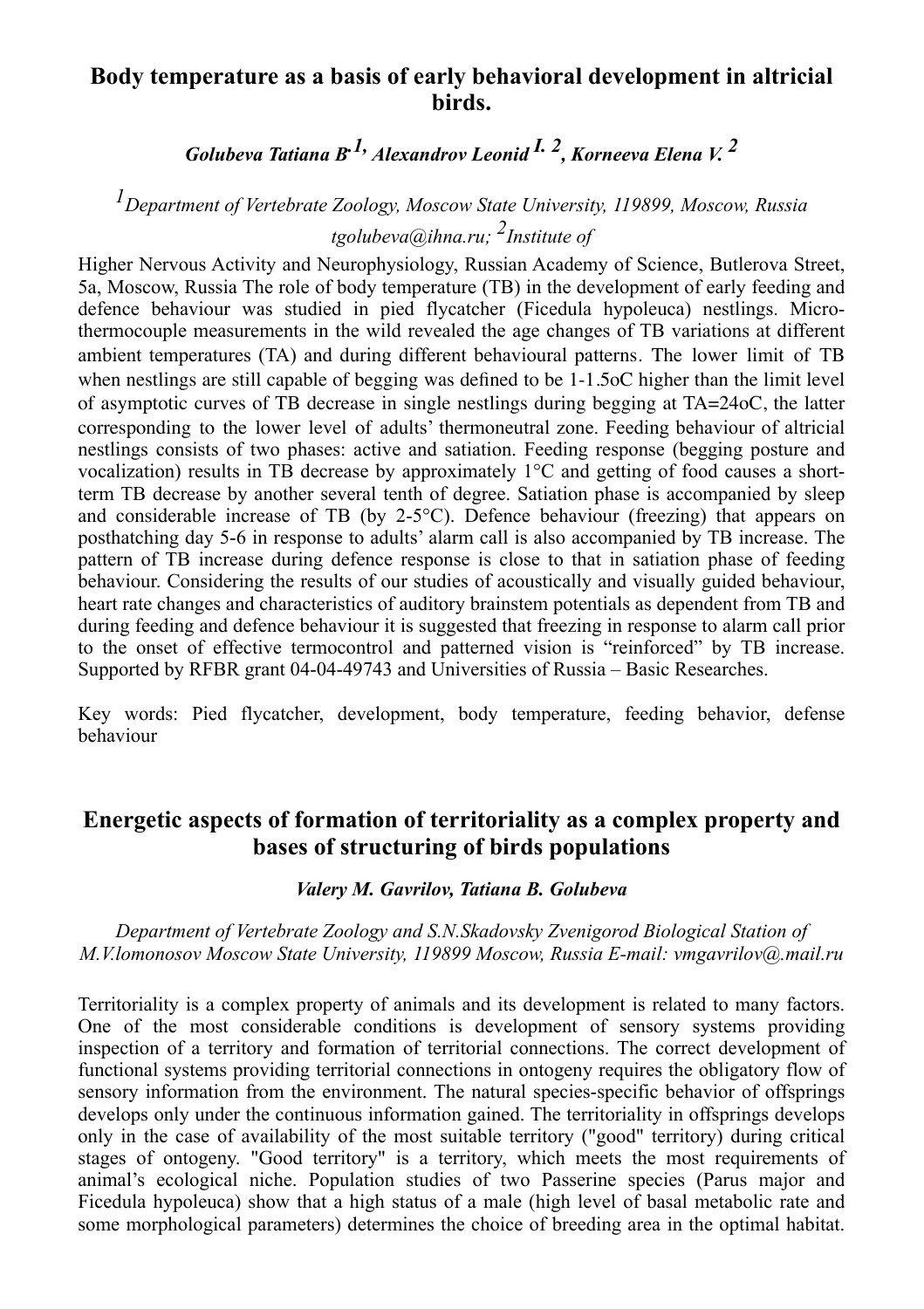This fact provides advantages for success survival of breeding birds and their offsprings. The birds from peripheral areas of habitats are intent on nomadic way of life. Thus, offsprings of the parents having more favorable habitat (adequate to ecological niche of the species) imprint the territorial way of live and also select a good territory for breeding. The offsprings grown up at a good territory have a higher capability to succeed it due to they have a higher status, they are better informed of the habitat characteristics. The offsprings from optimal habitats have more sophisticated morphological and physiological parameters compared to the average level. Nevertheless, only part of them can succeed the good territory; the other one disperses. In such way a species fulfills all the tolerance range. The territoriality is basic prerequisite for the structuring of populations. Was supported by the RFBR grants # 03-04-48974, 03-04-49072.

Key words:bird ringing; natural species-specific behavior, energetics and territoriality

## **Evolutionary and ecological effects of variations and interactions of energetic parameters in birds leading to extensive ecological capacities of Passeriformes**

#### *Valery M. Gavrilov*

#### *Department of Vertebrate Zoology and S.N.Skadovsky Zvenigorod Biological Station of M.V.lomonosov Moscow State University, 119899 Moscow, Russia E-mail: vmgavrilov@.mail.ru*

Three-fifths of more than eight and a half thousand contemporary bird are passerines (5100). Passerines occupy a habitat with very unstable in ambient temperatures and are distributed all over the world. Passeriformes is the greatest vertebrate order from the point of view of both the number of species and the number of individuals. We may ask, what is the ecological phenomenon of Passeriformes? I propose that extensive ecological capacities of Passeriformes result from their energetics. What differences in energetics influence ecological capacities? The communication is a summary of many years of thought and research on energy budgets of passerine and non-passerine birds. The larger goal is to uncover evolutionary pathways that have occurred among birds' physiologies and their ecologies. I am designed to examine relationships between the ecological properties of birds and their rates of energy metabolism. Does a bird's rate of energy metabolism determine the presence or extent of one or more of its ecological attributes, or does an ecological property of a bird set its metabolic rate? Are cause and effect relationships evident for any species? Maximum and minimum metabolic rates differ in a predictable fashion between these taxonomic groups, with passerines processing energy about 30% faster than do similar-sized non-passerine birds. Thus, the energy available for thermoregulation, reproduction and other functions is greater in the passerine, when compared at a given body mass. These differences may explain differences in latitudinal distribution, reproductive parameters, molting events, diet and habitat selection. When these energetic differences are analyzed in relation to variation in body mass between species, possible explanations emerge for differences in reproductive and other parameters between small and large birds. The argument here is that energetic parameters determine ecological properties, and that evolutionary processes have operated on the basis of these parameters to result in the species distributions seen today. Experimental tests of these hypotheses remain to be done. The 1.3-1.5 times increase in minimal metabolic rate level in moderate and high latitudinal Passerine birds results in a proportional increase in maximal existence metabolism, maximal aerobic metabolism and daily work output. For existence, a passerine bird needs to increase its food intake by 30-50% or more. In Passeriformes, evaporative water loss is about 25-40% higher than in Non-Passeriformes (especially at high ambient temperatures). Was supported by the RFBR grant # 03-04-48974.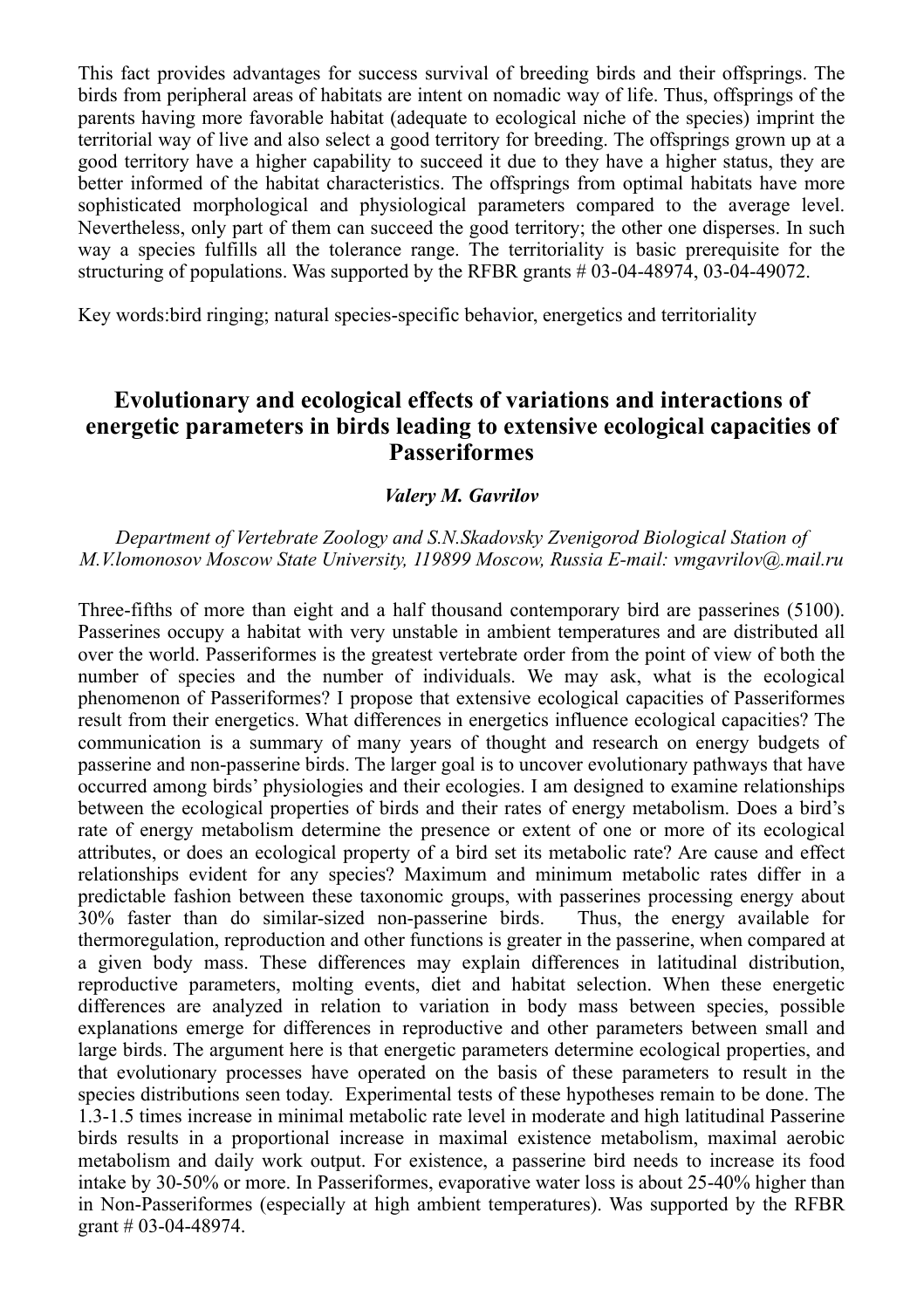## **MODEL OF UNIDIMENSIONAL HIERARCHICAL NICHE AND ITS ROLE IN CREATION OF FUNCTIONAL CONCEPT OF BIOLOGICAL SPECIES**

#### *Eugene Khlebosolov, Olga Khlebosolova*

*Department of Zoology, Ryazan State Educational University, Svoboda Str. 46, Ryazan, 390000, Russia. E-mail: khei@ttc.ryazan.ru*

The model of unidimensional hierarchic niche has set a new phase in devel-opment of the ecological niche theory. In the model the ecological niche of species is considered as an integrated functional unit. The consistent development of model of unidimensional hierarchical niche and systems approach to species analysis resulted in creation of functional concept of species. According to this concept each species performs in natural communities a specific function determined by structure of its ecological niche and characterized integrally by its foraging behavior. For successful fulfillment of this function, i.e. feeding by species-specific methods, organisms of a given species have acquired peculiar ecological, morphological, physiological, genetic and other adaptive characters. This approach allows us to resolve the problem of in-tegrity of species at multiplicity of their separate characters. Integrity, discretion, cer-tainness of species is most clearly shown at the foraging behavior level. All species are clearly differed from each other by this parameter. Proceed from species-specific foraging behavior all other characters of species have been developing.

Key words: Concept, ecological niche, foraging behaviour

## **MONTH'S DINAMICS OF WATERBIRD NUMBER AT THE CASPIAN COASTAL ZONE OF AZERBAIJAN**

#### *Elchin Sultanov*

#### *Azerbaijan Academy of Sci., Azerbaijan Center for the Protection of Birds, Baku, 370001, Mukhtarov str., 13, ap. 16,*

Azerbaijan is situated on the most important way of migration for waterbirds. As minimum 10-12 millions of only Waterfowl birds migrate along Caspian coast during one season (Krivonosov, 1979). Our modern data for Azerbaijan show near 700 thousand waterbirds in wintering and as minimum 10-12 times more during migration. During 1996-1997 years seasonal count of waterbirds along Azerbaijan part of the Caspian Sea coast was conducted. Different methods of count were used: helicopter count (during January, March, April, September, October and December) also counts from lands along coast and count from Vessel and motor boats. All main islands also were counted. Results of counts were combined for receiving maximal full data about bird number and are reflected in Tables.

Key words: Waterbirds, Caspian Sea, counts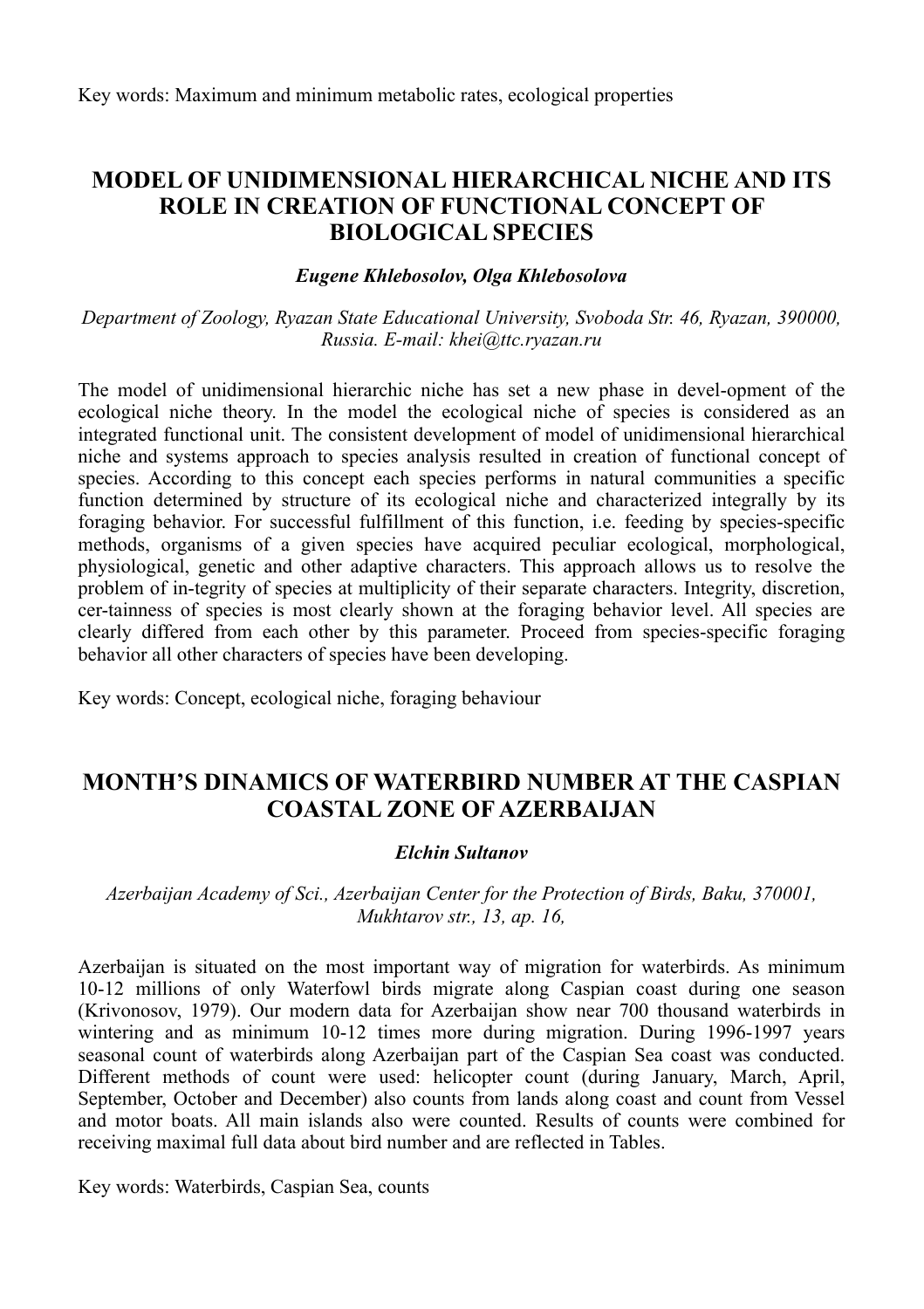## **Phylogeny of magpies (genus Pica) inferred from mtDNA data**

*Sang-im Lee1, Cynthia S. Parr2, Youna Hwang1, David P. Mindell2, Jae C. Choe1,2*

*1 School of Biological Sciences, Seoul National University, 151-742, Seoul, Korea 2 Museum of Zoology, University of Michigan, Ann Arbor, Michigan, USA*

We investigated the phylogenetic relationships of species and subspecies of the cosmopolitan genus Pica using 813 bp of the mitochondrial genome. The phylogenetic relationships within the genus Pica revealed in our molecular analyses can be summarized as follows: (1) Korean magpies (Pica pica sericea) appeared basal within the genus Pica; (2) European magpies (P. p. pica) showed a close relationship to the Kamchatkan magpie (P. p. camtschatica); (3) two North American species (P. hudsonia and P. nuttalli) showed a sister-group relationship; (4) most importantly, the European-Kamchatkan clade appearsed more closely related to the North American clade than to Korean magpies. Based on these results and genetic distance data, it is possible that members of an ancestral magpie lineage in East Asia initially moved north to form Kamchatkan magpies and then crossed the Bering land bridge to found North American taxa. At a later date, a group might have split off from Kamchatkan magpies and migrated west to form the Eurasian subspecies. Based on the above findings, including phylogenetic placement of P. hudsonia and P. nuttalli as nested within the larger Pica pica clade, and the lack of evidence suggesting reproductive isolation within the genus Pica, we believe that the current classification may be inaccurate. A more conservative classification would recognize one monophyletic species (i.e., P. pica) and treat P. nuttalli and P. hudsonia as subspecies. More extensive studies on the population genetics and biogeography of magpies should be conducted to better inform any taxonomic decisions.

Key words: Pica, mitochondrial DNA, molecular phylogeny, divergence, classification

## **PLANNING FOREST RESOURCES FOR MULTİPLE USE AND ITS EFFECTS ON BİRD HABİTATS**

## *Ramazan Özçelik1, Ebubekir Gündoğdu<sup>2</sup>*

*1SDU, Forest Faculty, Department of Forest Management, 2SDU, Forest Faculty, Department of Forest Entomology and Protect e mail: ramazan@orman.sdu.edu.tr*

Turkey is the richest country in the Europe in terms of bird species. According to avifauna list of Turkey is prepared in 1996, there are 450 recorded species of birds in country, of which 376 occur regularly in the country, making Turkey an important area in this respect. However, almost all populations of bird species in Turkey have been, or are still being, extinct in many areas.Disturbance of forest ecosystems caused by unplanned exploitation of forests and therefore, global warming, desertification and, generation of added pressures on remaining forests to supply goods and services quickened this extinction. Bird populations are one of the most important element in forest ecosystem. In this respect, Birds are effected by degeneration of forest ecosystem and forest management practices. In order to eliminate such causes forests should be managed by well-prepared contemporary forest management plans.Reviewing the related literature and recent studies on the subject, recommendations were made on planning items to be considered and how these items evaluated and used in forest ecosystem planning in Turkey. As the importance of universal values of forests is increasing, sustainable forest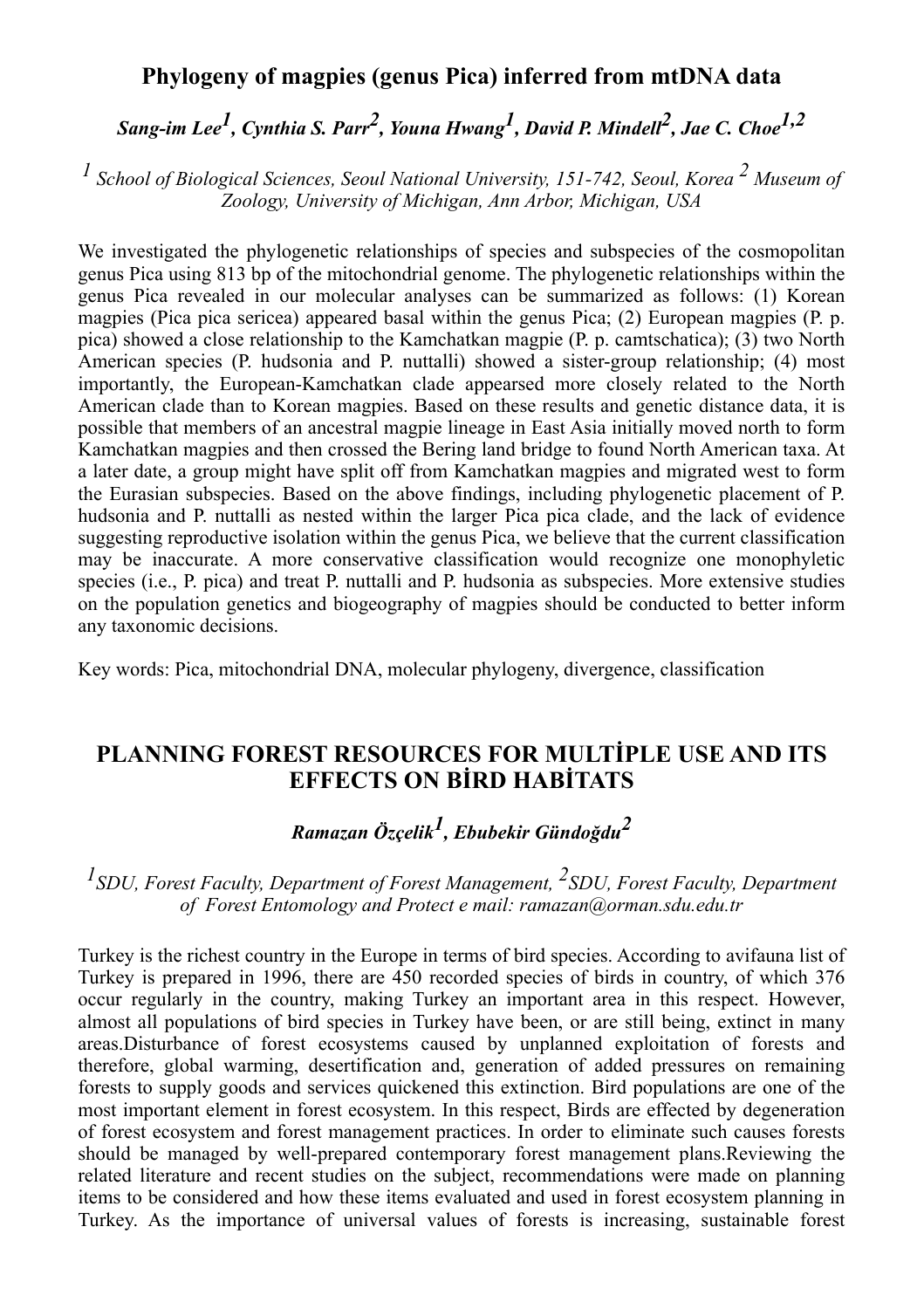management, biological diversity conservation, and multiple use principles should be taken into account in the forest management planning in Turkey.

Key words: Forest Management, Bio-diversity, Forest Ecosystem, Bird Habitats

## **ORMAN KAYNAKLARINDAN ÇOK YÖNLÜ YARARLANMANIN PLANLANMASI VE KUŞ HABİTATLARI ÜZERİNE ETKİLERİ**

Türkiye, kuş türü çeşitliliği bakımından Avrupa kıtasındaki en zengin ülkedir. 1996 yılında hazırlanan avifauna listesine göre, Türkiye'de 450 kuş türü kaydedilmiştir. Bu kuş türlerinden 376'sı düzenli olarak ülkede bulunmaktadır. Ancak, Türkiye'deki kuş türlerinin hemen hepsinin birçok yerdeki populasyonları yok olmuş ya da yok olma süreci halen devam etmektedir. Ormanların uzun yıllar boyunca kontrolsüz ve plansız şekilde işletilmesi, orman ekosistemlerinin yapılarının bozulmasına, global ısınmaya, çölleşmeye ve orman alanları üzerindeki baskıların artmasına neden olmuş ve bütün bunların sonucunda da; söz konusu süreç daha da hızlanmıştır. Orman ekosistemini oluşturan en önemli unsurlardan biri kuş populasyonlarıdır. Bu nedenle kuşlar, orman ekosistemindeki bozulmadan ve orman yönetimi uygulamalarından en çok etkilenen canlı türlerinin başında gelmektedir. Bu olumsuzlukların ortadan kaldırılması, ormanların, çağdaş politikalarla ve iyi hazırlanmış amenajman planlarıyla işletilmesini gerektirmektedir. Son yıllarda yapılan çalışmalar ışığında; Türkiye orman ekosistemlerinin planlanmasında dikkate alınması gereken unsurlar ve bu unsurların planlama çalışmalarında nasıl değerlendirilip, kullanılabileceğine ilişkin öneriler getirilmiştir. Sonuç olarak: ormanların evrensel bir değer olarak öneminin giderek arttığı günümüzde, Türkiye'deki orman amenajman planlarının, Sürdürülebilir Orman Yönetimi, Biyolojik Çeşitliliğin Korunması ve Çok Yönlü Yararlanma esasları temel alınarak düzenlenmesinin gerekliliği vurgulanmıştır.

Anahtar Kelimeler: Orman Amenajmanı, Biyolojik Çeşitlilik, Orman Ekosistem, Kuş Habitatları

## **Spatial and Typological Structure and the Organization of the Ornitocomplexes of South-West Siberia (Forest Steppe)**

## *S.A. Soloviev,1 T.K. Blinova,2 K.V. Toropov,3 V.N.Blinov4*

*1(Omsk State Pedagogical University, Omsk, Russia), 2(Tomsk State University, Tomsk, Russia), 3(Institute of Systematics and Ecology Animals, SB RAS Novosibirsk, Russia), 4(Tomsk, Russia)*

The spatial and typological structure of birds population is understood by us as the general character of its territorial heterogeneity, i.e. the basic directions in the changes of communities in factorial space. The spatial - typological organization of the population of birds is its territorial structure and factors determining it (Ravkin, 1984). The analysis of distribution and number of birds of Southwest Siberia was earlier stated in the works by Johansen H. (1943-1961), Zalessky I.M., Zalessky P.M. (1931). The birds were counted on the constant, not strictly fixed routes without restriction of transect width. Recalculation on the area was carried out on average range of detection by an interval way (Ravkin, 1967). In total 62 habitats were studied from May, 16 till August, 31 1984 and 1986-87. General extent of routes on which the birds were counted is about 2240 km. The classification of population was carried out with the help of one of the methods of factorial classification - qualitative analogue of the method of main components (Trofimov, Ravkin, 1980) on factors of similarity of Jaccar (Jaccar, 1902) for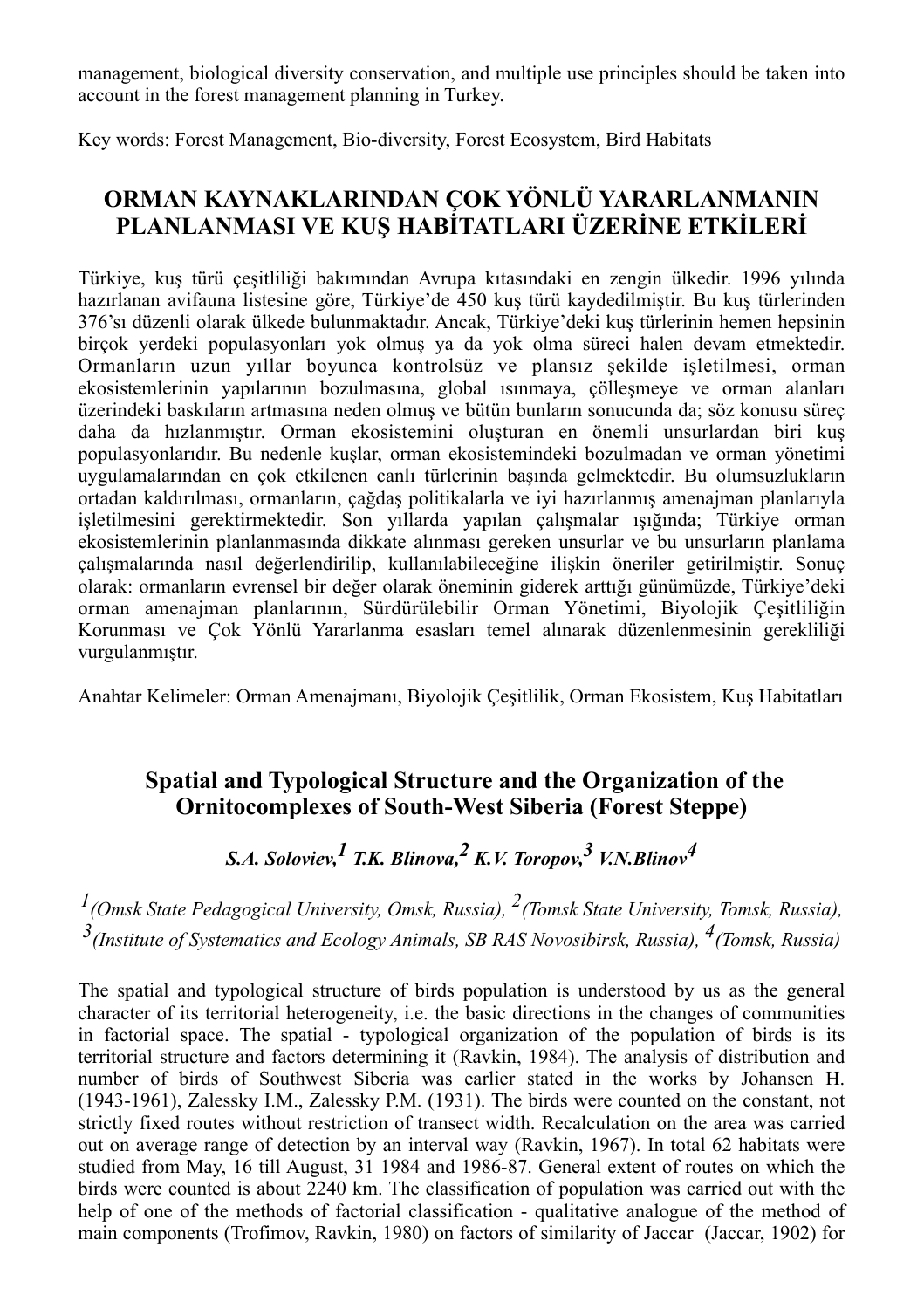quantitative attributes (Naumov, 1964). Tacksons of classifications were named by the conditions of environment which are shown on all the territory occupied by the ornitocomplexes, included in the given group. Spatial and typological classification of the population of birds of southern forest-steppe in the first half of summer on the level of a subtype is presented as three condensations of communities connected among themselves: vacant land; rivers and lakes; cities and settlements. The basic tendencies of territorial changes in the first half of summer are defined by forests, much moisture and water, and also proaccuracy of reservoirs, settings and ruderality. The subtypes of the population presented in the scheme in the second half of summer, are more ordered, than in the first, in connection with leveling of influence of after-nesting travels of birds. Due to it in comparison with chart constructed for the previous period, the scheme is more compact. It is especially clearly seen in the vertical line of changes of the population from woods to field habitats. At the same time in comparison with the first half of summer the provincial differences of ornotocomplexes of field habitats with small forests and windbreak fields grow. Basically leading kinds of birds for the first and second halfs of summer are identical. However in the list of wood habitats there is no Anthus trivialis as a leader in the second half of summer, instead Parus maior appears. For the fields there are no Pica pica and Corvus frugilegus among leaders, but Passer montanus is registered, which comes from cities and settlements. In the field habitats on damp sites of forest-steppe Priirtyshja in the second half of summer among leaders Tringa glareola is marked. In the lakes and marshes Sturnus vulgaris and Aythya ferina disappear from the list of leaders, as well as Fulica atra, who was the leader of lake habitats. For the urbanized territory the list of leading species remains constant, only Sturnus vulgaris and Larus canus which were looking for food here during the period of nestlings left from the ruderial sites. For forest-steppe of the Ob and the Irtysh and valleys of the Ob, bordering on the east with the southern forest-steppe of Zauralye and Priyrtyshie studied by us, it is established, that spatial heterogeneity of the summer population is connected, first of all, also with the presence of forests, water and settings of the territories. Subzone differences of landscapes, like in our case, do not influence on the structure of the population significantly. The greater influence in this region on the summer population is rendered by landscape in a combination with moisturing and degree of a mineral feed of fytotsenoses. (Тоropov, etc., 1985). In forest-steppe of Nazarovskaia hollow the anthropogenous transformation of habitats influences in the greater degree (Scykov, 1997). According to the classification of the population for the summer period for communication the six factors of environment were selected, basically determining the territorial variability of ornitocomplexes. The most significant was the anthropogenous influence, including the settlements and land cultivation. The influence of the latter insignificantly decreases in the second half of summer. In general during the summer the anthropogenous influence is mostly significant. The force of the influence of feeding on city dumps is lower. Level of moisture and landscape (an inundated mode) are less significant. Influence of moisturing grows in the second half of summer, which is connected with the concentration of waterbirds and a waterfowl on the significantly big areas of mashes and lakes while in forests and fields the drying of small reservoirs took place and they lost the appeal to birds due to openness and availability.

## **THE MORPHOFUNCTIONAL FEATURES OF THE AVIAN BURSA OF FABRICIUS**

#### *Volodymyr Khomych, Iryna Kalynovska, Natalia Kolych, Tatyana Mazurkevytch*

*Dept. of Histology, Cytology & Embryology, Faculty of Veterinary Medicine, National Agricultural University, Potekhina str., 16, Kyiv, 03041, Ukraine iryna\_kalynovska@yahoo.com*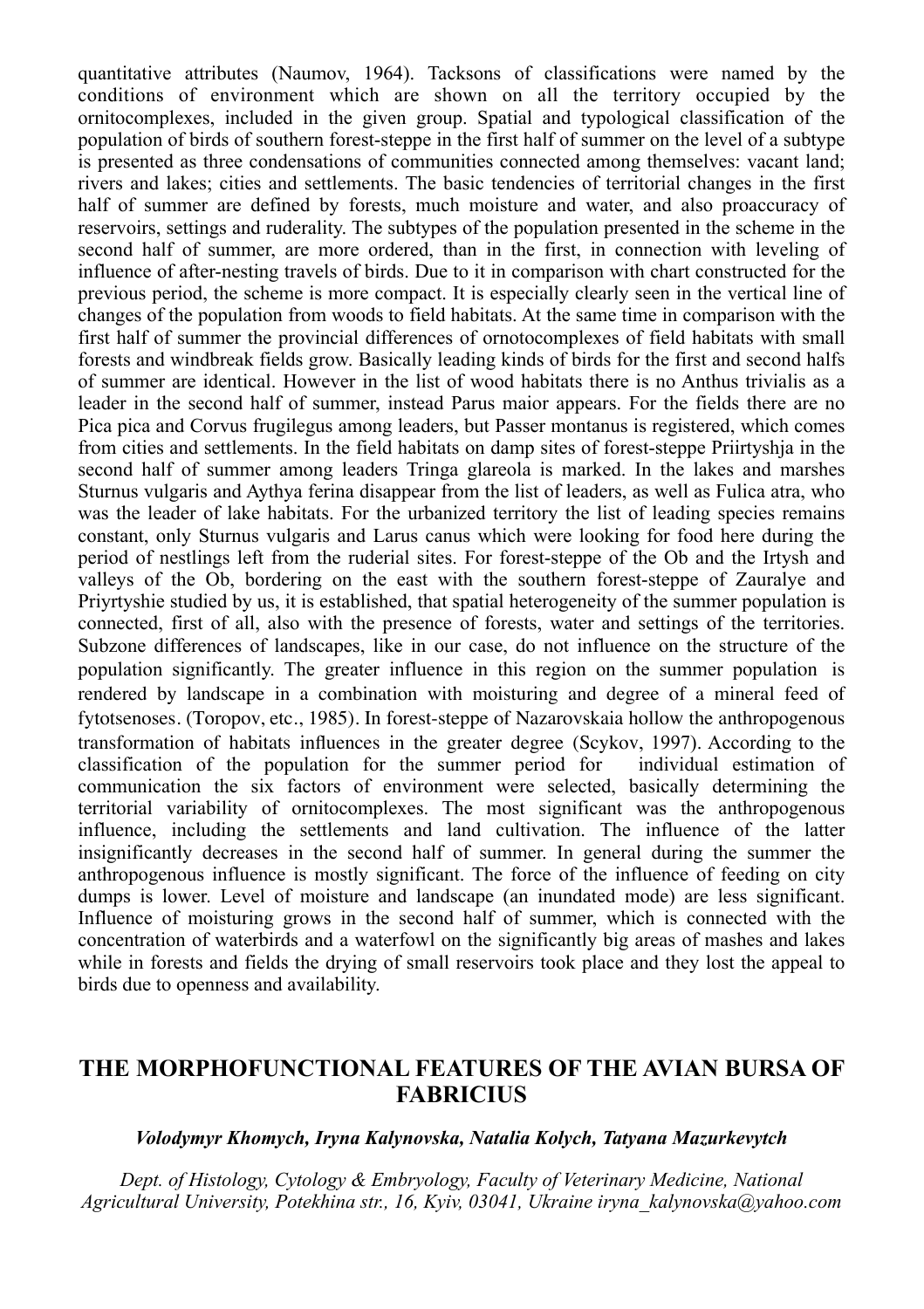According to the modern ideas the avian Bursa of Fabricius (BF) is the central immune organ, which produces the B-lymphocytes. The effector cells of the latter provide humoral immunity. There are also data, that BF in domestic fowls contains structures, typical for the peripheral immune organs. Thus, the avian BF is considered to combine the functions of central and peripheral organs of immunogenesis. Full knowledge of the BF morphology in domestic and wild birds is necessary to confirm this speculation. The material for investigation was extracted from some representatives of the following groups: Galliformes, Anseriformes, Columbiformes and Falconiformes. The research confirms that the BF is a diverticulum of the posterior part of cloaca's wall. Its shape in different kinds of birds is various. The BF wall consists of three tunics: mucosa, muscularis and serosa. The mucosa is gathered into folds of different height, which contain two types of lymphoid follicles. The overwhelming majority of follicles belong to the first type, where the B-lymphocytopoiesis occur. Their base is formed of the epithelial tissue. The minority of follicles belongs to the second type. They are mainly located just underneath the folds' epithelium and are typical for the peripheral immune organs. Their base is composed of the reticular tissue. The obtained data testifies that the avian BF can function as central and peripheral immune organ.

Key words: Bursa of Fabricius, immunity, morphology, birds.

## **The role of habitat composition on territory size variation and its effect on breeding success in the black-billed magpie (Pica pica sericea Gould)**

#### *San Ha Kim, June Yong Lee, Jae Chun Choe*

*Laboratory of Behavior and Ecology, School of Biological Sciences, Seoul National University, San 56-1, Sillim-dong, Gwanak-gu, 151-742, Seoul, Korea 1 sanhakim@hotmail.com*

This study tests the structural cue hypothesis on black-billed magpie territories to see if territory size is regulated by assessing the prey abundance of the habitat using clues of the vegetation structure. The effectiveness of such an assessment on an urban landscape is evaluated in terms of breeding success where the importance of anthropogenic food is examined. The results of the study show that prey abundance is inversely related to territory size. The model provided under the structural cue hypothesis was superior to the model by the direct-monitoring hypothesis. To do this, predicted prey abundance was calculated from the function of vegetation structure that best described sampled prey abundance. Relationships of interspecific competition between territory size or prey abundance were not found. The breeding performance of the sample territories varied considerably. The amount of invertebrate prey available in the territory positively affected breeding success. However, laying date which is thought to be highly influenced by territory quality was not positively influenced by prey abundance. Anthropogenic food sources and trash bins appeared to be positively correlated with the magpie's breeding success. It is suggested that although assessed prey abundance is crucial in breeding success, unpredictable food sources are important as well.

Key words: Anthropogenic food; black-billed magpie; prey abundance; structural cue hypothesis; territory size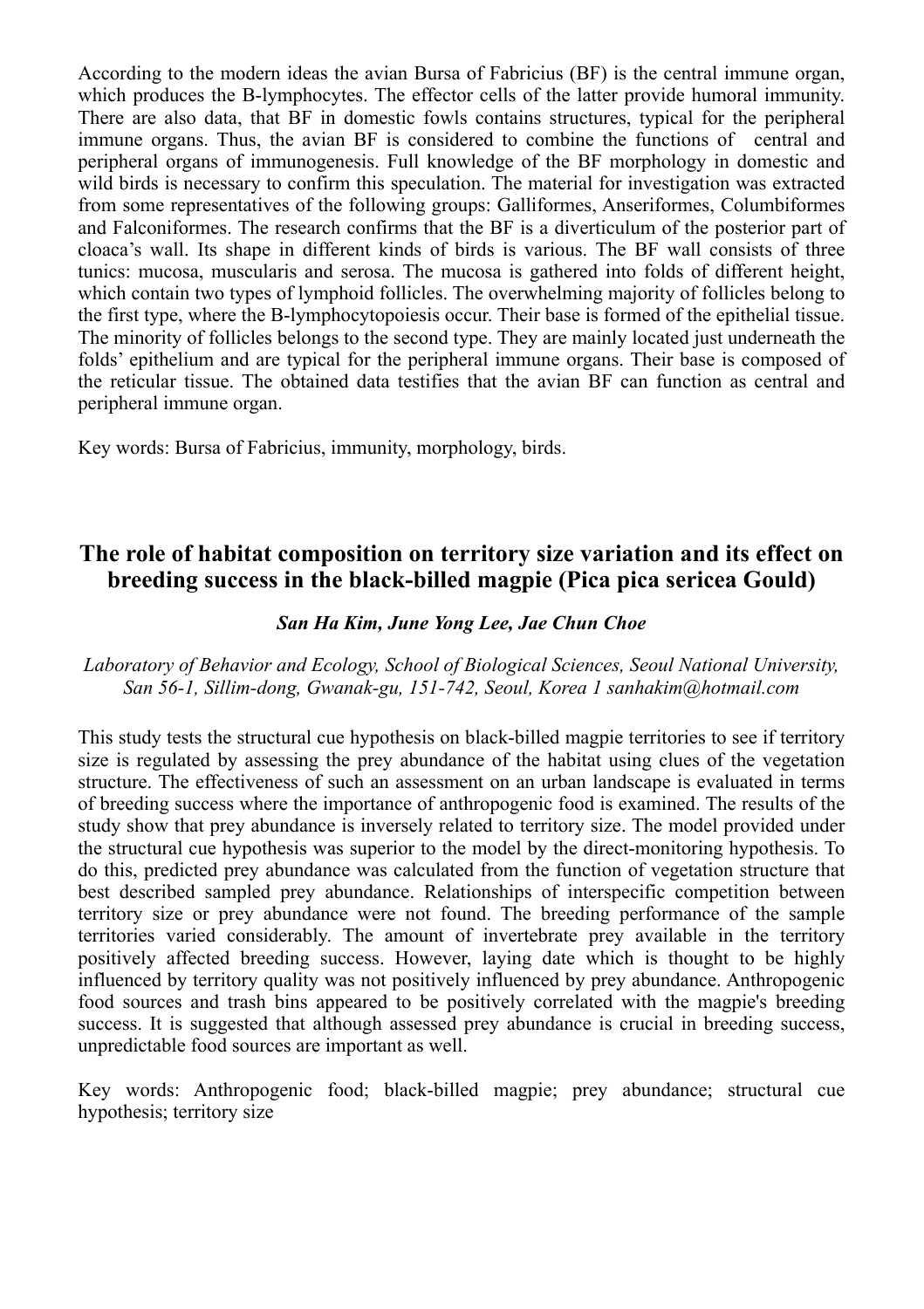## **The value of the ornithology centers of the systemof supplementary education**

#### *Cheboksary Kaikar*

*Gouriev Aleksey, Director of the Municipal Educational Institution of supplementary education for children "Ecological and biological center "Kaikar"*

Two ecological centers "Crex crex" and Kaikar (Falco), where great attention is given to the development of ornithological circles are open in Cheboksary of the Chuvash Republic since 1983. Those institutions are part of the system of auxiliary education. "Crex crex" center has brought up about a thousand young ecologists and ornithologists; "Kaikar" is formed recently in February 1998. About 400 lovers of nature study there now. Those institutions work according to the unified pedagogical system developed by the teacher-ornithologist Gouriev Aleksey. Such institutions have greatly increased the possibilities for research work and attracted the students to the study of local nature. Later graduates of the centers who are now the majority of the ornithologists of the Republic not only studied birds, but also brought up new specialists.The main task of the teachers-biologists is drawing public attention to the problems environment protection, study of fauna and flora. As a result of the study process they organize specialized camps where students of other cities are invited. There is history of more than 40 expeditions on the territory of USSR in which great deal of attention was given to the study of a number of ornithological objects.

- Far East, Khanka Lake the Japanese crane (Grus japonesis)
- Saratovskaya oblast Bustard (Otis tarda)
- Kasakhstan, Tan-Shan (Ibidirhynchus struthersii)
- Kalmykia, Manych-Gudilo Lake waterfowl
- Krimea, Caucasus, Turkmenistan, Usbekistan expeditions and so forth.

Many materials got recognition from Russian ornithologists.There is a lot of cyclization, with results being sent to cyclization centers. Young ornithologists got their cyclization experience in Karelian center under the supervision of professor Zymin. This ornithological fauna research work of the students and teachers are regularly recorded in the database of the Chuvash department of the Union of Russian fowl protection. Study and protection of birds depend on qualified personnel, ecological propaganda; work opportunities in the very nature. These are prior issues in the work of our centers. Involvement in joint camps and events of the specialists from other regions facilitates information exchange and brings them closer in various directions.

## **OKULDISI (KURS) KURUMLARIN ORNITOLOJ BAXIMINDAN ONEMI**

Rasmi (devlet) oxul disi gocux kursun muduru Guryev Aleksey "ekoloji-biyolojik merkei "kaykar"(sahin) 1983 ylindan beri Guras Cumhur ; yetinde Geboksari sehrinde 2 exolojik merkei agildi : "Karas" (crex crex ) ve "kaykar" (falco). Burda ornitoloj kurslarin gelisimine biyik onem veril mextedir. Bu kurslar okul disi editim sistemine boglidir . "Karas" merkeindebine yaxin genc ekolog ve ornitoloj egetim almis . "kaykar" merkei yeny kurulmus (1998 ylinda), fakat bugin burda 400 e yaxin gena tabiatci egitim gormektedir .Bu kurslar ornitolojegitimci Guryev Alexsey tarahndan haur-Lanmis egitim programina baglidir . Bu merculer tabiat arestirmala-rina dana dc gelistirmelerine ve butir arastirmalara okul gokuklarin da katilmalarina biyik yardim atmektedirler . Dana sonar kurs ne-unlarl Guvas ornitolojarin gogu bu kurs meunlar sadece kus arastir-malar degil aym zamanda yeni kadro yetistirme islerini de yapiyorlar.Biyolog-egitimcin o nemli hedefi-tabiat kerugma sorunlarina ilgi gextirmextir. Egitim yeti sonunda kongreler duzenlenmex-tedir. Buraya baska sehirlerden De ogrenciler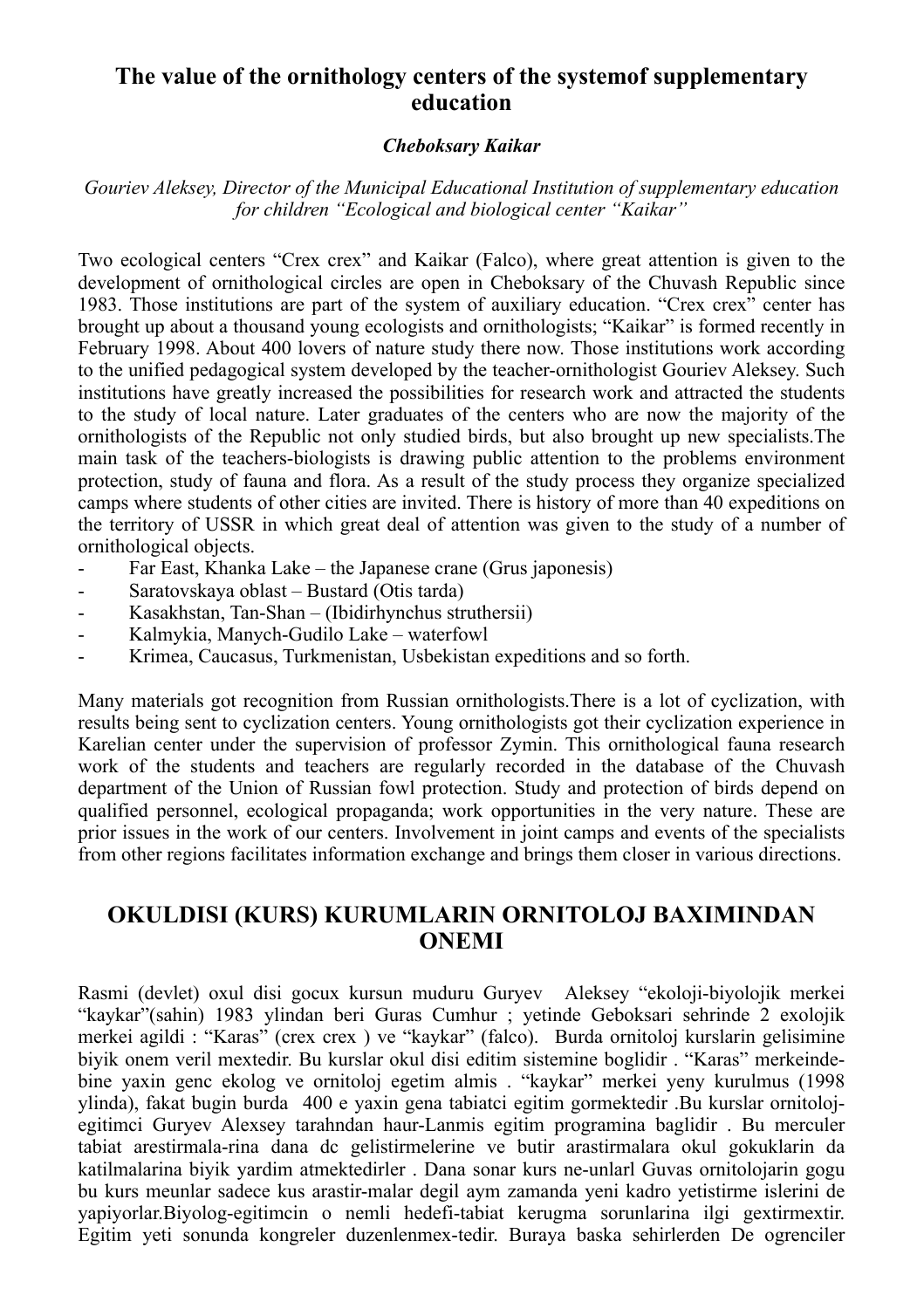katilmaxtadir.Kurslarin kuruludu klari zamandan beri ho tan fazla Arastirma gezisi duzenlenmistir:

Uzak doyu , hanka golu- Japan turnasi (Grus Japeonensis)

Garator rilayeti-………(Otis tarda)

Kazakistan , Tanri day-…..(ibidirhynchus struthersii).

Kalmik ozerk Cumhuriyeti ,

Manig – Gudilo yolu – su kuslarl

Krima , kaf kaslara , Turkmenistana, ozbexistana geziler.

Kuslara damga vurma ( yuykleme) isine buyun o nemrerilmektedir . Bunun sokuslari kus halkalama merxezine gonderilmexedir.

Bu merkezin ogrencilerin arastirma sonuclari kus koruma merkezine gonderilmex-tedir. Kus korumosive arastirmasl exoloji propodandasina , deneyimli arastirmaularln oimasi ve tabiatta calisma imkanlarin olmasina baglidir.Ortax kongrelerin duzenle-mesi bildi alis- rerisi delismesine yardim ediyor .

## **A New Species Record For Turkey: Arctic Warbler (Phylloscopus borealis)**

*Kiraz Erciyas1, Pınar Özçam1, Arzu Gürsoy1, Y. Sancar Bari<sup>ş</sup> 2*

*1 Ondokuz Mayıs Üniversitesi, Fen-Edebiyat Fakültesi Biyoloji Bölümü Kurupelit, Samsun (erciyaskiraz@yahoo.com), 2Ondokuz Mayıs Üniversitesi Ornitolojik Araştırmalar Merkezi, SAMSUN*

An arctic warbler (Phylloscopus borealis) was caught and ringed on 23 October 2002 at the Cernek Ringing Station in Kızılırmak Delta, Bafra - Samsun. The Cernek ringing station is run by Ondokuz Mayıs University and the ringing activity is part of the National Bird Ringing Program. At the Cernek station trapping is performed by mist nets placed in the dune vegetation between Cernek Lake and Black Sea, and mainly passerines are caught. On 23/10/2002, during the 17:00 o'clock net control a Phylloscopus with a wing bar was caught and identified as P. borealis. Morphometric as well as other identification characters were noted. The three most commonly caught Phylloscopus species, namely P.collybita, P.trochilus and P.sibilatrix differ in their lack of a wing bar, structure of the eye-stripe, supercilium and ear coverts. Another possible species P.nitidus as well as P.trochiloides can be ruled out by the wing formula, tip of wing, and the length of the 1. and 2. primaries. Other West Palearctic Phylloscopus species with conspicuous wing bars are P.inornatus, P.humei and P.proregulus differing in head and wing patterns, wing formula, morphometrics and the main body structure.

Key words: Arctic warbler, Phylloscopus borealis, Kızılırmak Delta, Bird ringing

## **Türkiye için yeni tür kaydı: Kuzey Çıvgını (Phylloscopus borealis)**

Ulusal Halkalama Programı kapsamında, Ondokuz Mayıs Üniversitesi tarafından Kızılırmak Deltası, Bafra- Samsun'da, Cernek halkalama istasyonunda yürütülen halkalama çalışmaları sırasında 23 Ekim 2002 tarihinde bir Kuzey Çıvgını ( Phylloscopus borealis) yakalandı ve halkalandı. Cernek halkalama istasyonunda, Karadeniz ve Cernek Gölü arasındaki kumul vejetasyona kurulu sis ağları ile çoğunluğu ötücülerden oluşan kuşlar yakalanmaktadır. 23.10.2002 tarihinde, saat 17.00'da yapılan ağ kontrolü sırasında büyük ikincil örtüleri uçlarında beyazımsı bir şerit bulunan bir Phylloscopus yakalandı ve P. borealis olarak tanımlandı. Morfometrik ve diğer tanımlayıcı özellikler kaydedildi. Yakalanan kuşun ülkemizde sonbahar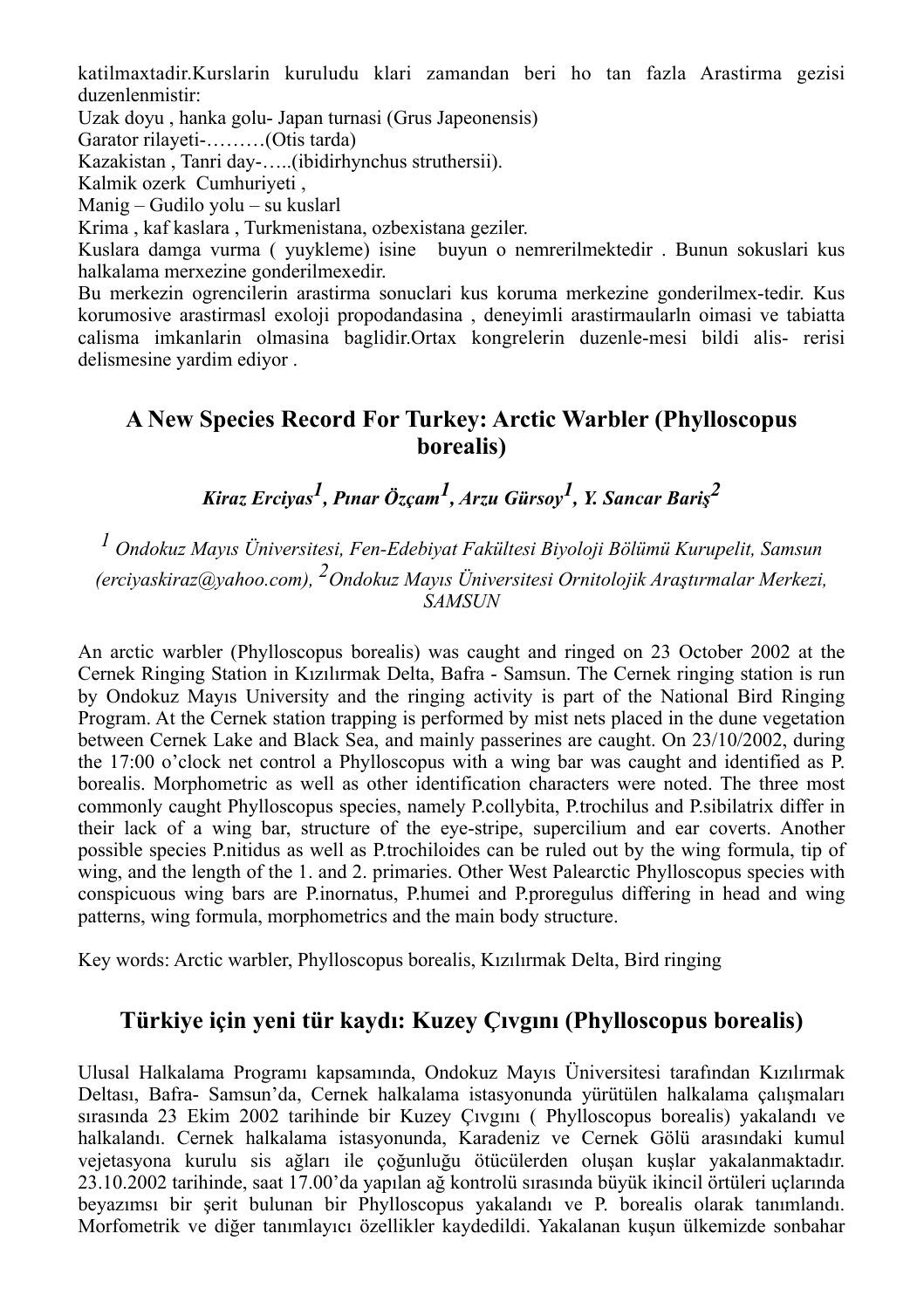göçünde sık rastlanan türlerden P. collybita, P.trochillus ve P. sibilatrix, kanatta açık renk şerit olmayışı, sürme, kaş (süpercilium) ve kulak örtü tüylerinin yapısı ile, kanadında şerit bulunması açışından benzerlik gösteren P. nitidus ve P. trochiloides türleri de kanat formülleri, kanat ucu ve 1. ve 2. birincil uçuş tüylerinin uzunluğu ile elemine edilebilirler. Kanadında bant bulunabilen diğer üç Batı Palearktik türü olan P. inornatus, P. humei ve P. proregulus ise kanat ve baş tüylerinin özellikleri, kanat formülü, çeşitli ölçümler ve genel vücut yapısı açısından belirgin şekilde farklıdırlar.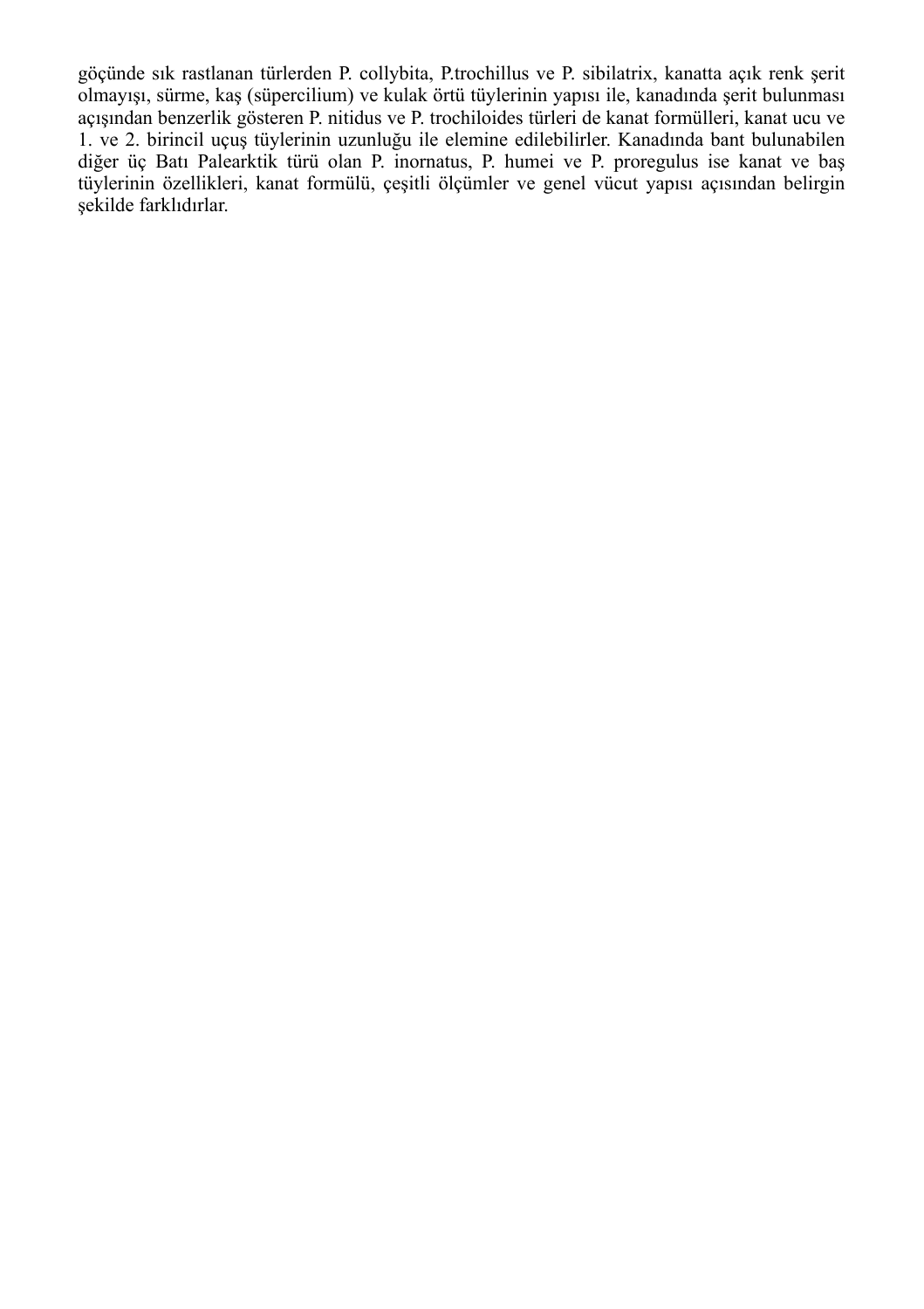## **A PROPOSAL ON RELATIONSHIP BETWEEN BODY MASS AND HABITAT PREFERENCE OF PASSERINE BIRDS IN EUROPE**

#### *Utku Perktaş, Atıl Barış Albayrak, Çağatay Tavşanoğlu, Zafer Ayaş*

#### *Hacettepe University, Faculty of Science, Department of Biology, 06532 Beytepe-Ankara, TURKEY*

Body mass is evaluated as one of the parameters that show the complexity of habitats preferred by different animal species. In this study, the habitat preference of breeding passerine birds in nine habitat types, that is important for European passerine birds, was discussed in relation to their body size. Eleven passerine bird species for each habitat type and totally 99 species were evaluated. Most of the selected species was found in non-favourable conservation status according to the European Threat Status. Body mass of passerine bird species was significantly different between habitat types (ANOVA with Welch statistics;  $F = 9.94$ , P<0.001). The difference was discussed by means of the structure of habitat types.

Key words: Body mass, habitat preference, passerine birds, European Threat Status

## **AVRUPA ÖTÜCÜ KUŞLARININ HABİTAT TERCİHLERİ VE VÜCUT AĞIRLIKLARI ARASINDAKİ İLİŞKİ ÜZERİNE BİR ÖNERİ**

Farklı hayvan gruplarında vücut ağırlığı türlerin tercih ettikleri habitatın karmaşıklığını gösteren parametrelerden birisi olarak değerlendirilmektedir. Bu araştırmada, Avrupa ötücü kuşları için önemli olarak bildirilen toplam dokuz habitat tipinde üreme amaçlı olarak bulunan ötücü kuş türlerinin vücut ağırlıkları dikkate alınarak habitat tercihleri tartışılmıştır. Bu araştırmada, Avrupa ötücü kuş türleri açısından önem statüsüne sahip toplam dokuz habitat tipinde üreme amaçlı olarak bulunan ötücü kuş türlerinin vücut ağırlıkları dikkate alınarak habitat tercihleri tartışılmıştır. Her bir habitat tipi için 11 tür olmak üzere toplam 99 ötücü kuş türü değerlendirmeye alınmıştır. Seçilen türlerin tamamına yakını Avrupa Tehdit Statüsü'ne göre uygun olmayan koruma statüleri içinde yer almaktadır. Söz konusu ötücü kuş türlerinin tercih ettikleri habitat tipleri arasında, ortalama vücut ağırlıkları bakımından istatistiksel olarak anlamlı fark bulunmuştur (F' = 9.94, P<0.001). Bu fark habitat yapısına dayalı olarak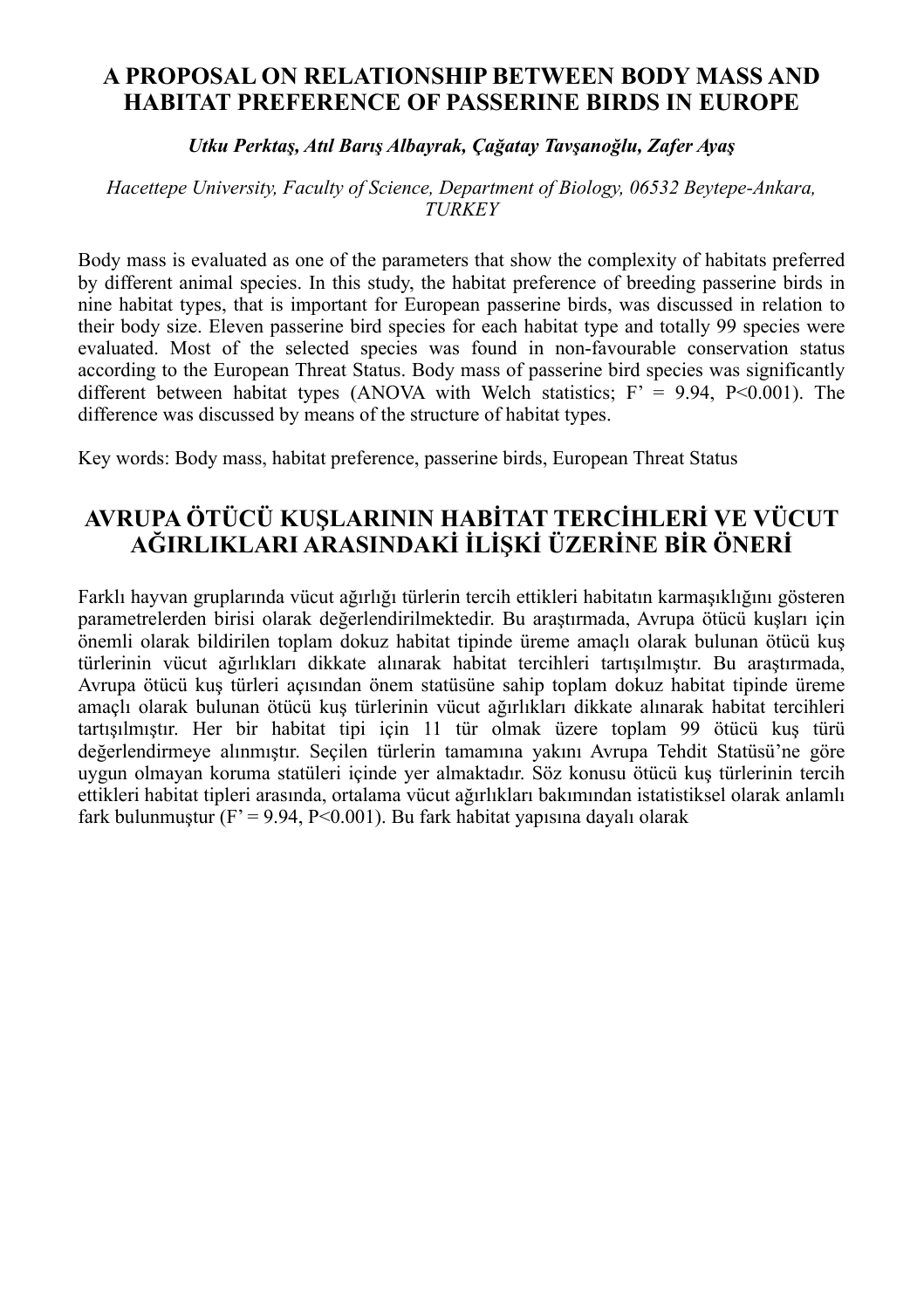## **A STUDY ON STUDY ON THE ORNITHOFAUNA OF PORSUK DAM LAKE IN ESKISEHIR**

#### *Muharrem Karakaya*

#### *Osmangazi Üniversitesi Fen-Edebiyat Fakültesi Biyoloji Bölümü, 26480, Eskişehire-mail: karakaya@ogu.edu.tr*

This preliminary study has been carried out to determine the possible validities and harms of Porsuk Dam of Eskişehir, which is one of the oldest dams in Turkey, to its surrounding area, in terms of ornithological wiew. In this study, 81 species have been identified that belong to 34 families from 13 orders. 30 of observed species are native, 22 of them are immigrant, 15 of them are immigrant visitor, 7 of them are winter visitor, 5 of them are visitor for food, 1 of them is native or visitor for food, and 1 of them is immigrant or visitor for food.

Key words: Ornithofauna, Aves, Eskişehir, Porsuk Dam Lake

## **ESKİŞEHİR PORSUK BARAJ GÖLÜORNİTOFAUNASI ÜZERİNE ÖN BİR ÇALIŞMA**

Bu ön çalışma, Türkiye'nin en eski barajlarından birisi olan Eskişehir'in Porsuk Baraj gölünün, çevreye olan olası yarar veya zararlarını ornitolojik bakış açısından belirlemek için yürütülmüştür. Çalışmada 13 takımdan 34 familyaya ait 81 tür tespit edildi. Tespit edilen türlerin 30'unun yerli, 22'sinin göçmen, 15'inin transit göçmen, 7'sinin kış ziyaretçisi, 5'inin besin ziyaretçisi, 1'inin yerli ya da besin ziyaretçisi, 1'inin de besin ziyaretçisi ya da göçmen olduğu belirlendi.

Anahtar Sözcükler: Ornitofauna, Aves, Eskişehir, Porsuk Baraj Gölü

## **Avian population parameters and diagnosing causes of population declines**

#### *Vladimir Payevsky*

*Zoological Institute, Russ. Acad. Sci., 199034 St. Petersburg, Russia, e-mail: payevsky@zin.ru*

Inadequately investigated aspect of population studies is the feasibility to forecast the population condition on the basis of some population parameters, including morphological traits. The attempt of such analysis was performed by the example of birds in the Courish Spit, eastern Baltic. The birds are studied by the team of Biological Station Rybachy since over 40 years. Among all the birds controlled annually, the populations of three species, namely, of wryneck, of red-backed shrike, and of barred warbler, have been declined up to extinction. The population trends, productivity, survival rates, and body size were studied using standardized bird trapping and measuring. No temporal trends in productivity indices (clutch size, breeding success) and in body size (wing length, body mass) was found. The annual local survival rates alone was a good index, at least in barred warbler. One might expect that populations extinction is the result of critical conditions for bird surviving on African wintering quarters.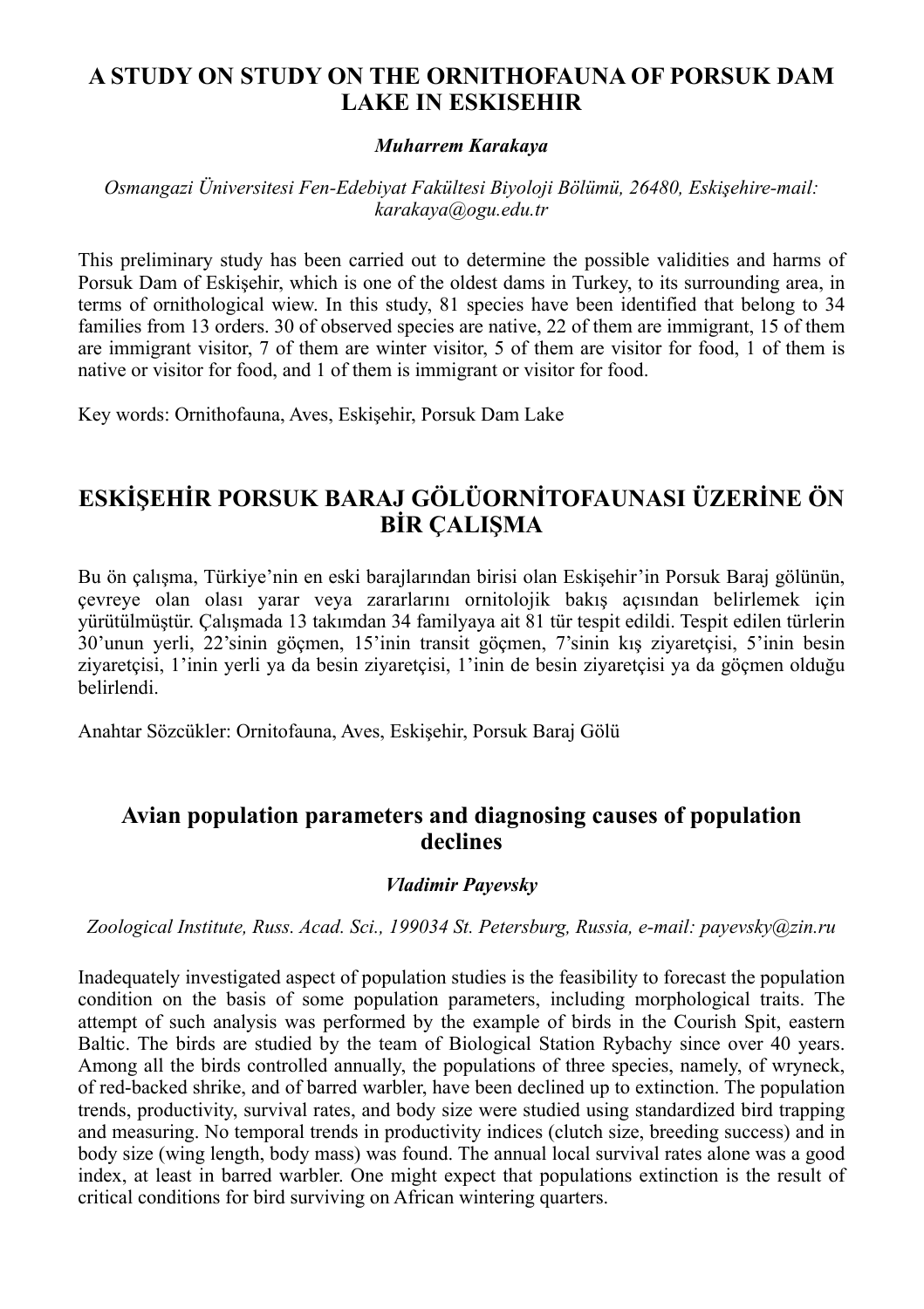## **BIRD SPECIES LIVING IN THE KURE MOUNTAIS NATIONAL PARK**

#### *Sabri Ünal, Ömer Küçük*

#### *G.Ü. Kastamonu orman Fakültesi, 37200/Kastamonu*

Küre mountains, located in the Western Blacksea Region, are one of the most important natural areas of Turkey as visula beautiy and natural riches. Küre mountains attract attantion with naturalness of forest, greatnes of ıts' area, biological diversity, rich wildlife and endemizm. Küre mountains is one of the area need to be protection determined by WPA (Dünya Koruma Vakfı). Thus, different observation and examination have been done different time depent on determination of birds species and wild animals in this area. Examinations become dense Pınarbaşı, Cide, Azdavay and Şenpazar, located side of Küre Dağları National Park in Kastamonu. With this aim, 46 birds species have been determined using binoculars and cameras at the predetermining investment point to determine birds species.

Key words: Küre Mountains Natioanal Park, Biological diversity, Birds species.

## **KÜRE DAĞLARI MİLLİ PARK'INDA YAŞAYAN KUŞ TÜRLERİ**

Batı Karadeniz Bölgesinde bulunan Küre Dağları, görsel güzelliği ve doğal zenginlikleri açısından ülkemizin sahip olduğu önemli doğal alanlardandır. Ormanların doğallığı, yaşlılığı, alanın büyüklüğü, zengin biyolojik çeşitliliği, bünyesinde barındırdığı yaban hayatı zenginliği ve endemizm ile dikkati çeken Küre Dağları, Dünya Koruma Vakfının belirlediği Avrupa'nın korunması gereken yüz orman alanından biridir. Bu nedenle ülkemizin gözbebeği olan bu bölgede çeşitli dönemlerde yaban hayvanları ve kuş türlerinin belirlenmesine yönelik olarak inceleme ve gözlemler yapılmıştır. Araştırmalar, Küre Dağları Milli Parkının Kastamonu kısmında Pınarbaşı, Cide, Azdavay ve Şenpazar ilçelerinde yoğunlaştırılmıştır. Kuş türlerinin belirlenmesine yönelik olarak tespit edilen gözlem noktalarında dürbün, fotoğraf makinesi ve dijital kamera kullanılmak suretiyle değişik familyalara ait 46 adet kuş türü tespit edilmiştir.

Anahtar Kelimeler: Küre Dağları Milli Parkı, Biyolojik Çeşitlilik, Kuş türleri

## **Bird Observations in Isparta (1999-2003)**

#### *İdris Oğurlu, Ebubekir Gündoğdu, Yasin Ünal, Ümit Kilimci*

#### *Süleyman Demirel University, Forest Faculty, 32260, ISPARTA e-mail: idris@orman.sdu.edu.tr*

In the study, data obtained from various bird observations which held between June 1999 – November 2003 in Isparta were used. Counts were conducted in a non-periodical way on randomly selected points. Properties of the bird habitats were also recorded. Consequently, 165 bird species, were determined during the study, and their localities and habitats were shown systematically in a list. The species, habitat types and localities were present in tables and figures.

Key words: Bird Species, Habitat, Isparta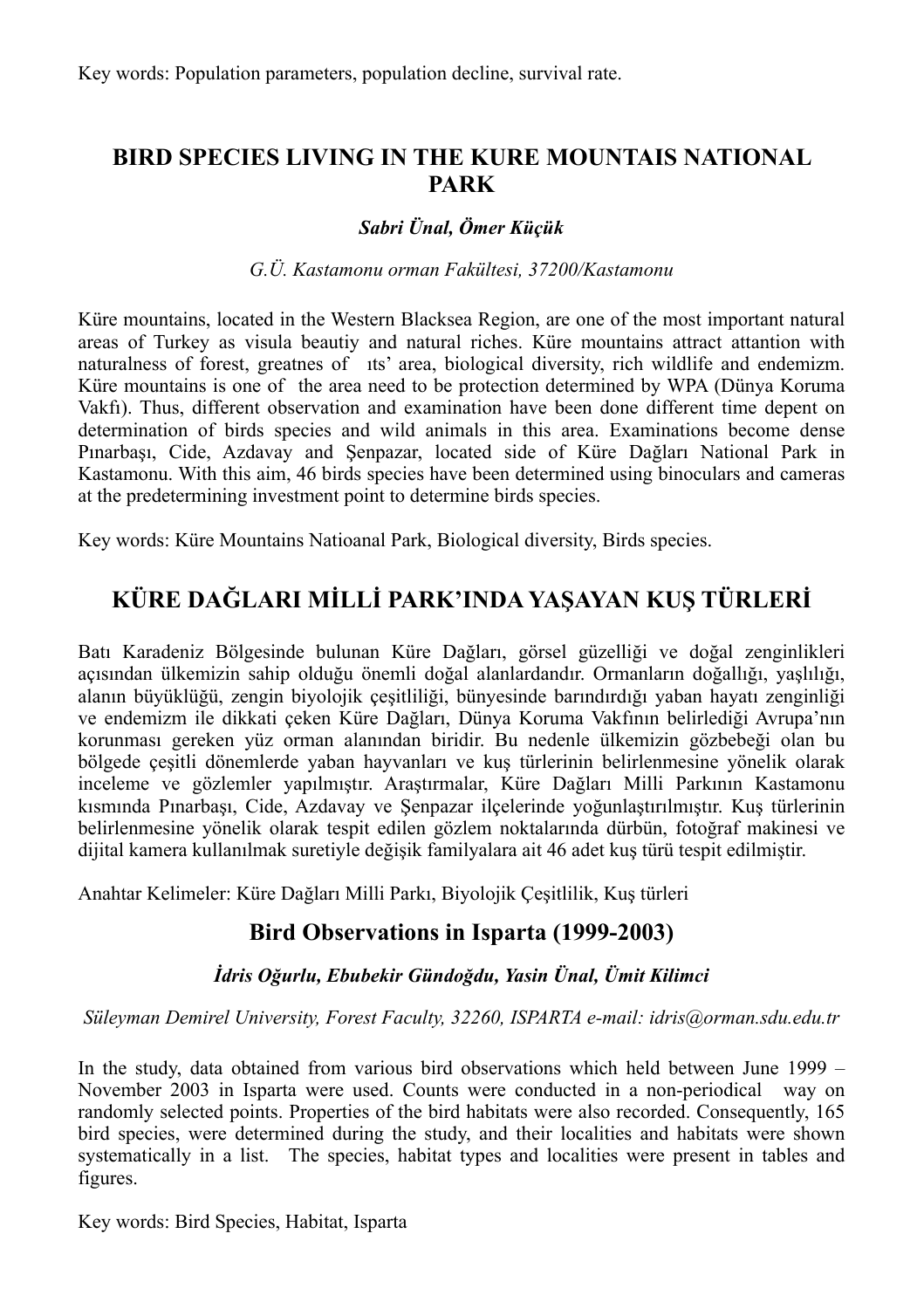## **Isparta Çevresi Kuş Gözlemleri (1999-2003)**

Bu çalışmada Haziran 1999- Kasım 2003 tarihleri arasında Isparta'da farklı zamanlarda yapılan kuş gözlem verileri bir araya getirilerek sunulmuştur. Sayımlar rastgele noktalarda periyodik olmayan gözlemler tarzında yapılmıştır. Gözlemler süresince kuş türlerinin gözlendiği habitatların özellikleri de kaydedilmiştir. Sonuç olarak, 165 kuş türünün varlığı tespit edilmiştir. Gözlemlenen kuş türlerinin listesi, görüldükleri mevki ve habitatlar tablo ve grafikler halinde sunulmuştur.

Anahtar Kelimeler: Kuş Türleri, Habitat, Isparta

## **Birds of Göller Bölgesi**

#### *Mehmet Ali Tabur, Yusuf Ayvaz, Ali Uzun*

#### *S. Demirel Üniversitesi Fen Edebiyat Fakültesi Biyoloji Bölümü Isparta*

Göller Bölgesi has important wetlands for biodiversity. In this study conducted during years of 2000-2002 in the lakes of Beysehir, Burdur, Eğirdir, Gölhisar, and Kovada, 192 bird species belonging to 50 families and 18 ordo were observed. In the search field, 56 residential, 42 winter migratory, 51 summer migratory, and 28 transit migratory species were observed. The rest 15 species had different migration status. All of these species were categorized as 28 in A.2, 31 in A.3, 31 in A.4, 5 in A.1.2, 5 in B.2, 6 in B.3. 86 species had not dangered status. While Cuculiformes, Strigiformes, and Caprimulgiformes were less dominant, Passeriformes found to be the most dominant ordo. The number of species was found to be 185 in Burdur Lake, 181 in Lake Beysehir, 171 in Lake Eğirdir, 164 in Lake Gölhisar, and 153 in Lake Kovada. In this study, Lake Beysehir and Lake Burdur were found to be the most similar, Lake Burdur and Lake Kovada were however displayed minumum level of similarity.

Key words: Göller Bolgesi, Avifauna, Birds, Bioecology, Lake Beyşehir, Lake Burdur, Lake Eğirdir, Lake Gölhisar, Lake Kovada.

## **Göller Bölgesinin Ornitofaunası**

Göller Bölgesi biyoçeşitlilik açıdan önemli sulak alanlar içermektedir. Beyşehir, Burdur, Eğirdir, Gölhisar ve Kovada göllerinde 2000-2002 yıllarında gerçekleştirilen çalışmada 18 takıma ait 50 familyadan 192 tür belirlenmiştir. Araştırma sahasında; 56 yerli, 42 kış göçmeni, 51 yaz göçmeni ve 28 transit göçer belirlenmiştir. Geri kalan 15 türün ise göllerde farklı statülere sahip olduğu tespit edilmiştir. Türlerin; 28'i A.2, 31'i A.3, 31'i A.4, 5'i A.1.2, 5'i B.2, 6'sı B.3 statüsünde yer almaktadır. 86 tür ise tehlike altında değildir. Çalışma sahasında en baskın takım Passeriformes iken Phoenicopteriformes, Cuculiformes, Strigiformes, Caprimulgiformes takımlarının baskınlığı en az bulunmuştur. Tür sayısı Beyşehir Gölü'nde 181, Burdur Gölü'nde 185, Eğirdir Gölü'nde 171, Gölhisar Gölü'nde 164 ve Kovada Gölü'nde 153 olarak tespit edilmiştir. Araştırmada Burdur ve Beyşehir göllerinin en fazla, Burdur ve Kovada göllerinin en az benzerlik gösterdiği belirlenmiştir.

Anahtar Kelimeler: Göller Bölgesi, Avifauna, Kuşlar, Biyoekoloji, Beyşehir Gölü, Burdur Gölü, Eğirdir Gölü, Gölhisar Gölü,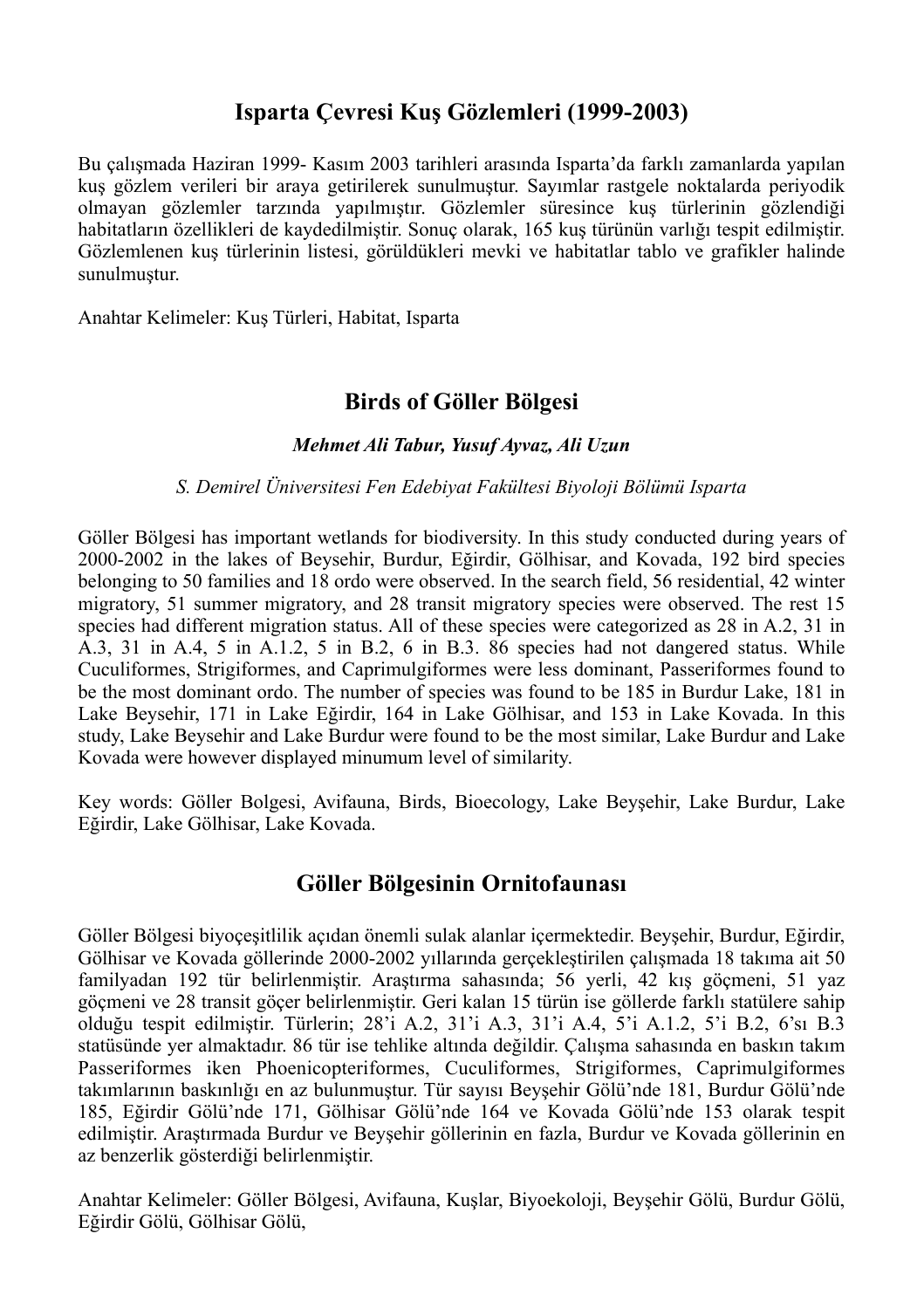## **Birds of Küçük Akgöl**

#### *Ali Uzun, Mehmet Ali Tabur, Yusuf Ayvaz*

#### *S. Demirel Üniversitesi Fen Edebiyat Fakültesi Biyoloji Bölümü 32260 Isparta-Türkiye*

133 birds species from 36 families belonging to 14 ordo defined in the researc carried out between 2001-2003 in lake Küçük Akgöl in western Marmara region. The numeral distribution of the species in terms of the ordo is follow; Podicipediformes 3, Pelecaniformes 1, Ciconiiformes 8, Anseriformes 10, Accipitriformes 9, Falconiformes 2, Gruiformes 2, Charadriiformes 6, Columbiformes 4, Strigiformes 2, Caprimulgiformes 1, Apodiformes 2, Coraciiformes 2 and Passeriformes 81. Species determined in Küçük Akgöl have been observed as following; 59 residential, 38 summer migrant, 33 winter migrant, 3 transit migrant. The species determined this lake have been categorised as follows; 3 A.1.2, 17 A.2, 20 A.3, 21 A.4, 2 B.2, 2 B.3 and the remaning 68 species are not endangered. In the lake whose diversty index is 29.93 26005 individuals were counted during 2 years.

Key words:Küçük Akgöl, Ornithofauna, Bioecology, Bird systematics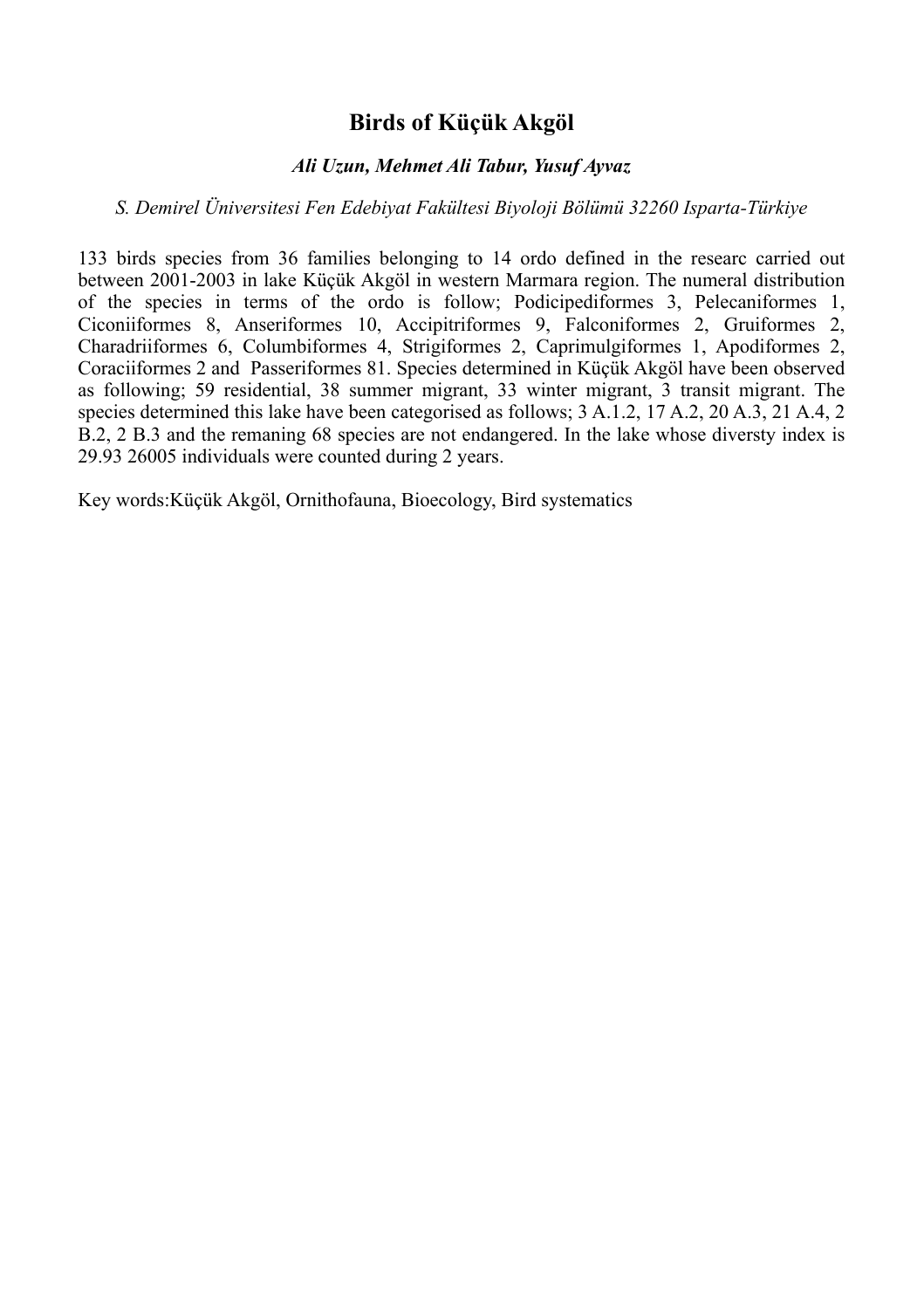### **Küçük Akgöl Ornitofaunası**

Marmara bölgesinin batı kısmında yer alan Küçük Akgöl'de 2001-2003 yılları arasında yapılan çalışmada 14 takıma ait 36 familyadan 133 tür tespit edilmiştir. Takımlara göre türlerin sayısal dağılımı; Podicipediformes 3, Pelecaniformes 1, Ciconiiformes 8, Anseriformes 10, Accipitriformes 9, Falconiformes 2, Gruiformes 2, Charadriiformes 6, Columbiformes 4, Strigiformes 2, Caprimulgiformes 1, Apodiformes 2, Coraciiformes 2 ve Passeriformes 81 olarak belirlenmiştir. Küçük Akgöl tespit edilen türlerinin; 59'u yerli, 38'i yaz göçmeni, 33'ü kış göçmeni, 3'ü transit göçer olarak gözlenmiştir. Bu gölde belirlenen türlerin; 3'ü A.1.2, 17'si A. 2, 20'si A.3, 21'i A.4, 2'si B.2, 2'si B.3 kategorisinde yer almakta ve geriye kalan 68 türün nesli tehlike altında bulunmamaktadır. Çeşitlilik indeksi 29.93 olan gölde 2 yıl boyunca 26005 birey sayılmıştır.

Anahtar Kelimeler: Küçük Akgöl, Ornitofauna, Biyoekoloji, Kuş Sistematiği

### **Birds of Lake Acarlar**

#### *Ali Uzun, Mehmet Ali Tabur, Yusuf Ayvaz*

#### *S. Demirel Üniversitesi Fen Edebiyat Fakültesi Biyoloji Bölümü 32260 Isparta-Türkiye*

178 bird species from 39 families belonging to 17 ordo were defined in the researc carried out between 2001-2003 in lake Acarlar in western Marmara Region. The numeral distribution of the species in terms of the ordo is as follow; Podicipediformes 5, Pelecaniformes 1, Ciconiiformes 10, Anseriformes 16, Accipitriformes 12, Falconiformes 2, Galliformes 2, Gruiformes 3, Charadriiformes 21, Columbiformes 4, Cuculiformes 1, Strigiformes 4, Caprimulgiformes 1, Apodiformes 2, Coraciiformes 3, Piciformes 3 and Passeriformes 88. 74 residental, 49 summer migrant, 49 winter migrant and 6 transit migrant species were defined in the research area. 27 of the species in the lake are in the category of A.2, 28 are in A.3, 26 are in A.4, 6 are in A.1.2, 8 are in B.2 and 7 are in B.3. The remaining 76 species are not in danger. In the researc area, Passeriformes is the most dominant ordo, while Pelacaniformes, Cuculiformes, Caprimulgiformes are defined to be the least dominant ordo. The diversity index of lake Acarlar, where 73632 individuals were counted, is stated as 36.41

Key words:Lake Acarlar, Ornithofauna, Bioecology, Bird systamatics

## **Acarlar Gölü Kuşları**

Marmara Bölgesinin batı kısmında yer alan Acarlar Gölü'nde, 2001-2003 yılları arasında gerçekleştirilen çalışmada 17 takıma ait 39 familyadan 178 kuş türü belirlenmiştir. Takımlara göre türlerin sayısal dağılımı; Podicipediformes 5, Pelecaniformes 1, Ciconiiformes 10, Anseriformes 16, Accipitriformes 12, Falconiformes 2, Galliformes 2, Gruiformes 3, Charadriiformes 21, Columbiformes 4, Cuculiformes 1, Strigiformes 4, Caprimulgiformes 1, Apodiformes 2, Coraciiformes 3, Piciformes 3 ve Passeriformes 88 olarak belirlenmiştir. Araştırma sahasında; 74 yerli (% 41.5), 49 yaz göçmeni (% 27.5), 49 kış göçmeni (% 27.5) ve 6 transit göçer (% 3.5) tür belirlenmiştir. Göldeki türlerin 27'si A.2, 28'i A.3, 26'sı A.4, 6'sı A.1.2, 8'i B.2, 7'si B.3 kategorisinde yer almaktadır. Geriye kalan 76 tür tehlike altında değildir. Çalışma sahasında en baskın takım Passeriformes iken Pelacaniformes, Cuculiformes, Caprimulgiformes takımlarının baskınlığı en az bulunmuştur.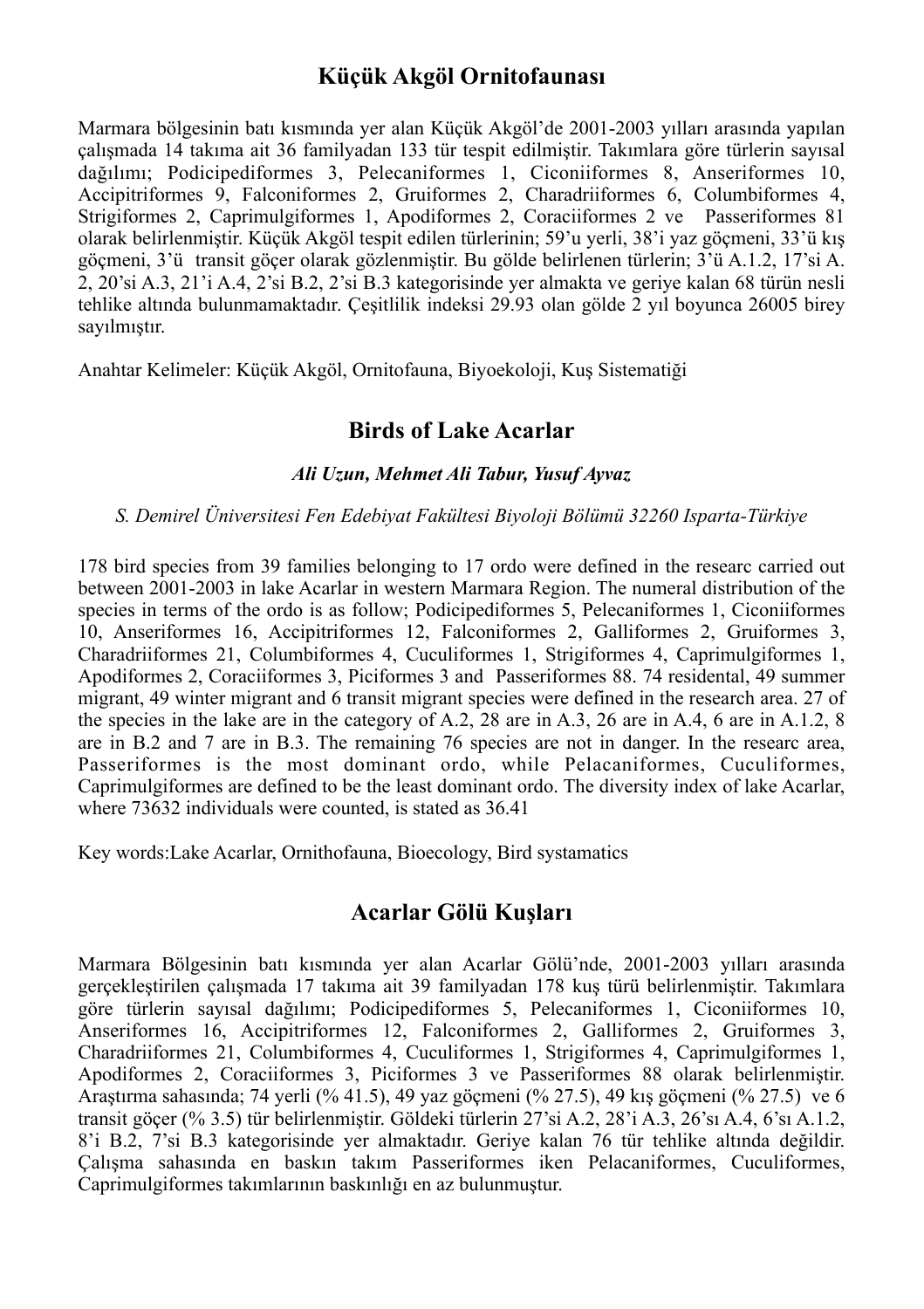## **Calls of the chick black vulture - Aegypius monachus**

#### *Ahmet KILIC*

*Dicle Üniversity, Fen Fakult, TR-21280 Diyarbakir-TURKIYE. ahmetk@dicle.edu.tr*

The Black vultures (*Aegypius monachus*) are rared bird in Europe. The black vulture is usually named as "dumbly ". The vultures do not make voice at certain period of life. The chicks state their needs with different voice. The voice of chick in cage became our working materials. The voice of chicks was assessed and was observed for first four month of life. After analysis the chicks voice was divided into different groups. Four different voice were determined for the chick. These are as follows; a) beggary sound, b) displeasure loud, c) intermediary sound, d)relaxed loud. It was evaluated as a sonogramme.

Key words: Calls, beggingcalls, weepingcalls intermediate calls, sounds expressing satisfaction, black vulture (*Aegypius monachus*).

## **Kara Akbaba ( Aegypius monachus ) Yavrusundaki Sesler**

Kara Akbaba (Aegypius monachus) Avrupa'da ender bulunan bir türdür. Akbabalar çoğunlukla "dilsiz" kabul edilir. Akbabalar belirli dönemler dışında ses çıkarmazlar. Yavrular ihtiyaçlarını değişik seslerle bildirir. Voliyerde yaşayan yavruların sesleri araştırma materyalimizi oluşturmuştur. Dört ay süresince yavruların sesleri tespit edildi. Değerlendirme sonucunda yavruların çıkardığı sesler farklı gruplarda toplandı. Yavrular dört çeşit ses çıkarmaktadır. Bunlar a) dilenme sesleri, b) "ağlama" sesleri, c) ara sesler, d) hoşnutluk sesleri. Bunlar sonogram olarak değerlendirilmiştir.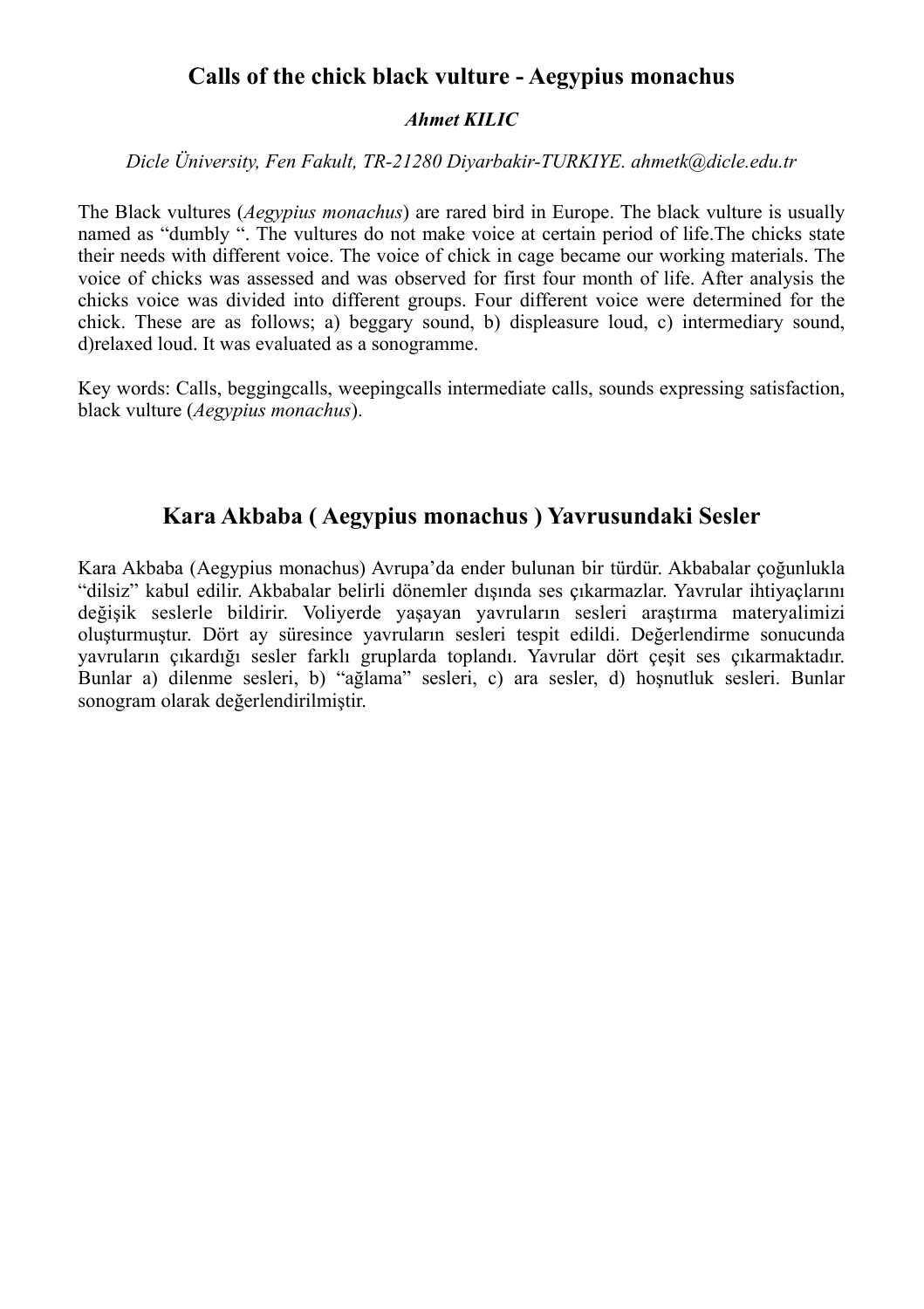## **Clinical Evaluation of the Fracture Treatment and Rehabilitation Results of Wild Birds**

*Ümit Kaya1, Ayşe Aydın (Yazıcı) 1, Edwin W.A.M. Vaassen2, Akife Kaya2, M. Volkan Yaprakçı2, Bilal Birlik2*

*1Dept. of Veterinary Surgery, Faculty of Veterinary Medicine, Ankara University, 06110 Dışkapı, Ankara – Turkey, 2Scientific Raptor Research and Rehabilitation Center Association of Turkey (RRRCT), Ankara - Turkey*

Two (Pandion haliaetus), one (Aegypus monacus), 39 (Buteo rufinus), five falcon (Falconidae), four harrier (Accipitridae), three stork (Ciconia ciconia), one (Pavo cristatus), 28 pigeon (Columbidae) which was brought to Ankara University Veterinary Faculty Orthopedics and Travmatology Department and Scientific Raptor Research Rehabilitation Center, were used in this study Different types of fractures observed in different bones with clinical and radiological evaluations. For the fractures the intramedullar pins, Kirschner Ehmer External Fixator systems, cerclage wires, mini titanium plates and bandages were used for fracture fixations. Because osteomyelitis, nonunion of bones, lost of athletic performance, stress in same cases successfully treatment could not be achieved. Natural demises and euthanasia was used due to the determined causes in 28 cases. In this clinical evaluations when the animal had fractures brought as soon as it was possible to an veterinary hospital or advanced rehabilitation centers, application of temporary fracture fixation reduces the loses and promotes success in treatment. Especially in wing fractures it is so common to turn into an open fracture and become infectious which seriously reduces the achievement of regaining animal to nature. In this study, after the operations and rehabilitations of the cases which treated successfully was brought back to nature.

## **Yabani kanatlıların Kırıklarının Ortopedik Sağaltımlarının ve Rehabilitasyon Sonuçlarının Değerlendirilmesi**

Bu çalışmada Ankara Üniversitesi Veteriner Fakültesi Ortopedi ve Travmatoloji Bilim Dalı Kliniği'ne ve Türkiye Yırtıcı Kuşları Araştırma ve Rehabilitasyon Derneği Merkezi'ne getirilen iki balık kartalı (Pandion haliaetus), bir kara akbaba (*Aegypus monacus*), 39 kızıl şahin (Buteo rufinus), beş doğan (Falconidae), dört atmaca (Accipitridae), üç leylek (*Ciconia ciconia*), bir (*Pavo cristatus*), 28 güvercin (Columbidae) çalışma materyalini oluşturdu. Yapılan klinik ve radyolojik muayeneler sonucunda farklı nitelikte, farklı kemiklerde kırıklar belirlendi. Bu çalışmada, belirlenen kırıkların sağaltımında fikzasyon amacıyla IM pin, tam Kirschner-Ehmer eksternal fikzatörü, serklaj teli, mini titanyum plak gibi fiksasyon materyalleri veya sadece bandaj uygulaması yapıldı. Bu yırtıcı kuşların sağaltımında 28 olguda osteomyelitis, kırık kaynamaması, atletik performansın kaybı, stress gibi nedenlerle istenilen sağaltım başarısı elde edilememiştir. Belirtilen nedenlerle bazı hayvanlarda doğal ölümler gözlenmiş bazı hayvanlarda da ötenazi uygulamasına gidilmiştir. Bu klinik değerlendirmede, yabani kanatlıların kırık oluşumu sonrasında mümkün olduğu kadar kısa sürede veteriner hastaneleri veya uzmanlaşmış rehabilitasyon merkezlerine götürülmesinin, ve bu sürede ilgili ekstremiteye geçici bir tespit uygulanmasının sağaltımın başarısı açısından çok önemli olduğu belirlendi. Özellikle kanat kırıklarının hızla açık kırık formuna dönüşmesi ve enfeksiyon riski kırık sağaltımının başarısını ve yabani kanatlıların tekrar doğaya kazandırılmasını engellemektedir. Bu çalışmada, operasyon ve postoperatif rehabilitasyon çalışmaları sonunda tedavi edilebilen yabani kanatlılar tekrar doğaya kazandırılmıştır.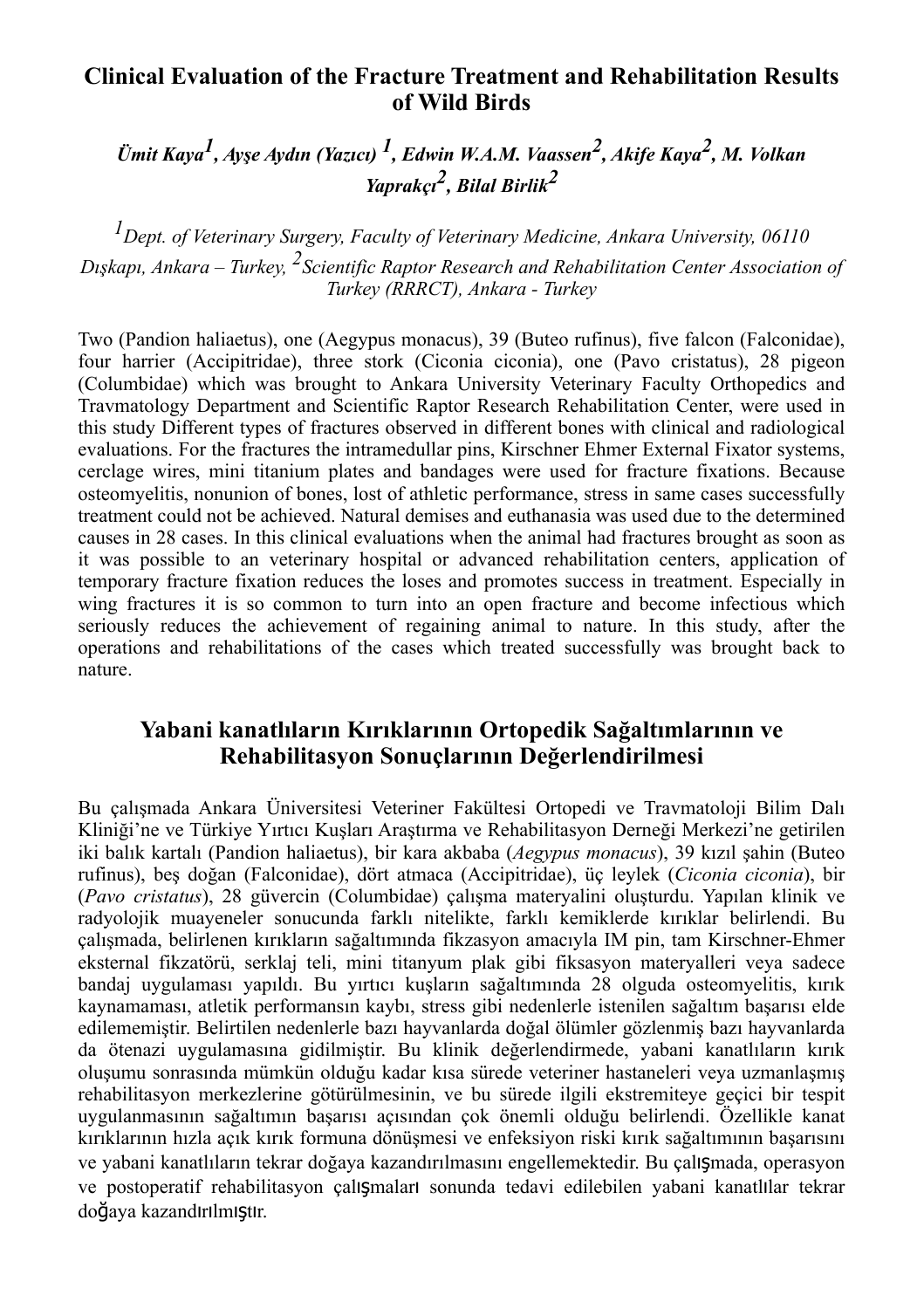## **Evaluation of 2002-2003 Datas of Cernek Ringing Station**

*Arzu Gürsoy1, Kiraz Erciyas1, Burhan Torun1, Y.Sancar Barı<sup>ş</sup> 2*

*1Ondokuz Mayis University Faculty of Art and Sciences, Department of Biology Kurupelit/ Samsun, Turkey (agursoy@omu.edu.tr), 2Ondokuz Mayis University Ornithological Research Center, Kurupelit/Samsun, Turkey*

Kizilirmak delta is one of the biggest wetlands on the of the Turkish Black Sea coast. The wetlands of the delta cover 16 110 ha and have IBA and Ramsar status. Ringing was performed at the eastern side of the delta near lake Cernek in an area of dune vegetation characterized by false acacia (*Robinia pseudoacacia* ), dayrose (*Rosa canina*), raspberry ( *Rubus canescens*) and laurel (*Laurus nobilis*). Ringing studies were carried out on 2002 and 2003. In spring 2002, 1197 birds from 46 species and in autumn 2002, 8774 birds from 73 species were ringed. In spring 2003, 1749 birds from 56 species and in autumn 2003, 5865 birds from 65 species were ringed. Both year and seasons combined a total of 17 585 birds from 86 species were ringed at the Cernek station. Ringing studies so far revealed the first Turkish record of Arctic warbler (*Phylloscopus borealis*). A Kingfisher (*Alcedo atthis*), ringed on 08.09.2003, was recaptured three days later at Adana-Akyatan and a Garden warbler (*Sylvia borin*) was reported from Egypt. The most common ringed species in one season were Garden warbler (*S.borin*) 1396, Blackcap (*S.atricapilla*) 1382, Willow warbler (*P.trochillus*) 1069, Robin (*Erithacus rubecula*) 877 and Spotted flycatcher (*Muscicapa striata*) 749.

Key words: Kizilirmak Delta, Cernek, migration, bird ringing

## **Cernek Halkalama İstasyonu 2002- 2003 Yılı Verilerinin Değerlendirilmesi**

Kızılırmak Deltası, Türkiye'nin Karadeniz kıyılarında yer alan en büyük sulak alandır. Alan, yaklaşık olarak 16.110 ha. Büyüklüğünde olup Önemli Kuş Alanı ile Ramsar statüsüne sahiptir. Halkalama çalışmaları, deltanın doğu yakasında yer alan kumul vejetasyona sahip Cernek Gölü kıyısında yapıldı. Alan, akasya (*Robinia pseudoacacia* ), kuşburnu (*Rosa canina* ), böğürtlen (*Rubus canescens* ) ve defne (*Laurus nobilis* ) bitkileri ile karakterize edilmektedir. Halkalama çalışmaları, 2002 ve 2003 yılları arasında gerçekleştirildi. Sırasıyla, 2002 yılı ilkbahar göç döneminde 46 türden 1197 birey, sonbahar göç döneminde ise 73 türe ait 8774 birey halkalanmıştır. 2003 yılı ilkbahar göç döneminde 56 türden 1749, sonbahar göç döneminde ise 65 türe ait 5865 birey halkalanmıştır. İki yıllık çalışma boyunca Cernek İstasyonu'nda toplam 86 türe ait 17 585 birey halkalanmıştır. Dört göç mevsimini kapsayan bu çalışmalar sırasında, Türkiye için yeni tür kaydı olan Kuzey Çıvgını (*Phylloscopus borealis* ) halkalandı. Cernek istasyonunda halkalanan bir Yalıçapkını'nın (*Alcedo atthis*) Adana – Akyatan'dan, bir Boz ötleğen'in de (*Sylvia borin* ) Mısır'dan geri bildirimi yapıldı. Bir çalışma döneminde en çok yakalanan türler sırasıyla; Boz ötleğen ( *S. borin* ) 1396, Karabaşlı ötleğen ( *S. atricapilla* ) 1382, Söğüt bülbülü ( *P.trochillus* ) 1069, Kızılgerdan ( *Erithacus rubecula* ) 877 ve Benekli sinekkapan ( *Muscicapa striata* ) 749

## **Habitat requirements for the nest preference and the distribution of**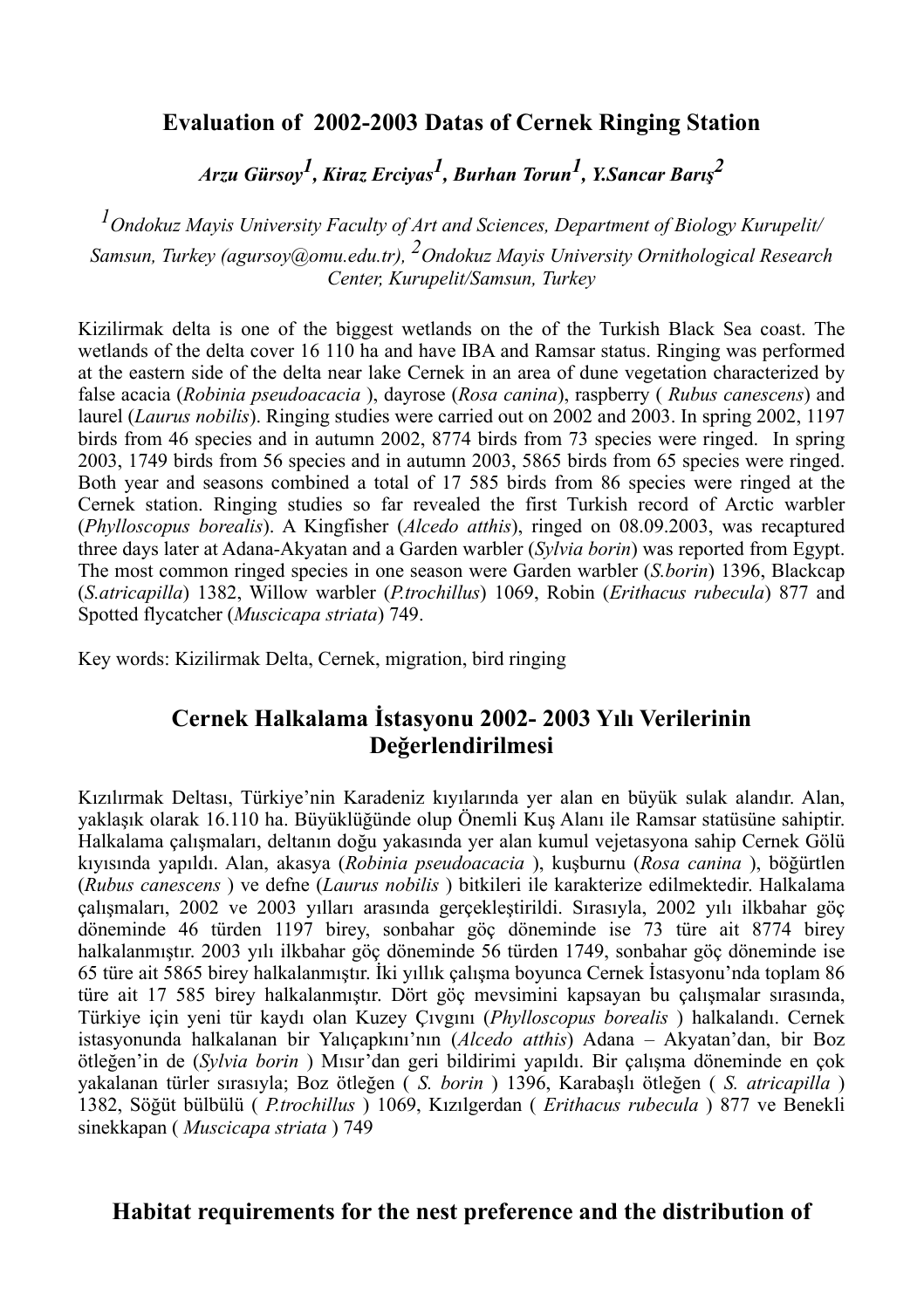## **Krueper's nuthatch (Sitta krueperi) in Antalya**

#### *Tamer Albayrak, Ali Erdoğan*

#### *Akdeniz Universitesi Fen-Edebiyat Fak. Biyoloji Bolumu 07058 Antalya/TURKEY*

Habitat requirement on the nest preference and distribution of the Krueper's nuthatch (*Sitta krueperi*), which is locally distributed mostly on Anatolia and few individuals on Lesvos and Caucasians, have been investigated in Antalya. Distribution of Kruper's nuthatch is found in natural forests, non-planted, middle or old aged conifer forests, red pine, black pine, cedar, and juniper, and nearly these trees maquis (especially *Querqus sp.*), and broad-leaved trees like maple,(*Acer sp*.), poplar (*Populus sp*.), and plane tree (Platanus sp.) Krueper's nuthatch uses hollowed-out nest hole by woodpeckers or making itself in a died tree, died thick branch or wooden power pole. We have found totally 18 nest holes, which were 9 nest holes in Redpine, 5 nest holes in Blackpine, 3 nest holes in Cedar, and one nest hole in power pole, in Antalya between 2000 and 2003. Nest areas have been calculated in average 974,44±125,33m altitude, and  $26.94<sup>0</sup>\pm4.68<sup>0</sup>$  slope, 4 of them in flat area and 13 of them northwest, north and east face of the hillside. Nest holes determined on average 11,84±1,62m from the ground and it looks south, southeast and east direction in usually middle old aged trees.

Key words: Krueper's nuthatch, *Sitta krueperi*, nest, Distribution, Antalya

## **Anadolu sıvacısının (Sitta krueperi)Antalya'daki yayılımı ve doğal yuva terciğinde habitat gereksinimleri**

Coğunlukla Anadolu'da ve az miktarda birey Midilli ve Kafkaslarda yerel yayılım gösteren Anadolu sıvacısının (*Sitta krueperi)* Antalya bölgesinde doğal yuva terciği ve yayılımı incelenmiştir. Buna göre; dikimle olmayan orta yaşlı veya yaşlı, araları seyrek kızılçam, karaçam, sedir, ardıç gibi iğne yapraklı herdem yeşil ağaçların oluşturduğu doğal ormanlarda ve zaman zaman da bu ağaçların yanında bulunan makilerde (özellikle *Querqus sp* ) ve akçaağaç (*Acer sp.*), çınar (*Platanus sp.*), kavak (*Populus sp.*) gibi geniş yapraklı ağaçlarda yayılım gösterdiği saptanmıştır. Yuva yeri olarak, ağaçkakanlar tarafından oyulmuş yuva deliklerini kullanabildiği gibi nispeten kurumuş, çürümüş ağaç veya elektrik direklerinde kendisinin açtığı yuva deliklerini de kullanmaktadır. 2000-2003 yılları arasında Antalya'da yapılan gözlemler sonucunda 18 adet yuva saptanmıştır. Bu yuvaların an 9'u Kızılçam, 5'i Karaçam, 3'ü Sedir ve biri de elektrik direğinde saptanmıştır. Yuva yeri olarak ortalama 974,44±125,33m rakımda 4'ü düz zeminde ve 13'ü kuzeybatı, kuzey ve doğu yamacında ve biri güney yamacında ortalama  $2694<sup>0</sup>±4.68<sup>0</sup>$  eğimdeki orta yaşlı ağaçlarda saptanmıştır. Yuva delikleri ağacın genelde güney ile doğu yüzleri arasında yerden ortalama 11,84±1,62m yüksekte olduğu saptanmıştır.

Anahtar kelimeler: Anadolu sıvacısı, *Sitta krueperi,* yuva terciği, yayılım, Antalya

## **Investigations on breeding biology of Hause sparrrow (Passer domesticus) population in Antalya**

*Aziz ASLAN1, Ali ERDOĞAN1, İlhami Kiziroğlu2, Mustafa Yavuz1*

*1 Akdeniz Üniversitesi, Fen Edebiyat Fakültesi, Biyoloji Bölümü, Kampüs, 07058, Antalya,*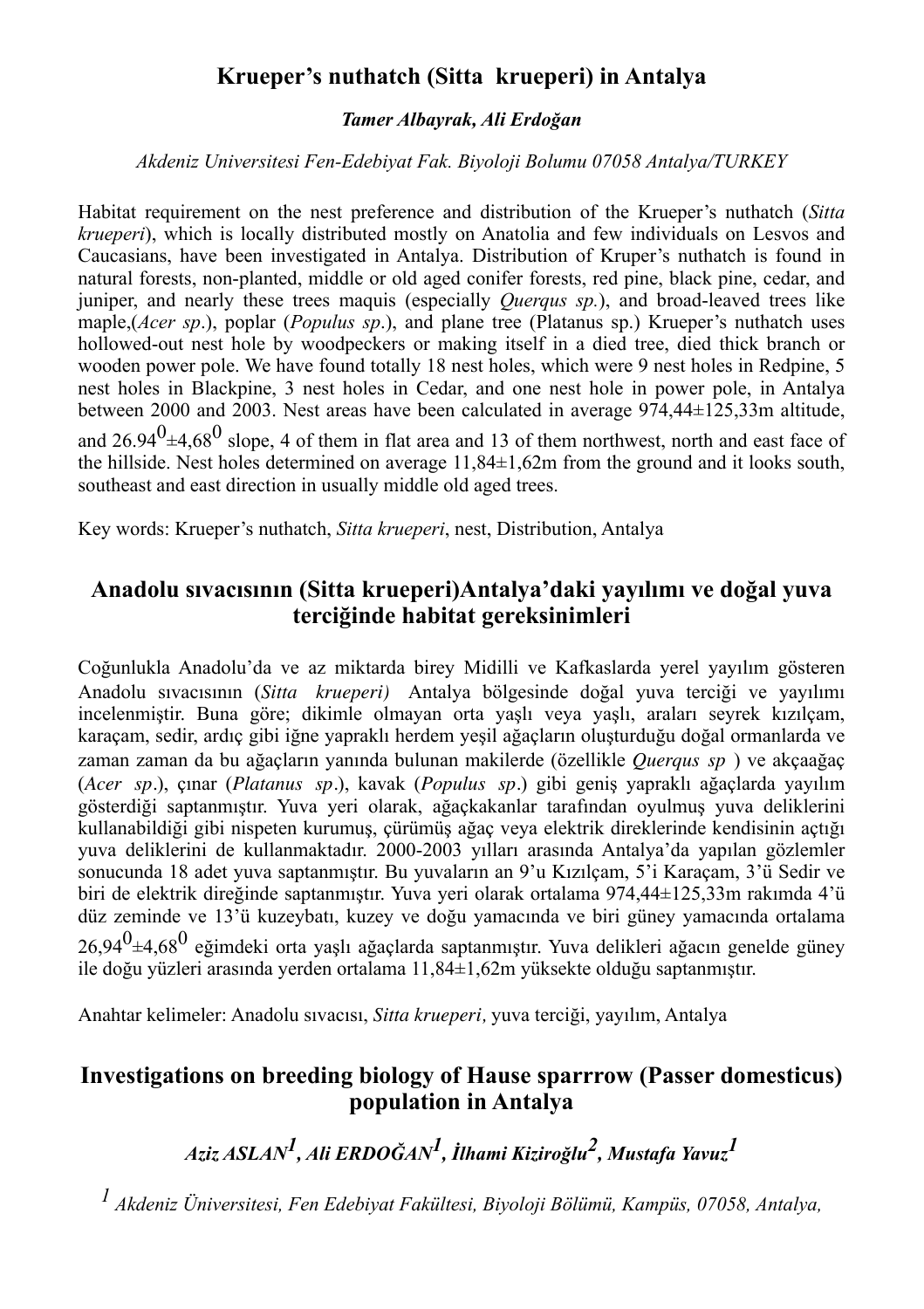*2Hacettepe Universitesi, Eğitim Fakültesi Fen Bilimleri Bölümü Beytepe Ankara*

In this study, breeding biology of House sparrow (*Passer domesticus*) has been investigated between 2001-2003 breeding seasons in Antalya. The first time of building nest, the quantities in the egg heaps, width, size and weight of eggs, the number of flying youngs and the brood succes of House Sparrow were investigated. Also, body lenght and weight, lenght of beak, wing, tail and TMT and widen of foot were measured during development period of the youngs. It was observed that House Sparrow incubates 4 times during breeding season in Antalya. The average of the incubation and development times of the youngs and brood succes of the species was determined.

Key words: House Sparrow, Antalya, Breeding Biology, Passer domesticus

## **Antalya İli Ev Serçesi (Passer domesticus) Populasyonunun Kuluçka Biyolojisi Üzerine Araştırmalar**

Bu çalışmada, 2001-2003 yılları arasında üreme döneminde Ev serçesi (Passer domesticus)'nin Antalya'daki kuluçka biyolojisi incelenerek; ilk yuva yapımına başlama zamanı, bir yumurta kümesine bırakılan yumurta sayısı, kuluçka süresi, yumurta açılım oranları, yavru gelişim süresi, uçan yavru sayıları, yumurta ağırlığı, en ve boy uzunlukları, yavruların ağırlık, vücut, gaga, kanat, TMT (Tarsometatarsus) ve kuyruk uzunlukları ile ayak açıklığı ölçüleri gelişim süresi içinde incelenmiştir. Ev serçesi (*Passer domesticus*)'nin bir üreme döneminde 4 defa kuluçkaya yattığı gözlenmiştir. Ortalama kuluçka ve yavru gelişim süresi ile kuluçka başarısının yıllara göre dağılımı belirlenmiştir.

Anahtar Kelimeler: Ev serçesi, Antalya, Kuluçka Biyolojisi, Passer domesticus

## **Plumages of Long-legged Buzzard (Buteo rufinus) : Sex and Age, can They be Seperated in the Field ?**

*Edwin W.A.M. Vaassen1, Ümit Kaya2, Akife Kaya1*

*1Scientific Raptor Research and Rehabilitation Center Association of Turkey (RRRCT), Ankara – Turkey, 2Dept. of Veterinary Surgery, Faculty of Veterinary Medicine, Ankara University, 06110 Dışkapı, Ankara - Turkey*

Field and laboratory studies revealed that a significant difference in plumage between the sex and age of Long-legged Buzzard (Buteo rufinus). Data on plumage, morphometrics and sexspecific habitat selection have been presented in here. During this study both captive and freeliving birds have been used for the determination of age, sex and morphometrics. both captive and free-living birds found to be have same differences. Plumage and extend in their posture are found to be indicating of determining age and sex.

## **Kızıl Şahinlerde Tüy Yapısı: Cinsiyet ve Yaş Sahada Ayırt Edilebilir mi?**

Laboratuvar ve saha çalışmalarıyla, kızıl şahinlerde (Buteo rufinus) cinsiyet ve yaşa bağlı tüy yapıları arasında belirgin farklılıklar olduğu ortaya konmuştur. Tüyleri, morfometrik özellikleri ve seçtiği habitatla bağlantılı cinsiyetleri burada sunulmuştur. Bu çalışma süresince yaş, cinsiyet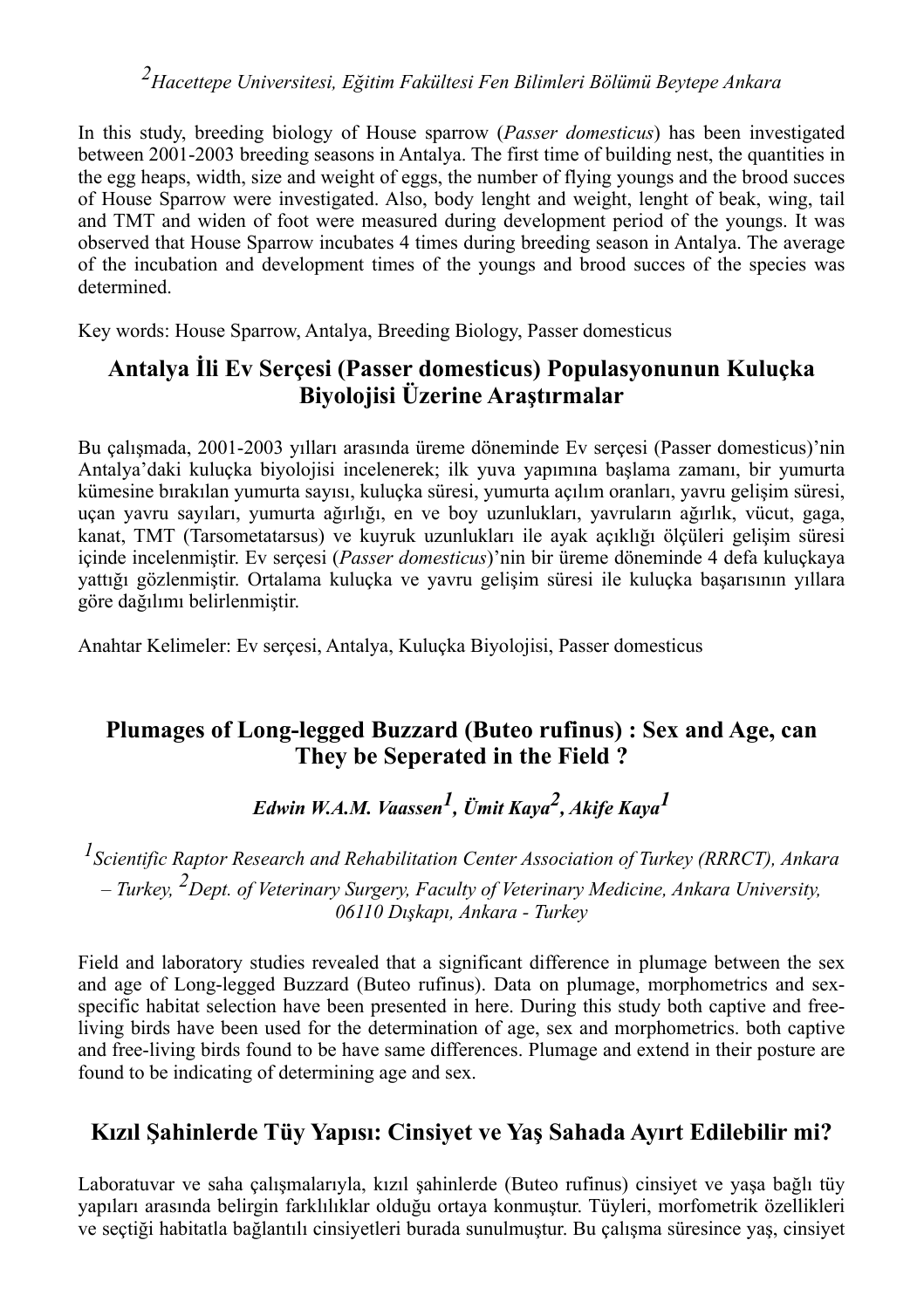ve morfometrik özelliklerin belirlenmesinde doğada yaşayan ve barındırılan kuşlar kullanılmıştır. Hem doğada yaşayan hem de barındırılan kuşlarda da benzer farklılıklar bulunmuştur. Tüyler ve duruştaki bazı farklılıklar yaş ve cinsiyetin belirlenmesinde indikatörkullanılabileceği belirlenmiştir.

## **PRELIMINARY RESULTS ON THE BREEDING SUCCESS OF CINEREOUS VULTURE (AEGYPIUS MONACHUS L.) IN TÜRKMENBABA MOUNTAIN (NORTHWESTERN TURKEY)**

#### *Elif Yamaç, C. Can Bilgin, Yavuz Kılıç*

#### *Department of Biology, Anadolu University, Eskişehir, Turkey e-mail: eerdogdu@anadolu.edu.tr*

The Cinereous Vulture (Aegypius monachus) is a globally threatened raptor species with gradually declining numbers. After Spain, Turkey has the second largest population in Europe, with an estimated 100-200 pairs. This study was carried out at Türkmenbaba Mountains, near Eskişehir (northwestern Turkey), where the largest Cinereous Vulture colony in the country exists. Individual nest sites were identified and breeding success monitored throughout 2001-2003 by systematic searches and observations. A total of 75 nests were recorded in 9.900 hectares. 16 nests were found to be occupied in 2001 (%47 of all known nests), 28 nests in 2002 (% 44), and 27 nests in 2003 (%37). Breeding success (nests where young fledged/occupied nests) was %93,74, %82,14, and %81,48 for the three consecutive years, respectively. Breeding success ratios are apparently higher than world average (%50-70). On the other hand, it has found that deserted nests were mostly located near human (forestry) activity.

Key words: Cinereous vulture, breeding success, Türkmenbaba Mountain, conservation, population biology

## **KARA AKBABA' NIN (AEGYPIUS MONACHUS L.) TÜRKMENBABA DAĞINDAKİ ÜREME BAŞARISI ÜZERİNE ÖN BULGULAR**

Kara Akbaba (Aegypius monachus) tüm dünyada tehdit altında olan ve sayıları giderek azalan yırtıcı bir türdür. Türkiye, tahmini 100-200 çift ile Avrupa'da İspanya'dan sonra en büyük populasyona sahiptir. Bu çalışma, Türkiye'deki en büyük üreme kolonisinin bulunduğu Eskişehir ili yakınındaki Türkmenbaba Dağı'nda gerçekleştirilmiştir. 2001-2003 yılları boyunca, sistemli tarama ve gözlemlerle alanda bulunan bireylerin yuva yerleri saptanmış ve üreme parametreleri kaydedilmiştir. Araştırma sonucunda 9.900 hektar alanda toplam 75 yuva belirlenmiştir. 2001 yılında 16 yuva (bilinen yuvaların % 47'si), 2002 yılında 28 yuva (% 44) ve 2003 yılında 27 yuva (% 37) üreme için kullanılmıştır. Üreme başarısı (yavru uçurulan yuvaların toplam kullanılan yuva sayısına oranı) 2001 yılı için %93,75, 2002 yılı için % 82,14, 2003 yılı için % 81,48 olarak saptanmıştır. Üreme başarısı dünya ortalamasına göre (%50-70) oldukça yüksektir. Ancak terk edilen yuvaların yoğun insan (ormancılık) faaliyetlerinin yapıldığı bölgelerde olması dikkat çekicidir.

Anahtar kelimeler: Kara akbaba, üreme başarısı, Türkmenbaba Dağı, koruma, populasyon biyolojisi

## **Principal Threats of Migratory Birds in the Eastern Karadeniz**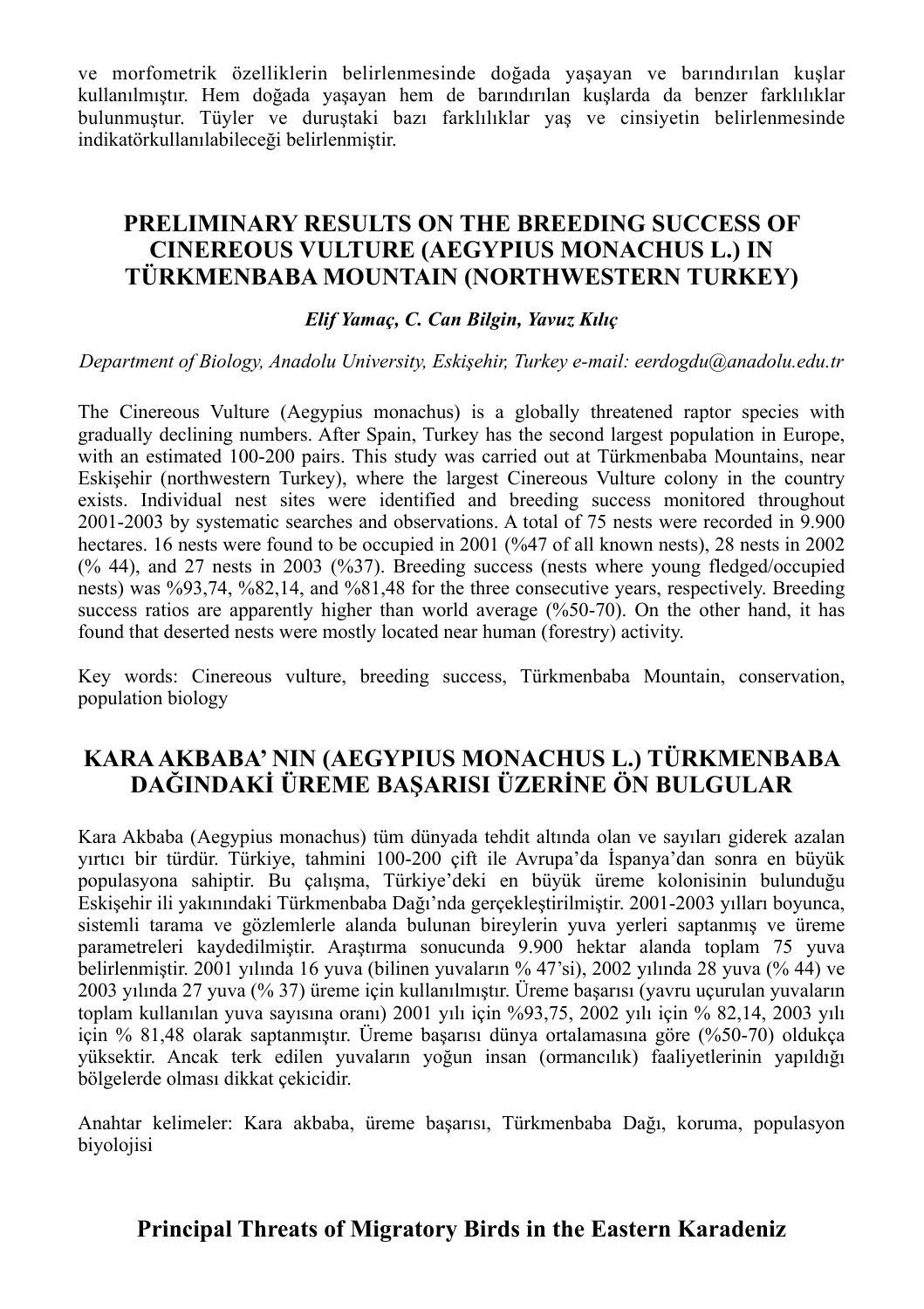## **Mountains in Turkey**

#### *Sagdan Baskaya, Ertugrul Bilgili*

#### *Karadeniz Technical University, Faculty of Forestry, 61080 Trabzon / Turkey baskaya@ktu.edu.tr*

This study examines the principal threats for migratory birds in the Eastern Karadeniz Mountains, Turkey. The research area includes Eastern Karadeniz Mountains Important Bird Area which comprises 40 percent (12,300 km2) of all the Important Bird Areas in Turkey. This is the largest of all the 97 Important Bird Areas in Turkey. It occurs in Caucasus Ecoregion and is traversed by the most important raptor migration route in the Western Palaearctic. The study area is very rich in migratory birds with about 200 species such as whooper swan (C*ygnus cygnus*), mallard (*Anas platyrhynchos*), buzzard (*Buteo buteo*), quail (*Coturnix coturnix*), woodcock (*Scolopax rusticola*), turtle dove (Streptopelia turtur), long-eared owl (Asio otus), bee-eater (Merops apiaster), nightingale (*Luscinia megarhynchos*), fieldfare (*Turdus pilaris*) and rose-coloured starling (*Sturnus roseus*). Observations were carried out from 1990 to 2003. Principal threats for the migratory birds were determined to be habitat deterioration (habitat degradation, habitat loss and fragmentation), hunting (over exploitation and poaching), killing and trade.

Key words: Migratory birds, threats, habitat deterioration, important bird areas, EasternKaradeniz Mountains.

## **Doğu Karadeniz Dağlarında (Türkiye) Göçmen Kuşları Tehdit Eden Başlıca Tehlikeler**

Bu çalışmada, Türkiye'nin Doğu Karadeniz Dağlarında, göçmen kuşları tehdit eden başlıca tehlikeler ortaya koyulmaktadır. Araştırma alanı içerisinde, büyüklüğü 12,300 km2 olan ve Türkiye'deki önemli kuş alanlarının %40'ını oluşturan "Doğu Karadeniz Dağları Önemli Kuş Alanı" bulunmaktadır. Kafkas Ekobölgesi'nin içinde bulunan ve Batı Palearktiğin en önemli gündüz yırtıcı kuş göç yolunun geçtiği bu alan, Türkiye'nin 97 önemli kuş alanının en büyüğüdür. Araştırma alanı, ötücü kuğu (*Cygnus cygnus*), yeşilbaş (Anas platyrhynchos), şahin (*Buteo buteo*), bıldırcın (*Coturnix coturnix*), çulluk (*Scolopax rusticola*), üveyik (Streptopelia turtur), kulaklı orman baykuşu (Asio otus), arıkuşu (*Merops apiaster*), bülbül (*Luscinia megarhynchos*), tarla ardıcı (*Turdus pilaris*) ve alasığırcık (*Sturnus roseus*) gibi 200 civarındaki göçmen kuş tür ile bu bakımdan oldukça zengindir.Araştırmalar, 1990 yılından 2003 yılına kadar yapılan gözlemlerle sürdürülmüştür. Sonuç olarak, göçmen kuşları tehdit eden başlıca tehlikeler; yaşam alanı tahribi (yaşam alanı bozulması, yaşam alanı yok olması ve parçalanması), avlama (aşırı yasal avcılık ve yasak av), öldürme ve kuş ticareti olarak belirlenmiştir.

Anahtar Kelimeler: Göçmen kuşlar, tehditler, yaşam alanı tahribi, önemli kuş alanları, Doğu Karadeniz Dağları.

## **Reproduction Population of White Stork Ciconia ciconia in Southeast Anatolia**

*Ahmet Kiliç, Murat Biricik, Recep Karakaş*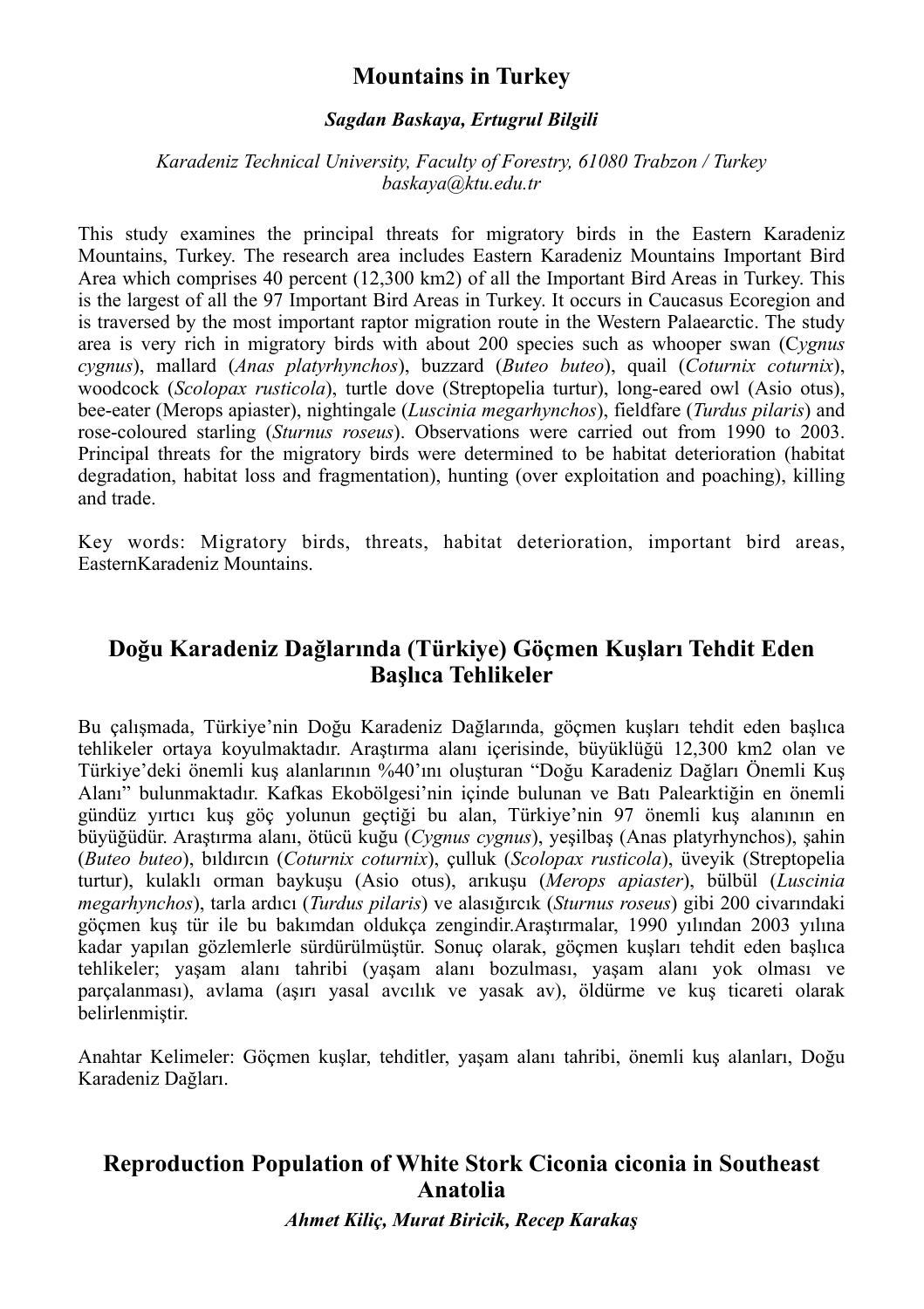*Dicle Üniv. Fen Fakult. Biyo. TR-21280 Diyarbakır ahmetk@dicle.edu.tr*

The largest and most dense reproduction population of white stork is determined in Diyarbakır. The current poles at 30 km southeast of Diyarbakir were used for nesting by white storks. At 20 km distance, 90 current poles are present and 53 nests were found on these poles. 110 juvenils were grown on only 42 nests. The juvenil number per nest is 2.61. 1-5 juvenils are grown in each nest. The percentage of juvenil number in each nest are as follows; one-juvenil nest 9.09  $\%$ , two-juvenil nest 21.81 %, three-juvenil nest 19.09 %, four-juvenil nest 36.36 % and fivejuvenil nest 13.63 %. Due to various causes, 23 juvenils loss were assessed and the percentage of loss is  $20.9\%$ 

Key words: White stork, Ciconia ciconia, nest, juvenil, reproduction population, Tigris, Southeast Anatolia, Diyarbakır.

## **Güneydoğu Anadolu'da Leylek Ciconia ciconia Üreme Populasyonu**

Leyleklerin (Ciconia ciconia) en yoğun ve en büyük üreme populasyonu Diyarbakır'da tespit edildi. Diyarbakır'ın 30 km güneydoğusundaki yüksek gerilim elektrik hatları leylekler tarafından yuva yeri olarak kullanılmaktadır. Yirmi kilometrelik mesafedeki 90 adet yüksek gerilim elektrik direğinden 53 ünde yuvalar bulunmaktadır. Bunlardan 42 yuvada 110 yavru yetiştirildi. Yuva başına yavru sayısı 2.61 dir. Yuvalarda 1-5 arası yavru yetiştirilmiştir. Bir yavrulu yuva % 9.09, iki yavrulu yuva % 21.81, üç yavrulu yuva % 19.09, dört yavrulu yuva % 36.36 ve beş yavrulu yuva % 13.63 yavru yüzdesine sahiptir. Çeşitli nedenlerden dolayı toplam 23 yavru kaybı tespit edilmiştir. Kayıp yüzdesi 20.9 dır.

Anahtar Kelimeler: Beyaz Leylek, Ciconia ciconia, yuva, yavru, üreme populasyonu, Dicle Nehri, Güneydoğu Anadolu, Diyarbakır

## **Reproductive success of the Woodchat Shrike (Lanius senator) in Western Bulgaria**

#### *Boris P. Nikolov*

#### *Bulgarian Ornithological Centre, Institute of Zoology, Bulgarian Academy of Sciences; 1 Tsar Osvoboditel Blvd., 1000 Sofia, BULGARIA. E-mail: bnikolov@poshta.net*

The success of reproduction of the Woodchat Shrike (Lanius senator) was determined on the basis of 30 nests from two localities in Western Bulgaria (1999-2003). The average clutch size was 6.0  $(\pm 0.73$  SD, range 5-7), and the first clutches were found to be significantly larger in comparison to the replacement ones. Hatching success (82.3%) and fledging success (77.2%) were also estimated. The overall probability of survival of an egg at the onset of incubation that would result in a fledged young was calculated using the Mayfield`s (1961, 1975) exposure-day method. Most of the observed nests (63.3%) were lost during the breeding season, 57.8% of them depredated by birds and reptiles, 15.8% - by mammals, and 26.3% - influenced by inclement weather or human disturbance (deserted). The survival rates found were compared with similar studies from other parts of the Woodchat Shrike`s European breeding range.

Key words: Woodchat Shrike, Lanius senator, reproductive success, Mayfield`s method, Bulgaria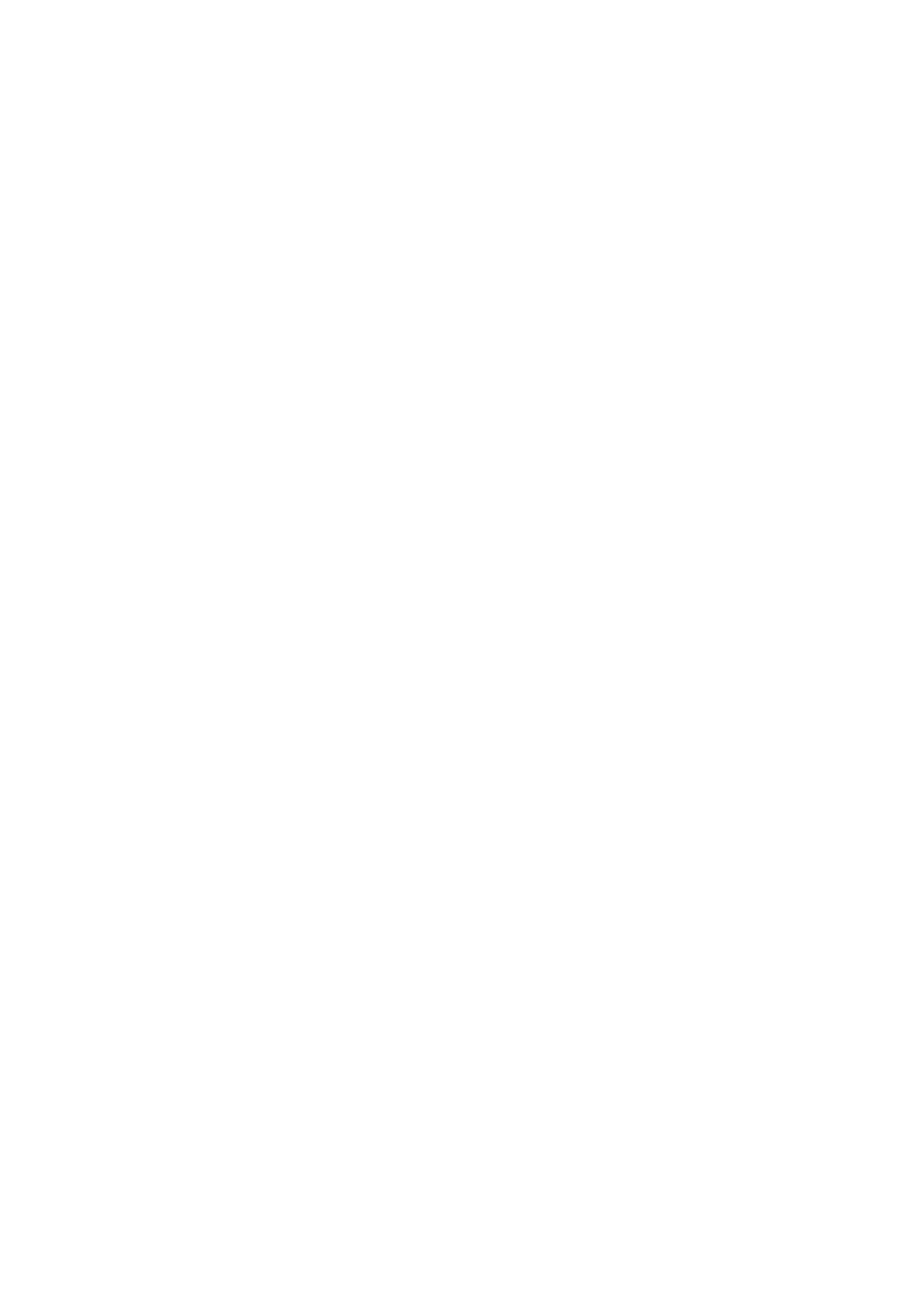## **The Birds of Gaziantep**

#### *İsmail Varol, Hasan Hüseyin Cemali Toprak, Özdemir Adizel*

*Gaziantep University, Faculty of Science and Art, Department of Biology. Gaziantep / Turkey varol@gantep.edu.tr*

In this execution, the city centre ve nearby environs were studied between 29.03.2003 and 18.11.2003. The birds in this execution region were determineted to be found as intensive habitats. In the study, the ornithological data were obtained from the 32 observation done periodically. This work is expected to have an important contribution to the ornito-inventory of Gaziantep in which has not been completed yet.

Key words: Birds, Ornitoinventory, Gaziantep

## **Gaziantep Kuşları**

Bu araştırma 29.03.2003 – 18.11.2003 tarihleri arasıda Gaziantep il merkezi ve yakın çevresindeki alanlarda yürütüldü. Bu alanlar yörede kuşların yoğun bulundukları habitatlar olarak belirlendi. Çalışmada periyodik olarak yapılan 32 gözlemden elde edilen ornitolojik veriler yer almaktadır. Bu çalışmanın henüz tam olarak oluşturulamamış Gaziantep ornitoenvanterine katkıda bulunulacağı umulmaktadır.

Anahtar Kelimeler: Kuşlar, Ornitoenvanter, Gaziantep

## **THE CONTROL EFFECTIVENESS OF WOODPECKER SPECIES ON THE GREAT EUROPEAN SPRUCE BARK BEETLE IN TURKEY**

#### *Mahmut Eroğlu, Hazan Alkan Akinci, Gonca Ece Özcan*

*Karadeniz technical university faculty of forestry 61080 trabzon / turkey e-mail: halkan@ktu.edu.tr.*

Woodpeckers are members of Picidae family. There are eight species of woodpeckers found in Turkey, seven of which are present in the Northeastern Black Sea Region. The purpose of this research is to study the effects of woodpecker species influencing the actual population of the great European spruce bark beetle (*Dendroctonus micans* (Kug.) (Coleoptera: Scolytidae), which is found in about 250 000 ha of 450 000 ha oriental spruce (*Picea orientalis* (L.) Link.) forests and continues to extend its spread. In this scope in Artvin, Giresun, and Trabzon Regional Directorate of Forestry spruce forests were studied. In 125 plots a total of 3853 trees were evaluated. Woodpeckers eat thousands of bark beetles or wood boring insects which are serious pests on oriental spruce. The actual effectiveness of woodpecker species on D. micans population was about 5 percent. The woodpeckers species play a vital role in helping to control insect pests in oriental spruce forests in Turkey.

Key words: Woodpeckers, Dendroctonus micans, Natural control

## **AĞAÇKAKAN TÜRLERİNİN DEV KABUK BÖCEĞİNİN DOĞAL**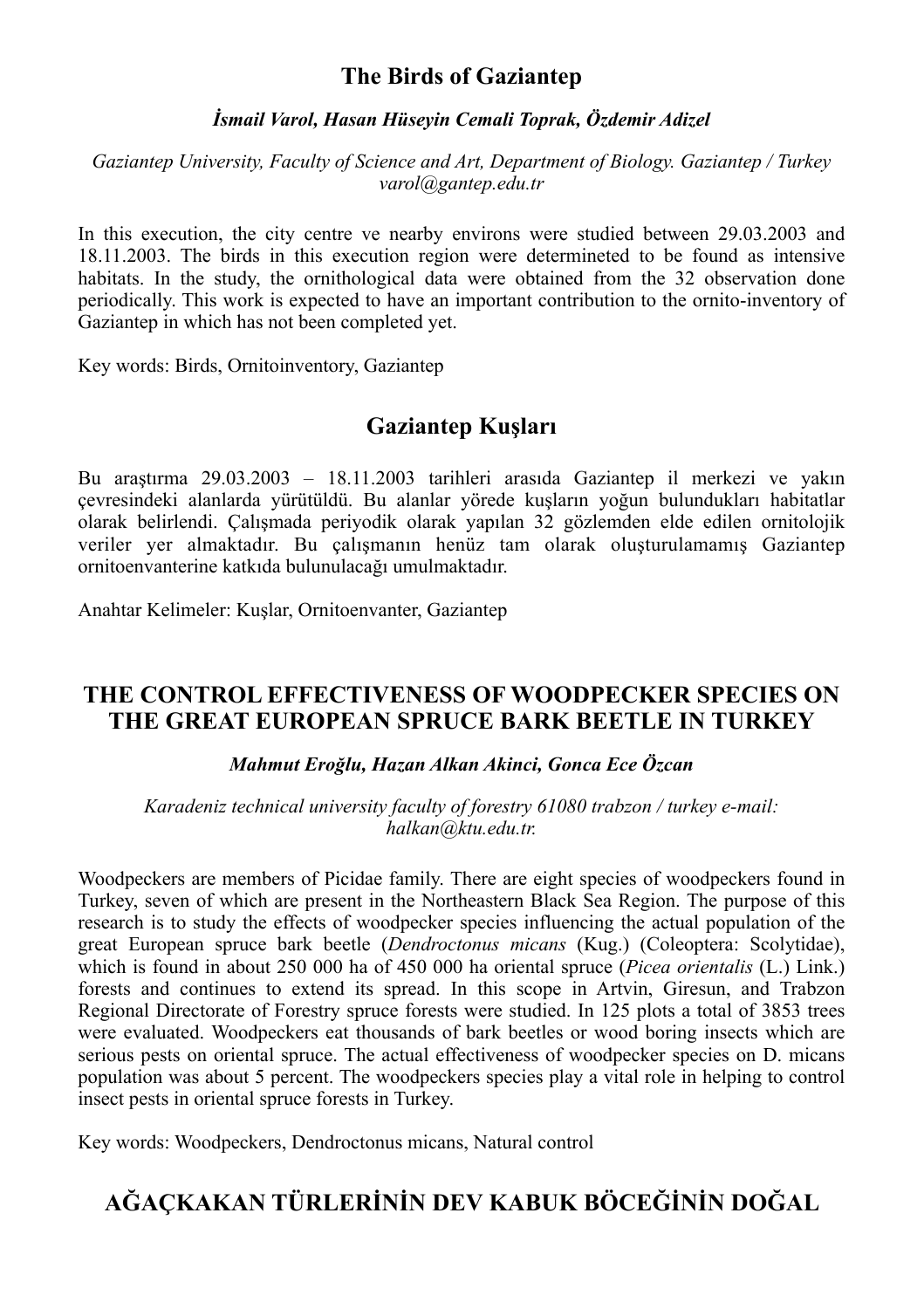## **KONTROLÜNDEKİ ETKİLİLİĞİ**

Ağaçkakanlar Picidae familyasının üyeleridir. Türkiye'de sekiz ağaçkakan türü vardır, bunlardan yedi tanesi Doğu Karadeniz Bölgesi'nde bulunur. Bu çalışmanın amacı ağaçkakan türlerinin, 450 000 ha olan doğu ladini (*Picea orientalis* (L.) Link.) ormanlarının yaklaşık 250 000 ha'ında bulunan ve yayılışını sürdüren, dev kabuk böceğinin (*Dendroctonus micans* (Kug.) (Coleoptera: Scolytidae)) aktüel populasyonuna etkilerini araştırmaktır. Bu kapsamda Artvin, Giresun ve Trabzon Orman Bölge Müdürlüğü ladin ormanlarında çalışılmıştır. Toplam 125 deneme alanında, 3853 ağaç değerlendirilmiştir. Ağaçkakanlar, doğu ladininin önemli zararlıları olan kabuk böceklerinin veya odun oyucu böceklerin binlercesini yer. Ağaçkakan türlerinin D. micans populasyonu üzerindeki aktüel etkililiği yaklaşık %5'dir. Ağaçkakan türleri, Türkiye'de doğu ladini ormanlarında zararlı böceklerin doğal kontrolünde önemli bir role sahiptir.

## **The importance of mosquito control on the way of bird migration**

#### *Huseyin Cetin, Hakan Karaardıc, Atila Yanikoglu, Ali Erdogan*

#### *Akdeniz University, Faculty of Arts and Science, Biology Department 07070 Antalya, Turkey hcetin@akdeniz.edu.tr*

The principal hosts of arboviruses (arthropod borne viruses) are wild birds, and the principal vectors are mosquitoes. Many arboviral diseases namely, St. Louis Encephalitis, Western Equine Encephalitis, West Nile Virus, Eastern Equine Encephalitis, are transmitted from mosquito species to birds and humans. The infected mosquitoes transmit the virus when feeding on human and bird hosts and in some conditions caused of deaths. The studies in Israel, Czech Republic, and Romania have implicated wild birds as important vertebrae hosts for arboviruses. Turkey is located on major migration routes of birds, and many birds species are using different aquatic areas (e.g. lakes, ponds) for the resting, wintering and breeding, and also these areas have different habitats for mosquito reproduction. The aim of this poster presentation is what methods of mosquito control would be most useful in resting, wintering and breeding areas on the way of migratory birds

Key words: Mosquito control, bird migrations, arboviruses, Turkey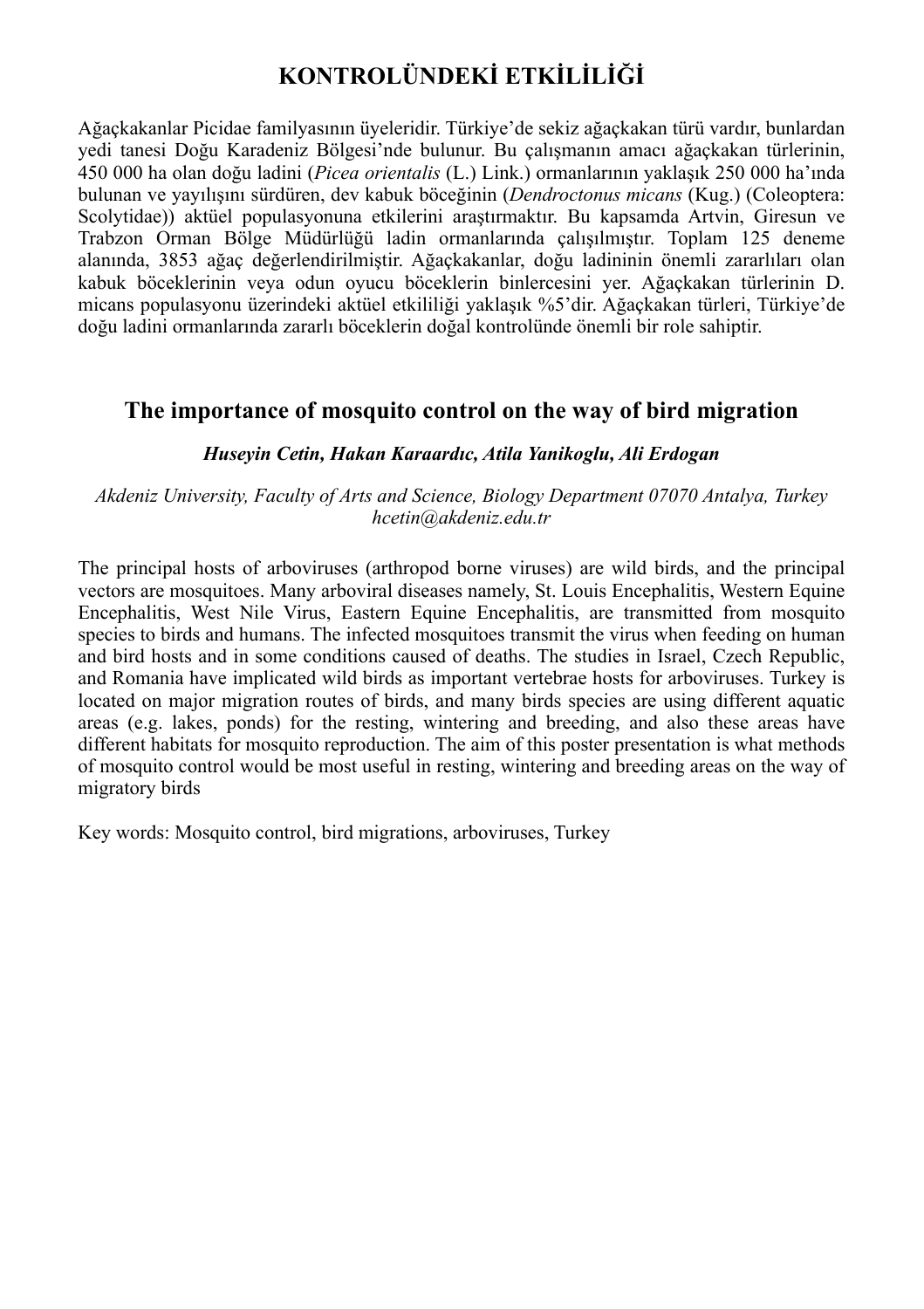## **Kuş göç yolları üzerinde sivrisinek mücadelesinin önemi**

Arboviruslerin (Eklembacaklılar ile taşınan virüsler) başlıca konakları yaban kuşları olup başlıca taşıyıcıları sivrisineklerdir. Birçok arboviral hastalık (örneğin; Güney Louis Ensefaliti, Batı At Ensefaliti, Batı Nil Virusu, Doğu At Ensefaliti) sivrisinek türlerinden kuş ve insanlara taşınmaktadır. Enfekte olmuş sivrisinekler, insan ve kuş konaklarından beslendiklerinde, virus taşınmış olur ve bazı durumlarda ölüm meydana gelir. İsrail, Çek Cumhuriyeti ve Romanya'da yapılan çalışmalarda, virus bulaşmış yabani kuşların arboviruslar için en önemli omurgalı konaklar olduğu görülmüştür. Türkiye, kuşların önemli göç rotaları üzerinde yerleşmiş olup, birçok kuş türü farklı sucul alanları dinlenmek, kışlamak ve üremek amacıyla kullanmaktadır ve aynı zamanda bu alanlar sivrisineklerin üremesi için farklı habitatlar bulundurmaktadır. Bu poster sunumunun amacı göçmen kuşların yolları üzerinde dinlenmek, kışlamak ve üremek amacıyla kullandıkları alanlarda sivrisineklerin mücadelesinde hangi metotların daha kullanışlı olacağını göstermektir.

## **THE ORNITHOFAUNA OF SARIÇAY DELTA IN ÇANAKKALE**

#### *Mert Gürkan, Murat Tosunoğlu, C. Varol Tok*

*Çanakkale Onsekiz Mart University, Faculty of Sciences and Arts, Department of Biology, Çanakkale- TURKEY*

This study was carried to determine the bad enviromental situations that effected the bird species and the ornithofauna of Sarıcay Delta, which is located in Canakkale province. In study period from 2002 to 2003, 61 bird species were identified in the area. However, it was determined that various activities near the wetlands effected the nutritions and destroyed the biotops of some bird species.

Key words: Sarıçay Delta, Ornithofauna, Protection, Distrubition, Systematic

## **ÇANAKKALE SARIÇAY DELTASI'NIN AVIFAUNASI**

Bu çalıışmada, Çanakkale ili sınırları içinde bulunan Sarıçay Deltasında görülen kuş türlerinin tespiti ve karşılaştıkları olumsuz çevre koşulları araştırılmıştır. 2002-2003 yılları arasında yapılan gözlemlere göre 61 kuş türü tespit edilmiştir. Ancak özellikle tatlı su kenarlarında yapılan çeşitli aktiviteler sebebiyle son zamanlarda kuşların beslenme ve yaşam biotoplarının bozulduğu ve bazı türlerin bundan olumsuz yönde etkilendikleri tespit edilmiştir. Anahtar Kelimeler: Sarıçay Deltası, Avifauna, Sistematik, Koruma, Dağılış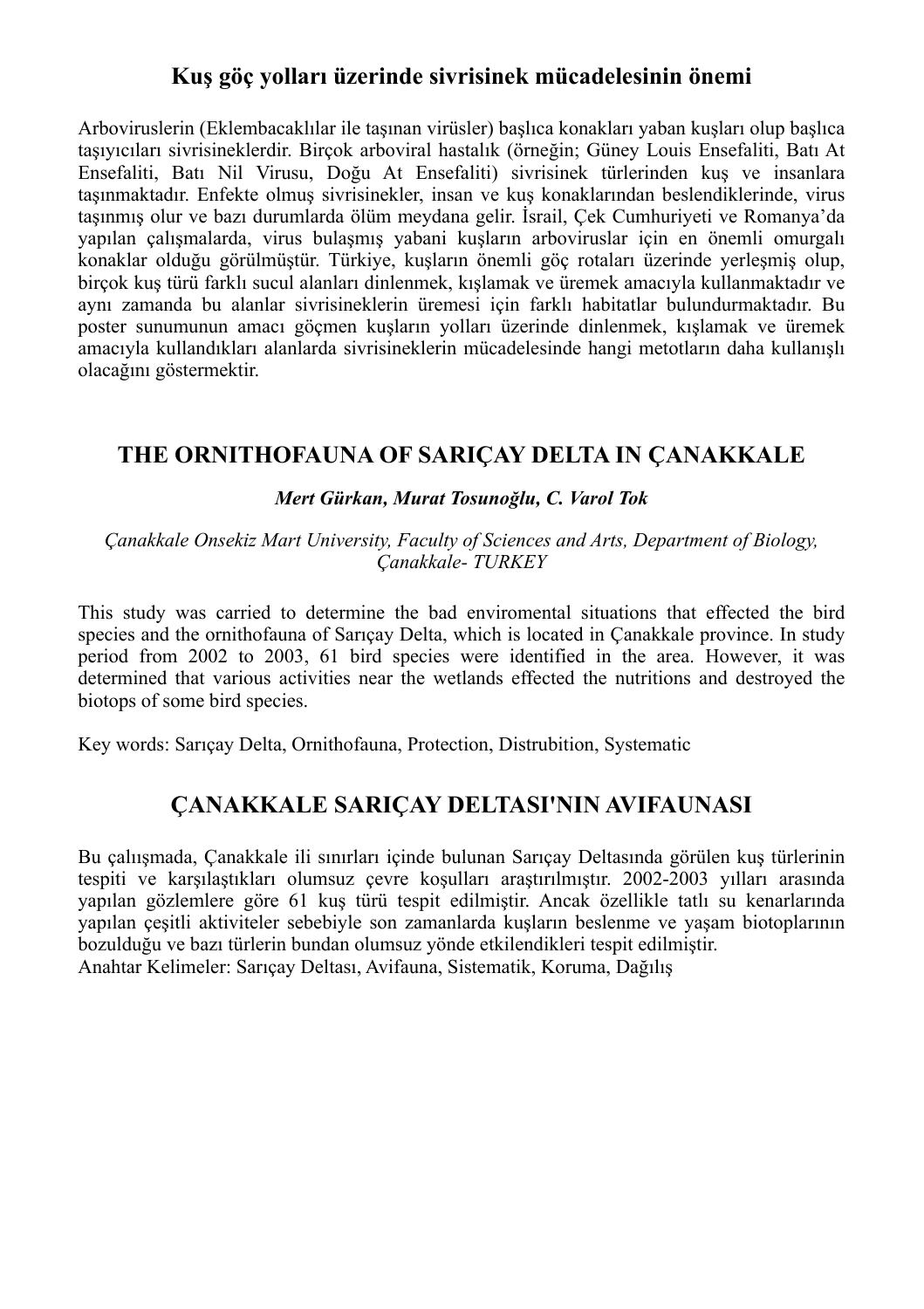## **The Ornithological Importance and the Ornithofauna of Dalaman District**

*Aziz Aslan1, Yakup Kaska2, Ali Erdoğan1, Yusuf Katılmı<sup>ş</sup> 2, Müge Gidi<sup>ş</sup> 2, Eyüp Başkale2, Raşit Urhan<sup>2</sup>*

*1 Akdeniz University, Faculty of Arts and Science, Dept. of Biology, Campus, 07058, ANTALYA, . 2 Pamukkale University, Faculty of Arts and Science, Dept. of Biology, Kınıklı Campus, DENİZLİ.*

These studies were carried out around the lakes of Kargın (Kocagöl) and Kükürtlü and the Sarısı, Dalaman and Tersakan Rivers together with Dalaman and Sarıgerme beaches all of which were within the borders of Muğla province and Dalaman District. A total of 197 bird species from 49 families and 17 orders were recorded via field observation during the years from 2001 to 2003. Of the species recorded, 6 were Endangered (E), 28 were Declining (D), 30 were Vulnerable (V), 6 were Rare (R), 2 were Localized (L), one of them was Insufficiently Known (Ink.) and 124 were in the categories of Secure (S) species.Dalaman Distinct, with lakes, ponds, rivers, irritation channels, and marshy and swampy grounds, is hosting as a feeding and breeding environment for many bird species. These habitats serve as a refugee for the bird species especially during the cold winter months and migration periods and this increases the value of these habitats and proves the ornithological importance of the region and shows the necessity of the protection of these wetlands.

Key words: Dalaman, Aves, Kocagöl Pond, Wetland, Systematic, Sarıgerme.

## **Dalaman ve Çevresinin Ornitofaunası ve Alanın Ornitolojik Açıdan Önemi**

Bu çalışma, Muğla ili Dalaman ilçesi sınırları içerisinde bulunan Sarı su, Dalaman Çayı, Tersakan Çayı, Dalaman ve Sarıgerme Kumsalı, Kargın Gölü (Kocagöl), Kükürtlü Göl ve yakın çevresinde gerçekleştirildi. Alanda 2001-2003 yılları arasında yapılan arazi gözlemleri sonucunda, 17 takım ve 49 Familya'ya ait 197 kuş türü tespit edilmiştir. Tespit edilen türlerden 6'sı Tehlike Altında (E), 28'i Azalan (D), 30'u Hassas (V), 6'sı Nadir (R), 2'si Lokalize olmuş (L), 1'i Yetersiz Bilgi (Ink.) ve 124'ü Güvenli (S) kategorisindedir. Dalaman ve çevresi bulundurduğu sazlık, bataklık, ırmak, göl ve sulama kanallarıyla birçok kuş türünün beslenmesine ve üremesine olanak sağlamaktadır. Özellikle soğuk kış aylarında ve göç döneminde kuşlara barınak durumunda olması, bu sulak alanın ornitolojik önemini ve korunma gerekliliğini ortaya koymaktadır.

## **The Reasons of Drainage of in Van Lake the Effects on Birds and Irritaded Field**

*Özdemir Adizel1, Levent Turan2, İlhami Kiziroğlu<sup>2</sup>*

*1University of 100. Yil, Department of Biology, 65080 Van, TURKEY oadizel@hotmail.com, 2University of Hacettepe Department of Naturalscience, 06532 Ankara, TURKEY*

In this study, the effects and, the reasons of drainage caused by water sources that feed Van and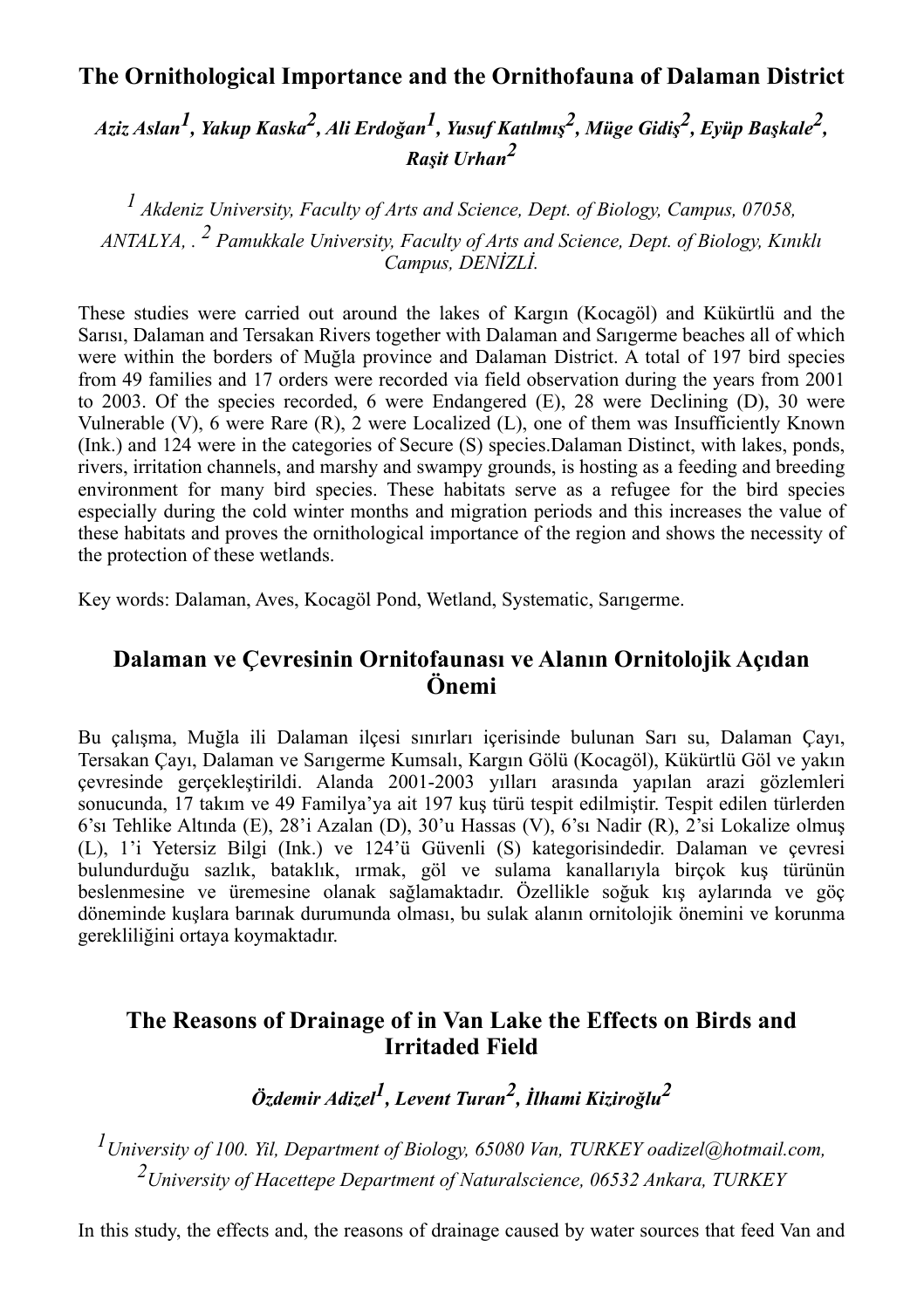Erçek Lake were investigated. It found that the most important reason of drainage is to open more agricultural field and pasturage. Also droughtness caused by making easy collection of marsh and other plants, public activity and to dry the swam are the reasons of drainage in the basin. The drainage in the basin is achived by discharging the collected water that feed the marshy field quickly via waterway into lake. Rarerly, the basin was being dried by changing the flowing way of the water resource. Dreinage are made by labour machine in urban area but it is carried out by human power. Marshy fields that harbour many kind of living organisms are demolished completely or partially by drainage activity. The birds and other living in these fields come across with problems of feeding, nest, broady hen, environmental pollution shelter drought and it observed these organisms generally realt by changing the area.

Key words: The Lake Van, The Lake Erçek, Wetland, Birds

## **Van Gölü Havzasındaki Önemli Çevre Kirleticileri, Kuşlara ve Diğer Canlılara Etkileri**

Bu çalışmada aynı kapalı havza içinde bulunan Van ve Erçek göllerinde kirlenmeye neden olan başlıca kaynaklar incelendi. Bu göllerin sularını ve kıyılarında oluşan sulak alanları tehdit eden birinci derecede önemli kirleticiler; yeterince arıtılmayan kanalizasyon atıkları, akar sularla taşınan katı evsel atıklar ve erozyonla taşınan maddeler olarak belirlendi. İkinci dereceden kirleticilerin ise; kıyılardaki kanunsuz yapılaşma, göl kıyılarının yakınlarına kurulan çöp dökme alanları, sanayi atıkları, zirai ilaç atıkları, görüntü ve ses kirliliği oldukları gözlendi. Sayılan nedenlerden dolayı havzadaki bir çok kıyıda fiziksel, kimyasal, biyolojik, görüntü ve ses kirliliğinin oluştuğu anlaşıldı. Bu kirlilikten havzada yaşayan insan ve diğer canlıların doğrudan yada dolaylı olumsuz etkilendikleri görüldü.Alanın kapalı havza olma özelliği göz önüne alınınca, sorunun açık havzalara oranla daha hızlı ilerleyeceği, eski haline gelmesinin de daha maliyetli ve uzun süre alacağı sonucuna varıldı.

Anahtar Kelimeler: Pollution, The Lake Van, The Lake Erçek, Wetland, Birds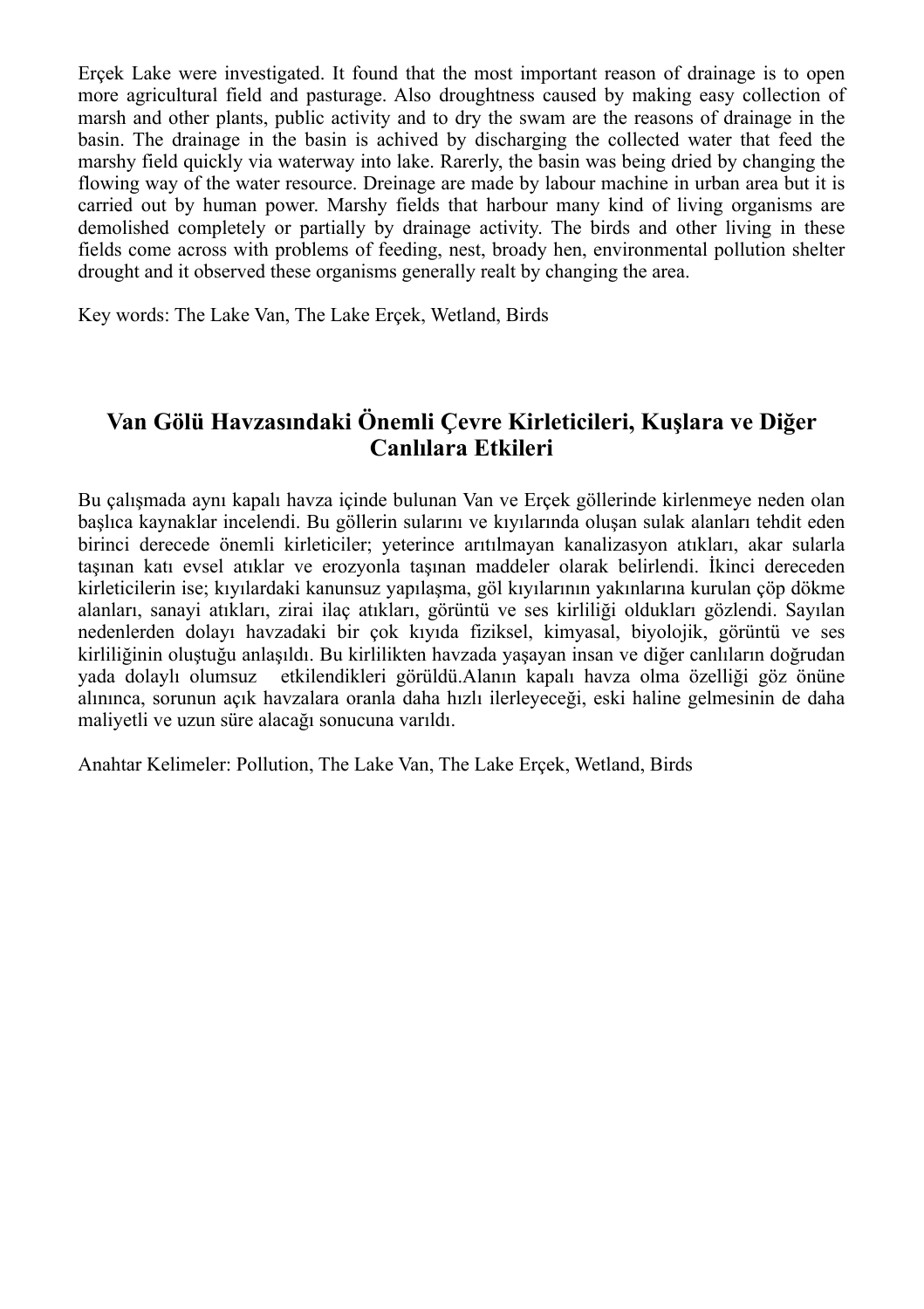## **The unique breeding area of Blue-cheeked bee-eater (Merops persicus) presently known in turkey**

#### *Murat Biricik, Recep Karakaş*

*Dicle University, Faculty of Science, Department of Biology, Diyarbakır/Turkey mbiricik@dicle.edu.tr*

During the observations between May and August 2003, it has been detected that about 25 to 40 pairs of blue-cheeked bee-eater (*Merops persicus*) at nesting areas within three adjacent settlements of province Şanlıurfa (South-eastern Anatolian region, Turkey) have attempted to breed. It has also been determined that the birds arrive at the site towards mid of May, and that incubation period takes place principally during June and nestling period during July, while leaving the area occurs within the first half of August. The nesting areas, which have been used also in recent years, show substantial similarities with each other in terms of habi-tat, and the place, position and shape of nests. The presently active largest breeding colony of the species, which is represented by very few numbers of individuals in Turkey, is under threat especially caused by the human activities due to being close to housing areas. There is necessity of announcing a new "Important Bird Area" at the site bordering three villages where the breeding areas of blue-cheeked bee-eater are located, and effective conservation measures are to be immediately taken. This work is a part of a project supported by the United Nations Development Programme (UNDP) / Global Environment Facility (GEF) - Small Grant Programme (SGP) (TUR–01-11).

Key words: Blue-cheeked bee-eater, Merops persicus, breeding, Turkey, South-eastern Anatolia

## **Yeşil Arıkuşu'nun (Merops persicus) Türkiye'de Bilinen Tek Güncel Üreme Alanı**

2003 yılı mayıs-ağustos ayları arasındaki gözlemlerle, Şanlıurfa'nın birbirine komşu üç köyü içinde bulunan yeşil arıkuşu *Merops persicus* üreme kolonilerinde yaklaşık olarak toplam 25 - 40 çift kuşun üreme etkinliği gösterdiği belirlendi. Kuşların mayıs ayı ortalarına doğru yöreye geldikleri, özellikle haziran ayı boyunca kuluçka, temmuz ayı süresince yavru bakımı yaptıkları, ağustos ayının ilk yarısı içinde de söz konusu bölgeyi terk ettikleri saptandı. Geçmiş yıllarda da düzenli olarak kullanılmış olan yuvalanma alanları birbirlerine habitat, yuvaların yeri, konumu ve biçimi açısından büyük benzerlikler göstermektedir. Ülkemizin az sayıda bireyle temsil edilen bu kuş türünün, hâlen aktif olduğu bilinen üreme kolonilerinden en bü-yüğü üzerindeki başlıca tehdit, yuvaların yerleşim yerlerine yakınlığı nedeniyle doğrudan ya da dolaylı insan etkisi altında bulunmalarından kaynaklanmaktadır. Güneydoğu Anadolu Böl-gesi'nde, yeşil arıkuşunun ürediği köylerin sınırları içinde kalan yeni bir "Önemli Kuş Alanı" ilan edilmesi ve burada etkili koruma önlemleri alınması gerekmektedir.

Anahtar sözcükler: Yeşil arıkuşu, Merops persicus, Üreme, Türkiye, Güneydoğu Anadolu Bölgesi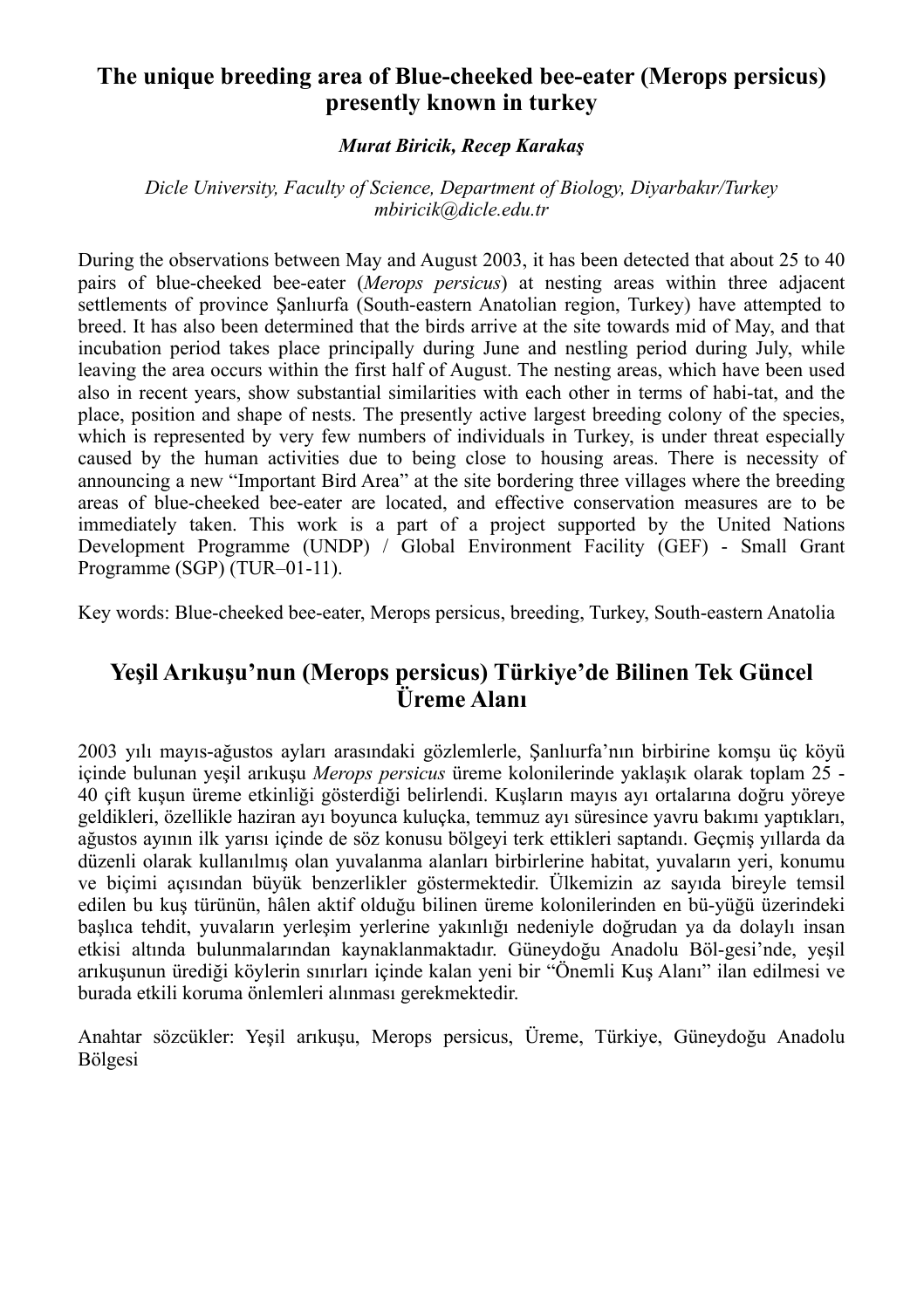## **TIME-BUDGET OF STELLER'S SEA-EAGLE (Haliaeetus pelagicus) AND WHITE-TAILED SEA-EAGLE (H. albicilla) IN CAPTIVITY (MOSCOW ZOO).**

#### *Tatiana V. Voronina*

*Moscow Zoo, Bolshaya Gruzinskaya st., 1; e-mail: vorontv@list.ru*

In the Moscow Zoo a group of 4 Steller's Sea-Eagles and 2 White-tailed Sea-Eagles live together with 8 Vultures in a large mountain-like open-air cage. Sea-Eagles demonstrated 9 various forms of activity which were measured every 10 second and compared with behavior in natural environment described in literature (Masterov, 1992г). For the Steller's Sea-Eagle in the Zoo relative duration of comfort display (0.286) and acoustic activity (0.03) was about three times higher than under natural conditions at Kamchatka peninsular (0.088 and 0.013 accordingly) while readiness to act was slightly less (0.196 against 0.24). On contrary the White-tailed Sea-Eagles in the Zoo was less active: readiness to act 0.034 against 0.144 in nature. In the Zoo its duration of comfort display (0.084) was much less than that of the Steller's Eagle while duration of acoustic display (0.023) were similar. Both Sea-Eagles were most active among inhabitants of the cage. Majority of aggressive contacts with other raptors were initiated by the Steller's Sea-Eagles (42% of all registered cases) and the White-tailed Sea-Eagles (31%). Therefore sharing of a large common cage changed activities and behavior of Sea-Eagles.

Key words: Sea-Eagles, Zoo, activities, time-budget

## **Treatment of Humeral Fracture in a Long-legged buzzard (Buteo rufinus) with a Mini Titanium Plate**

## *Ümit Kaya1, Murat Kibar2*

*1Dept. of Veterinary Surgery, Faculty of Veterinary Medicine, Ankara University, 06110 Dışkapı, Ankara – Turkey, 2Dept. of Veterinary Surgery, Faculty of Veterinary Medicine, Erciyes University, Kayseri – Turkey.*

In this clinical observation, mini titanium plate and screws were used as fixation materials for the treatment of open humeral fracture of a long legged buzzard (buteo rufinus) caused by fire arm shot injuries. Surgical treatment applied according to the clinical and radiological examination. In the radiographic evaluations of the case revealed that, the raptor had distal humeral fractures in right wing. The mini titanium plates which have 6 holes were chosen with bar according to the type and the localization of the fracture. The clinically and radiological examinations of the cases were periodically performed after the operation with no postoperative complications were observed except a mild local infection in the area. From the findings, it was concluded that mini titanium plates and screws are recommendable as fixating materials for the surgical treatments for long bone fractures of birds of prey, as these materials are small in size, easy to shape and ease of usage during operations.

## **Bir Kızıl Şahinde (Buteo Rufinus) Humerus Kırığının Mini Titanium Plak ile Sağaltımı**

Bu klinik gözlemde, bir kızıl şahinde belirlenen ateşli silah yaralanmasına bağlı açık humerus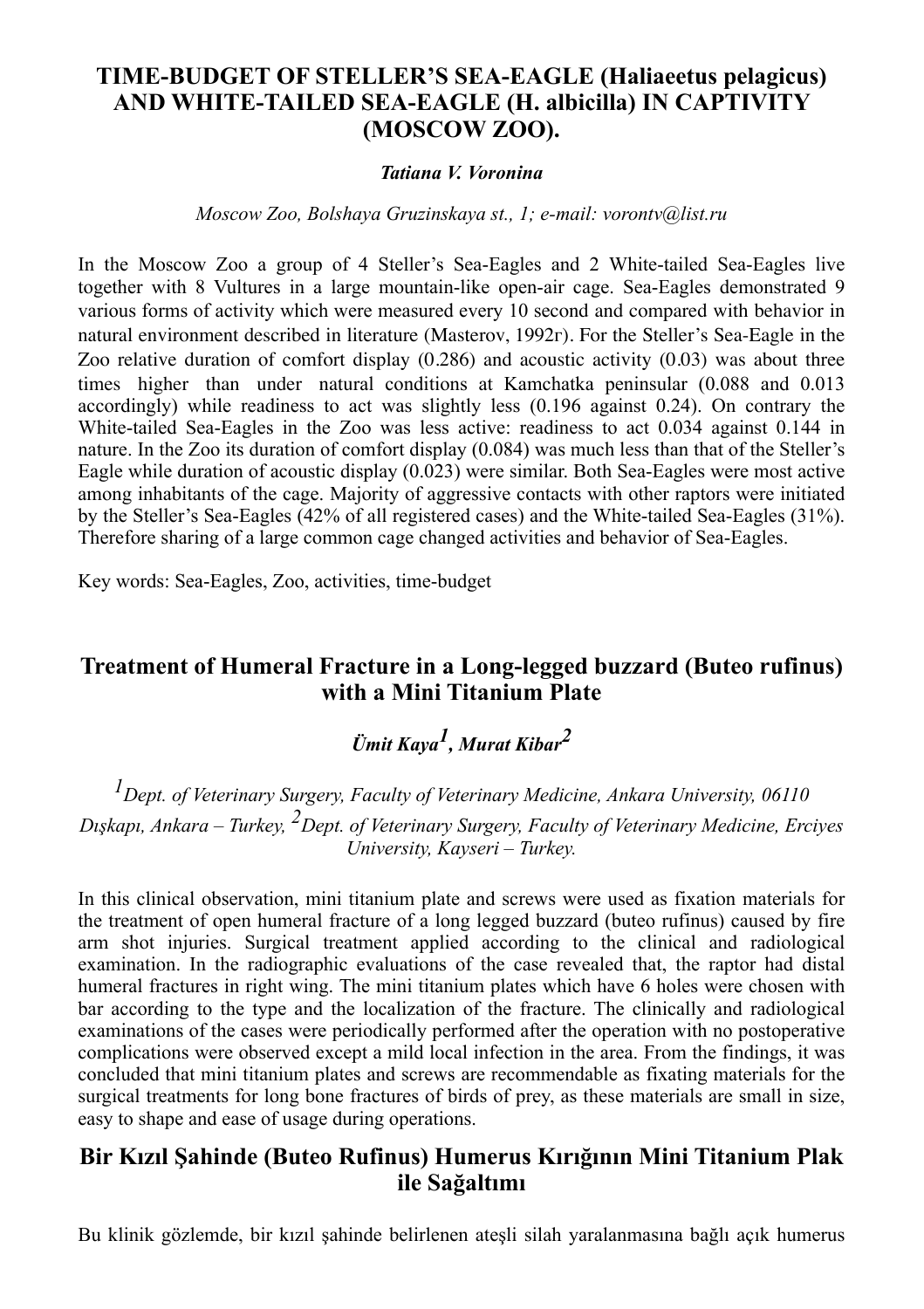kırığının mini titanyum plak ve vidalar kullanılarak sağaltımı yapılmıştır. Klinik ve radyolojik muayenelere göre cerrahi sağaltım uygulaması dikkate alınmıştır. Radyolojik muayene sonucunda yırtıcı kuşun sağ kanadında distal humerus kırığı gözlenmiştir. Kırığın tipine ve yerine göre 6 delikli ve barlı mini titanium plak fiksasyon materyali olarak belirlenmiştir. Operasyondan sonra, olgu periyodik olarak klinik ve radyografik muayenelerle izlenmiştir ve bölgede hafif bir enfeksiyon dışında komplikasyon gözlenmemiştir. Bulgular sonucunda, yabani yırtıcı kuşların uzun kemik kırıklarının cerrahi sağaltımında, boyutu, operasyon sırasında şekillendirme ve kullanım kolaylığı nedeniyle mini titanium plak ve vidaların önerilebilir fiksasyon materyalleri olduğu

## **Turkish Breeding Bird Atlas Project: Palas (Tuzla) Lake and Kayseri Region**

*Nursen Aksan¹, Yasemin Yurdakul², Aysun Yaşar¹, Esra Per¹, Uygar Özesmi³*

*¹ErKus, Erciyes University Birdwatching Club, 38039 Kayseri, Turkey, ² Department of Biology, Hacettepe University, Ankara, Turkey, ³ Department of Environmental Engineering, Erciyes University 38039 Kayseri, Turkey (uozesmi@erciyes.edu.tr )*

The goal of this project was to create a Breeding Bird Atlas for the region surrounding Palas Lake and city of Kayseri in central Turkey. For the Breeding Bird Atlas of Turkey Project the whole country has been divided into  $50 \times 50$  km UTM squares. The coordinates of the  $50 \times 50$  km square we surveyed are from 700,000-750,000 m E and 4,300,000-4,350,000 m N in UTM Grid Zone 36S. Study area was divided into 25  $10 \times 10$  km squares. Each  $10 \times 10$  km square was visited twice during the breeding season, once early (between May 10 and June 1, 2003) and once late in the season (between June 14 and July 1, 2003). For each survey the altitude, UTM coordinates, time of day, habitat types, and the bird species that were seen and/or heard were noted along with their breeding code. Distribution maps for each bird species were made. In the  $50\times50$  km UTM square a total of 99 bird species were seen. The bird species that were seen frequently in the study region were: Emberiza melanocephala Black-headed Bunting: (recorded on 66 bird atlas forms), Sturnus vulgaris Starling (56), Pica pica Magpie (53). Of these 99 species , 61 are Species of Europen Conservation Concern (SPEC) that have an unfavorable conservation status.

Key words: Breeding Bird Atlas, Palas Lake, SPEC

## **Palas (Tuzla) Gölü ve Çevresinde Üreyen Kuşlar Atlası**

Çalışmamızda İç Anadolu Bölgesi' nin Kayseri ili Palas Gölü ve çevresindeki üreyen kuşlar belirlenerek bu bölgenin kuş atlasının çıkartılması amaçlanmıştır. Türkiye' de Üreyen Kuşlar Atlası Projesi için tüm Türkiye UTM kordinat sistemine göre 50x50 km' lik karelere ayrılmış durumdadır. Çalıştığımız 50x50 km' lik kare alan 36S Grid bölgesinde yer alıp köşe UTM koordinatları 700000-750000 m D ve 4300000-4350000 m K' dir. Palas Gölü ve çevresinin 50x50 km'lik alanı 10x10 km'lik 25 kareye bölündü. Her bir kareye farklı zamanlarda iki kez gidildi (10.05.2003-01.06.2003 ve 14.06.2001-01.07.2003 tarihleri arasında). Bulunulan her bir kare içinde, kayıtları toplayan kişiler tarafından gözlemin yapıldığı tarih, saat, gözlem yerinin yüksekliği, UTM koordinatları, habitatı ve buralarda görülen veya sesleri ile tanımlanan kuşların üreme kodları kaydedildi. Her bir kuş türünün dağılım haritası yapıldı. Yapılan gözlemler sonucu 99 kuş türü kaydedildi. En çok görülen kuş türleri : Karabaşlı kirazkuşu (Emberiza melanocephala): (66 kuş atlas formunda bulunmaktadır), Sığırcık (Sturnus vulgaris): 56, Saksağan (Pica pica): 53. Palas Gölü ve çevresinde kaydedilen toplam 99 türden 61'i Avrupa'da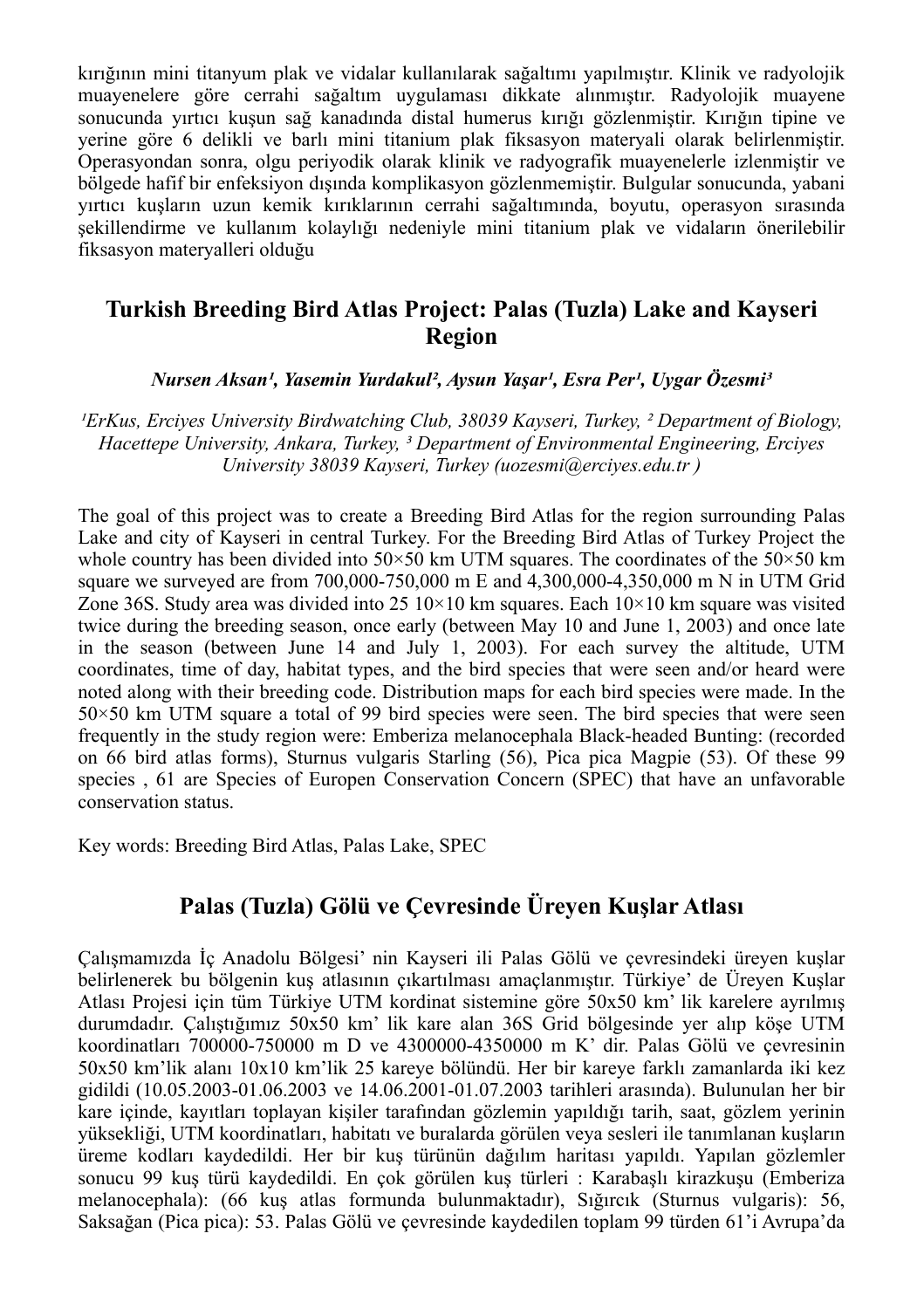tehdit altında olan türlerdir (Species of European Conservation Concern – SPECs). Anahtar kelimeler: Üreyen kuşlar atlası, Palas Gölü, SPEC.

## **Visual afferentation influences the development of the acoustically-guided defense behavior in altricial Ficedula hypoleuca nestlings.**

*Korneeva ElenaV.1, Alexandrov Leonid I1, Golubeva Tatiana B. 2*

*1Institute of Higher Nervous Activity and Neurophysiology, Russian Academy of Science,* 

*Butlerova Street, 5a, Moscow, Russia, lalex@ihna.ru; 2Department of Vertebrate Zoology, Moscow State University, 119899, Moscow, Russia.*

The development of defense behavior in normal and visually deprived broods was studied in the wild. Deprivation was accomplished by covering nestlings' eye with nontransparent cups on day 1; on day 12 the cups were removed. Tape-recorded species alarm call (AC) was reproduced in 2-5 minutes-long series 3-5 times a day interspaced by 15-30 minutes with respect to nestlings' age. Auditory food calls (FC) were presented separately and with AC in background. Behavioral observations revealed that freezing posture that had been formed in normal nestlings by day 10-11 was not observed in deprived young even after the deprivation was stopped. Comparison of the age dynamics of AC efficiency showed no significant difference between normal and deprived nestlings until day 8. Starting from day 9, the efficiency of AC in the normal young rapidly increased, whereas that in visually deprived nestlings decreased significantly, both tendencies amounting to a great difference in age dynamics of AC efficiency. After visual deprivation had been stopped, efficiency of AC significantly increased but until fledging it never reached the normal level. Supported by RFBR grant # 04-04-48920a

Key words: Pied flycatcher, behavioral development, defense behavior, visual deprivation

#### **author Index**

| Adızel, Özdemir;        | 10;39;43   |
|-------------------------|------------|
| Akıncı, Hazan;          | 40         |
| Aksan, Nursen;          | 47         |
| Akyıldız, Alptuğ;       | 10         |
| Albayrak, Atl B.        | ;25        |
| Albayrak, Tamer;        | 3;33       |
| Aslan, Aziz;            | 3:5:34:42  |
| Ayas, Zafer;            | 25         |
| Aydın, Ayşe;            | 31         |
| Ayvaz, Yusuf;           | 8;28;29;30 |
| Bai, Mei-Ling;          | 9          |
| Bairlein, Franz;        | 1,11       |
| Bans, Sancar;           | 24:32      |
| Barjaktarov, Daliborka; | 7          |
| Başkale, Eyüp;          | 42         |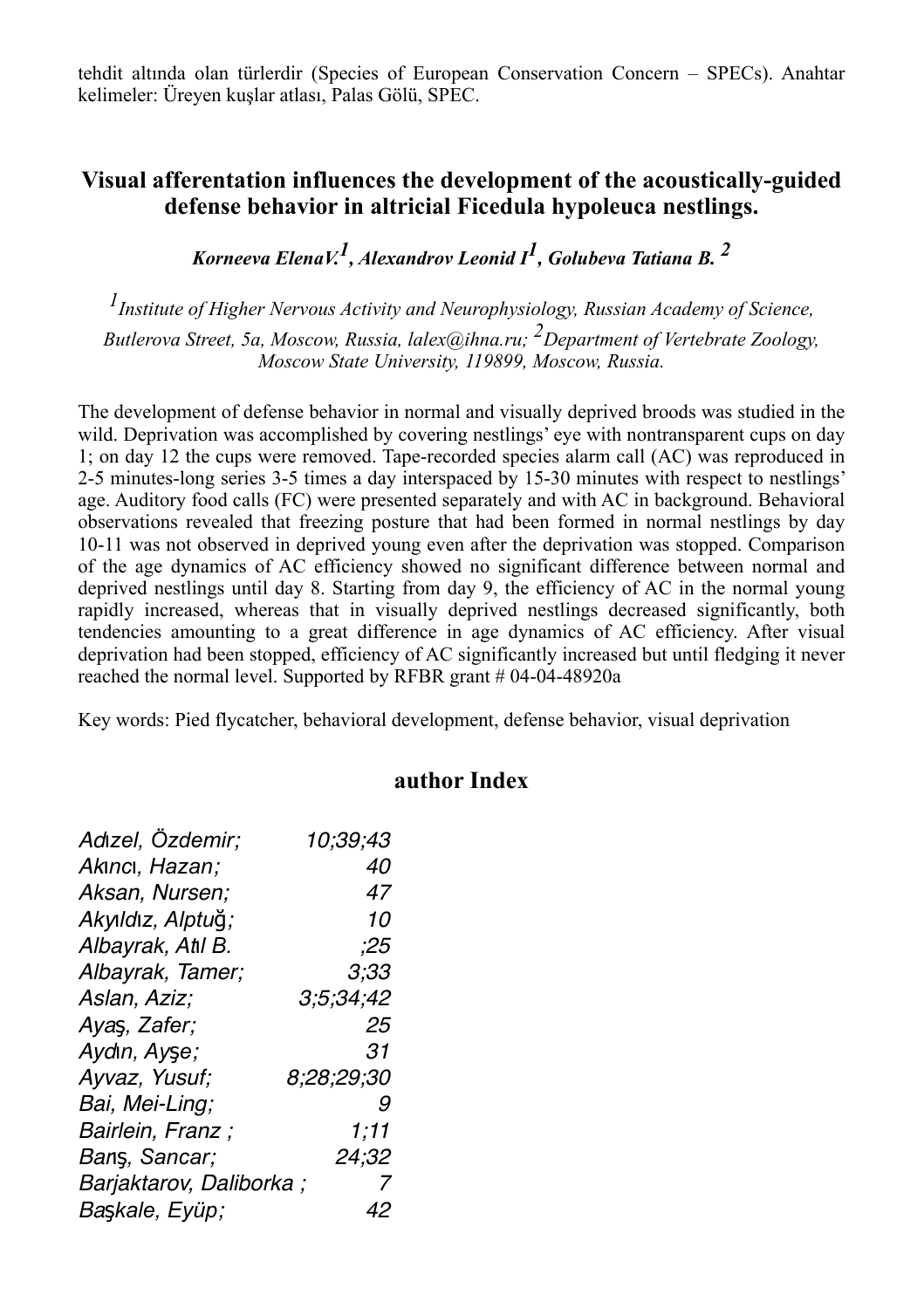| Başkaya, Sağdan;                 | 37         |
|----------------------------------|------------|
| Bilgili, Ertuğrul;               | 37         |
| Bilgin, Can;                     | 36         |
| Biricik, Murat;                  | 38;44      |
| Birlik, Bilal;                   | 31         |
| Blinov, V.N.;                    | 19         |
| Blinova, T.K.;                   | 19         |
| Bzoma, Szymon;                   | 4          |
| Choel, Jae C.;                   | 17;21      |
| Çetin, Hüseyin;                  | 41         |
| Durmuş, Atilla;                  | 10         |
| Elchin Sultanov;                 | 17         |
| Elena, Korneeva;                 | 14;48      |
| Erciyas, Kiraz;                  | 24;32      |
| Erdoğan, Ali; 3;5;13;33;34;41;42 |            |
| Eroğlu, Mahmut;                  | 40         |
| Gavrilov, Valery M.;             | 14;15      |
| Gidiş, Müge;                     | 42         |
| Goc, Michał;                     | 4          |
| Gündoğdu, Ebubekir;              | 18;27      |
| Gürkan, Mert;                    | 42         |
| Gürsoy, Arzu;                    | 24;32      |
| Hwang, Youna;                    | 17         |
| Kaçar, Süleyman;                 | 13         |
| Kaikar, Cheboksary;              | 22         |
| Kalynovska, Iryna;               | 20         |
| Karaardıç, Hakan;                | 3,41       |
| Karakaş, Recep;                  | 38;44      |
| Karakaya, Muharrem;              | 25         |
| Kaska, Yakup;                    | 42         |
| Katılmış, Yusuf;                 | 42         |
| Kaya, Akife;                     | 31;35      |
| Kaya, Mustafa;                   | 6          |
| Kaya, Ümit;                      | 31;35;46   |
| Khlebosolov, Eugene;             | 16         |
| Khlebosolova, Olga;              | 16         |
| Khomych, Volodymyr;              | 20         |
| Kılıç, Ahmet;                    | 30;38      |
| Kiliç, Yavuz;                    | 36         |
| Kibar, Murat;                    | 46         |
| Kilimci, Ümit;                   | 27         |
| Kim, San Ha;                     | 21         |
| Kiziroğlu, İlhami;               | 1;13;34;43 |
| Kolych, Natalia;                 | 20         |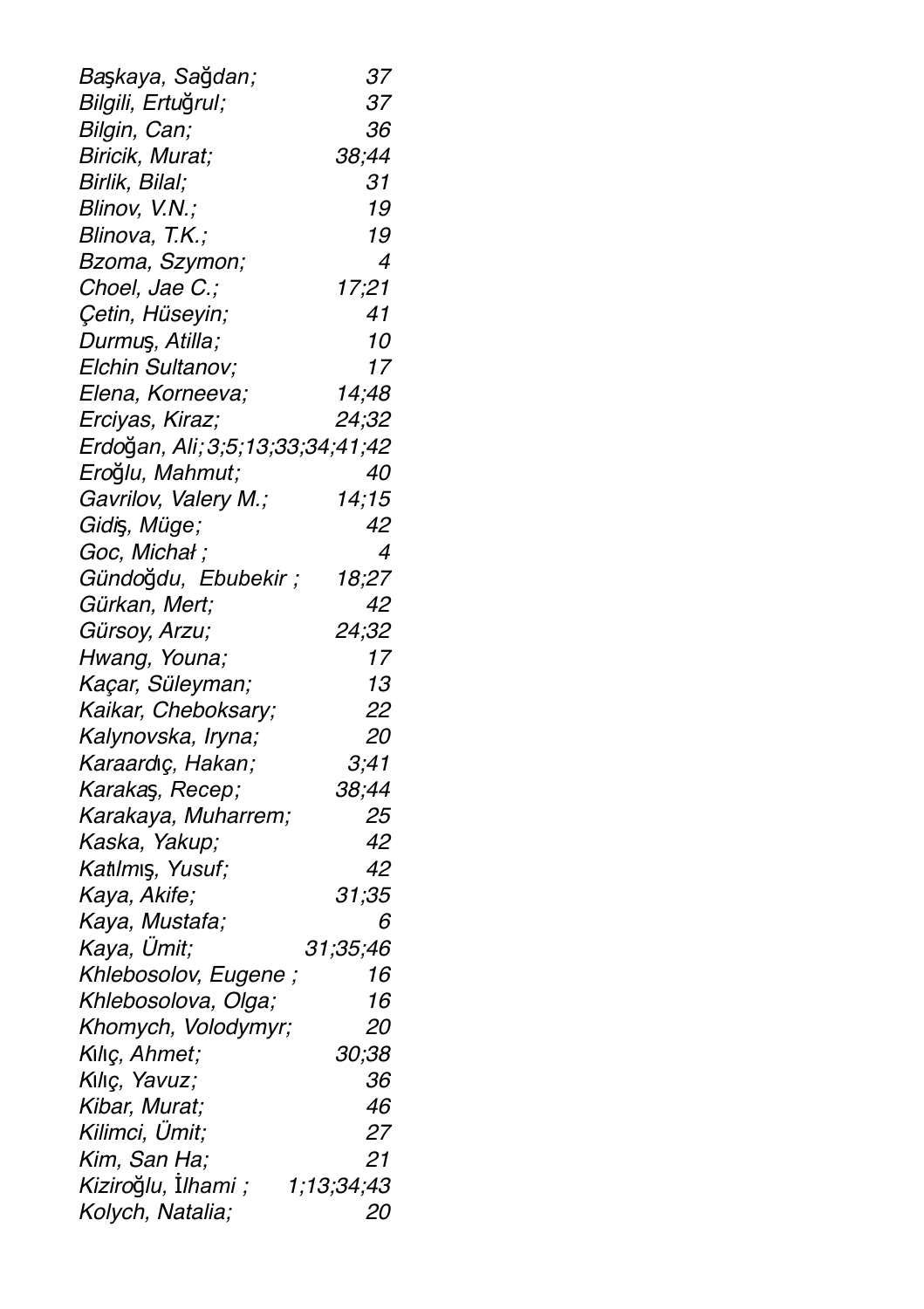| Kopciewicz, Piotr;     | 4                    |
|------------------------|----------------------|
| Küçük, Ömer;           | 27                   |
| Lee, June Yong;        | 21                   |
| Lee, Sang-im;          | 17                   |
| Leonid, Alexandrov;    | 14;48                |
| Marovets, Mikhail;     | 12                   |
| Mazurkevytch, Tatyana; | 20                   |
| Mindell, David P.;     | 17                   |
| Mitchell, Lynette;     | 12                   |
| Mühlenberg, Michael;   | 9                    |
| Nesterenko, Olga n.;   | $\boldsymbol{\beta}$ |
| Nikolov, Boris;        | 38                   |
| Novcic, Ivana;         | 7                    |
| Oğurlu, İdris;         | 27                   |
| Öz, Mehmet;            | 13                   |
| Özcan, Gonca;          | 40                   |
| Özçam, Pınar;          | 24                   |
| Özçelik, Ramazan;      | 18                   |
| Özesmi, Uygar;         | 47                   |
| Parr, Cynthia S.;      | 17                   |
| Payevsky, Vladimir;    | 26                   |
| Per, Esra;             | 47                   |
| Perktaş, Utku;         | 25                   |
| Prünte, Werner;        | $\boldsymbol{\beta}$ |
| Sert, Hakan;           | 3                    |
| Soloviev, S.A.;        | 19                   |
| Stempniewicz, Lech     | ;4                   |
| Tabur, Mehmet;         | 8;28;29;30           |
| Tarkhanova Maria.A.;   | 6                    |
| Tatiana, Golubeva;     | 14;48                |
| Tavşanoğlu, Çağatay;   | 25                   |
| Tok, Varol;            | 42                   |
| Toprak, Hasan;         | 39                   |
| Toropov, K.V.;         | 19                   |
| Torun, Burhan;         | 32                   |
| Tosunoğlu, Murat;      | 42                   |
| Trjanowski, Piotr;     | 12                   |
| Tunç, Rızvan;          | З                    |
| Turan, Levent;         | 8;43                 |
| Urhan, Raşit;          | 42                   |
| Uzun, Ali;             | 8;28;29;30           |
| Ünal, Sabri;           | 27                   |
| Ünal, Yasin;           | 27                   |
| Vaassen, Edwin;        | 31;35                |
|                        |                      |